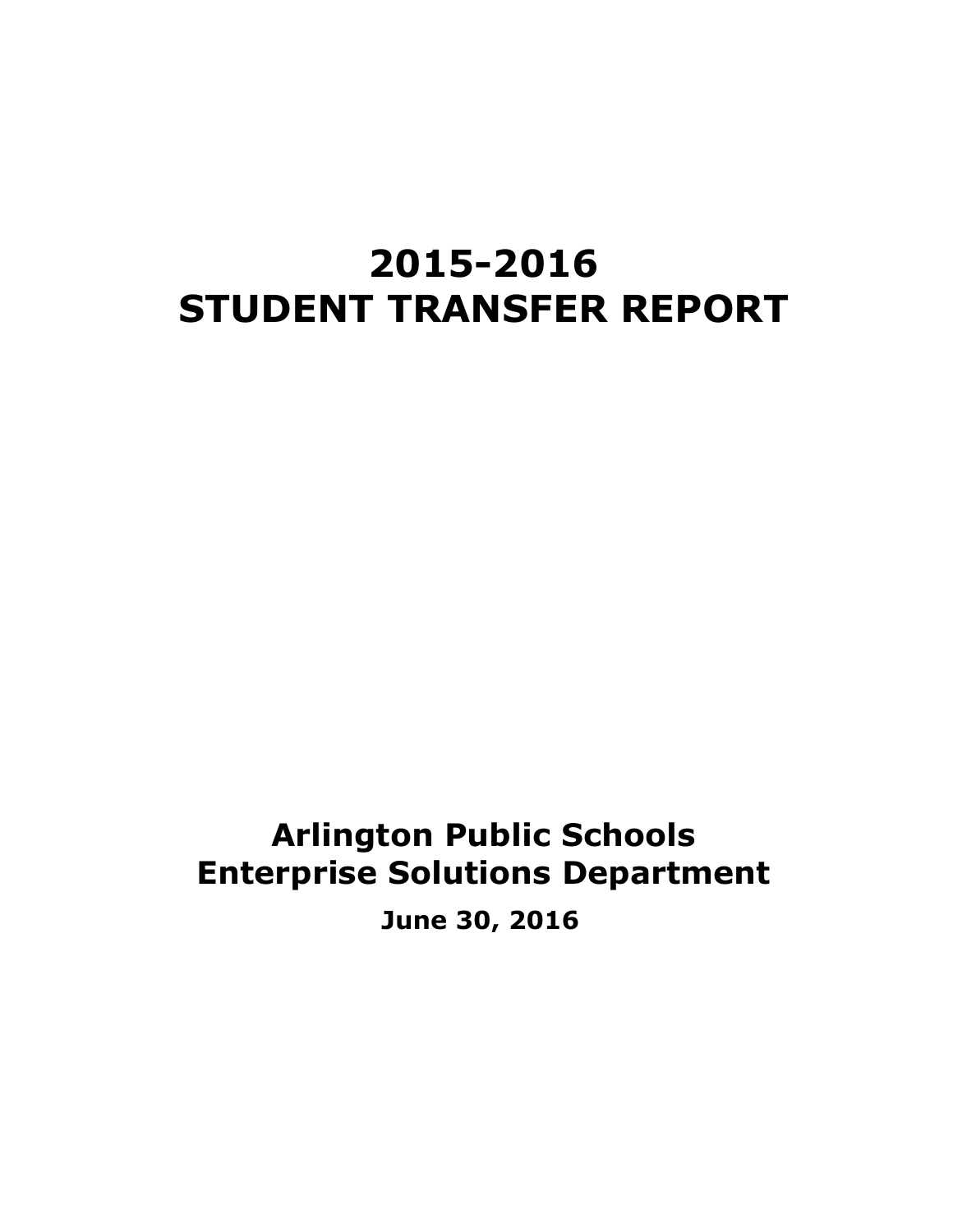# **Table Of Contents**

| Introduction                              | $\overline{2}$ |
|-------------------------------------------|----------------|
| Summary Count of Transfers by School      | 3              |
| Summary of Transfers by Sending School    | 4              |
| Summary of Transfers by Type              | 5              |
| <b>Elementary School</b>                  | 6              |
|                                           | $\overline{7}$ |
| Arlington Science Focus Elementary School | 8              |
| <b>Arlington Traditional School</b>       | 9              |
| <b>Ashlawn Elementary School</b>          | 10             |
| <b>Barcroft Elementary School</b>         | 11             |
| <b>Barrett Elementary School</b>          | 12             |
| <b>Campbell Elementary School</b>         | 13             |
| Carlin Springs Elementary School          | 14             |
| <b>Claremont Elementary School</b>        | 15             |
| <b>Discovery Elementary School</b>        | 16             |
| <b>Drew Elementary School</b>             | 17             |
| <b>Glebe Elementary School</b>            | 18             |
| Hoffman-Boston Elementary School          | 19             |
| Jamestown Elementary School               | 20             |
| Key Elementary School                     | 21             |
| Long Branch Elementary School             | 22             |
| <b>McKinley Elementary School</b>         | 23             |
| Nottingham Elementary School              | 24             |
| <b>Oakridge Elementary School</b>         | 25             |
| Patrick Henry Elementary School           | 26             |
| Randolph Elementary School                | 27             |
| <b>Taylor Elementary School</b>           | 28             |
| <b>Tuckahoe Elementary School</b>         | 29             |
| Middle Schools                            | 30             |
| <b>Gunston Middle School</b>              | 31             |
| H-B Woodlawn Secondary Program            |                |
|                                           | 32             |
| Jefferson Middle School                   | 33             |
| Kenmore Middle School                     | 34             |
| Swanson Middle School                     | 35             |
| Williamsburg Middle School                | 36             |
| <b>High Schools</b>                       | 37             |
| Arlington Mill High School                | 38             |
| H-B Woodlawn Secondary Program            | 39             |
| Wakefield High School                     | 40             |
| Washington-Lee High School                | 41             |
| Yorktown High School                      | 42             |
| Description of Transfer Types             | 43             |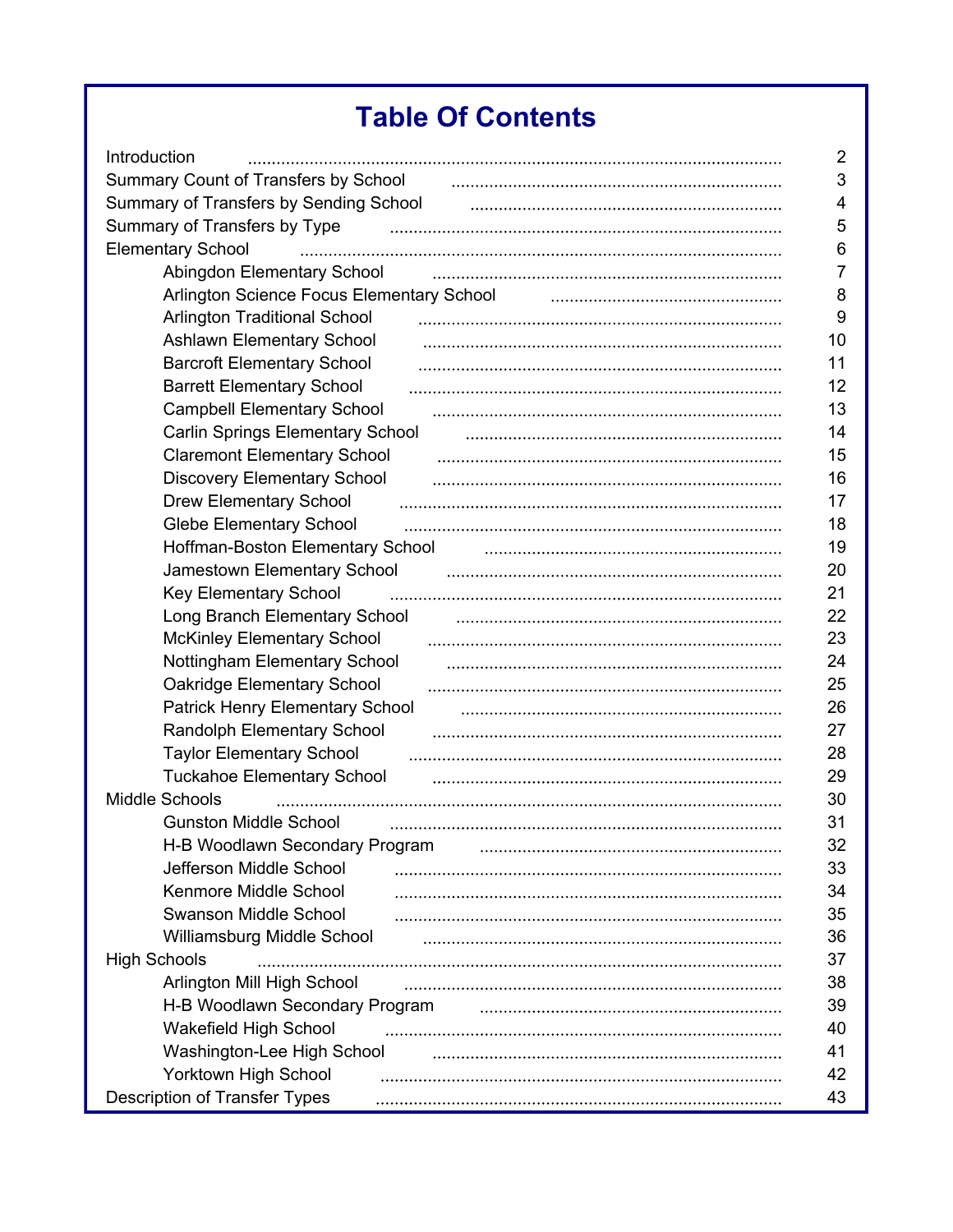## **STUDENT TRANSFER REPORT 2015-2016**

<span id="page-2-0"></span>This report provides information about student transfers within Arlington in school year 2015-16. A transfer student is a student who attends a school but does not reside within that school's boundaries or one who attends a school that does not have an attendance area, that is, it is not a neighborhood school. The report informs the capacity monitoring and planning process. Factors which affect the number of transfers allowed are the previous September 30 membership and projected enrollment.

### CONTENT OF REPORT

All data included in this year's report reflect enrollment as of June 30, 2016. Only students in kindergarten through grade 12 are reported. It includes all students at countywide and area schools and out- of-county students attending through the staff tuition initiative.

The first table is a division summary at the school level of students who have transferred by sending school. For each school, it displays the total enrollment, the total number of students who transferred into that school, and the percentage of enrolled students who are transfers. It also provides a breakdown of the transfers by sending school.

Sending school, the school from which the student transferred, is usually the student's home school based on the address in the student information system. Under No Child Left Behind (NCLB), students who are scheduled to attend Title I schools that did not make Adequate Yearly Progress (AYP) for 2 consecutive years can transfer to another designated school. The school that does not meet AYP qualifies the student to transfer, and that school may not be the student's home school. In this case, the school from which the NCLB transfer was taken is reported here as the sending school.

The second table is a division summary at the school level of students who have transferred by transfer type. For each school, it displays the total enrollment, the total number of students who transferred into that school, and the percentage of enrolled students who are transfers. It also provides a breakdown of the transfers by transfer type. Transfer types are defined on page 43.

A one page, school level summary for each school is included in this report. The school summaries are presented in order of level: elementary, middle, and high.

Each school summary shows the distribution of students by three demographic characteristics: Grade, Race/Ethnicity, and Economic Status. There is a separate table for each characteristic of students who have transferred by transfer type. For each characteristic, the following are provided

- Total enrollment
- Total number of students who transferred into that school
- The percentage of enrolled students who are transfers
- The breakdown of the transfers by transfer type

Transfer policy is described fully in APS Policy 25-2.2 Enrollment and Transfers for Schools and Programs and is available on the APS website at.

[http://www.apsva.us/cms/lib2/VA01000586/Centricity/Shared/school%20board%20policies/25](http://www.apsva.us/cms/lib2/VA01000586/Centricity/Shared/school%20board%20policies/25-student/25-2.2-enrollment-transfers.pdf) [student/25-2.2-enrollment-transfers.pdf](http://www.apsva.us/cms/lib2/VA01000586/Centricity/Shared/school%20board%20policies/25-student/25-2.2-enrollment-transfers.pdf)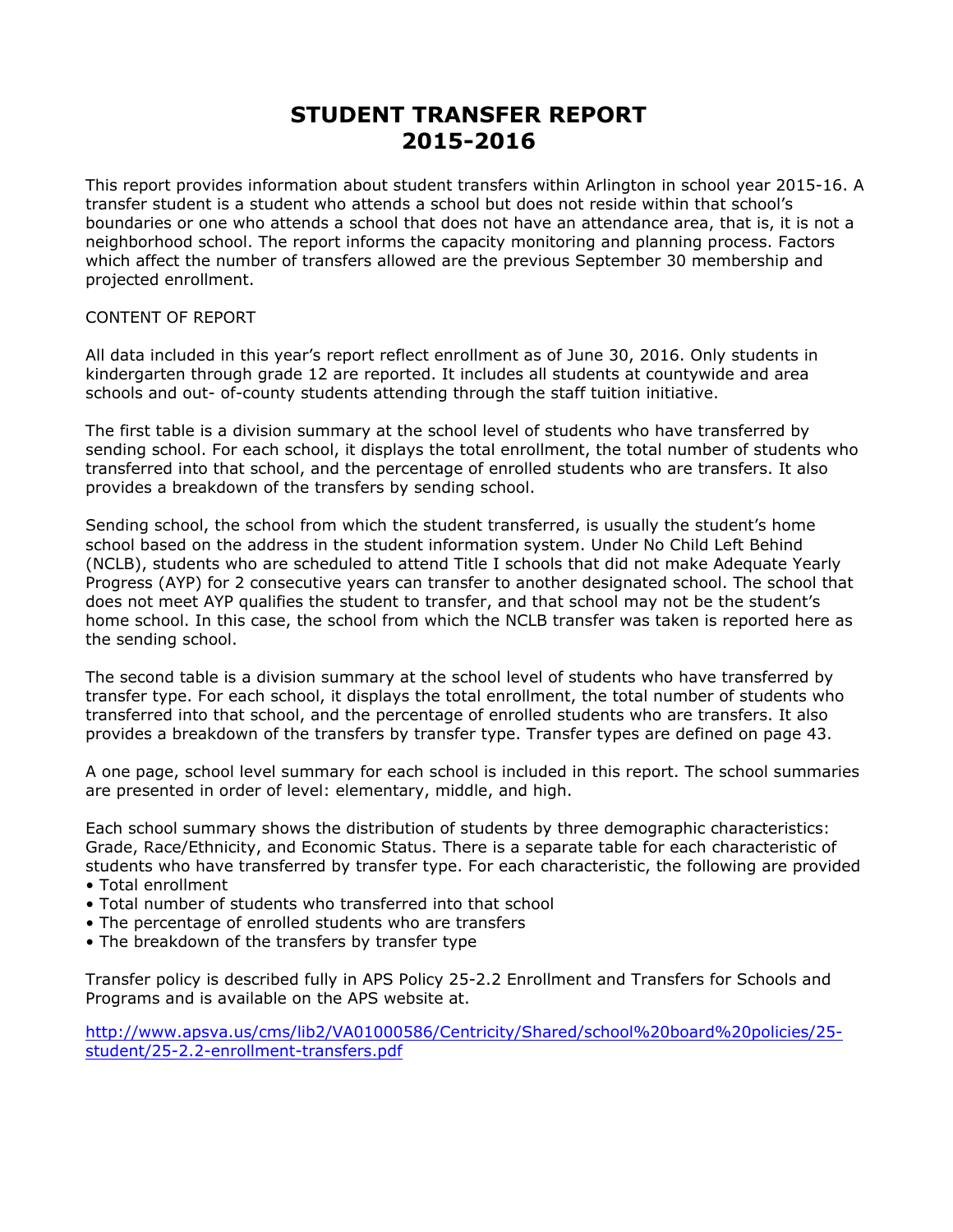## **2015-2016 APS Transfers - Summary Count of Transfers by School**

#### **Elementary Schools**

<span id="page-3-0"></span>

| <b>School</b>          | # Enrolled<br><b>Students</b> | # Transfers |
|------------------------|-------------------------------|-------------|
| Abingdon               | 564                           | 11          |
| Arl Sci Focus          | 638                           | 632         |
| <b>Arl Traditional</b> | 479                           | 479         |
| Ashlawn                | 610                           | 26          |
| <b>Barcroft</b>        | 450                           | 29          |
| <b>Barrett</b>         | 492                           | 58          |
| Campbell               | 354                           | 353         |
| Carlin Springs         | 523                           | 23          |
| Claremont              | 682                           | 682         |
| Discovery              | 523                           | 16          |
| Drew                   | 519                           | 286         |
| Glebe                  | 580                           | 5           |
| Henry                  | 538                           | 57          |
| <b>Hoffman Boston</b>  | 365                           | 63          |
| Jamestown              | 513                           | 21          |
| Key                    | 673                           | 391         |
| Long Branch            | 553                           | 115         |
| <b>McKinley</b>        | 591                           | 20          |
| Nottingham             | 442                           | 4           |
| Oakridge               | 774                           | 7           |
| Randolph               | 405                           | 45          |
| Taylor                 | 719                           | 20          |
| Tuckahoe               | 672                           | 19          |
| <b>Total</b>           | 12,659                        | 3,362       |

#### **Middle Schools**

| <b>School</b>    | # Enrolled<br><b>Students</b> | # Transfers |
|------------------|-------------------------------|-------------|
| Gunston          | 941                           | 302         |
| H-B Woodlawn     | 232                           | 232         |
| <b>Jefferson</b> | 893                           | 207         |
| Kenmore          | 890                           | 186         |
| Swanson          | 1,083                         | 30          |
| Williamsburg     | 1,126                         | 10          |
| <b>Total</b>     | 5,165                         | 967         |

#### **High Schools**

| <b>School</b>         | # Enrolled<br><b>Students</b> | # Transfers |
|-----------------------|-------------------------------|-------------|
| <b>Arlington Mill</b> | 95                            | 95          |
| H-B Woodlawn          | 427                           | 427         |
| Wakefield             | 1,759                         | 192         |
| <b>Washington Lee</b> | 2,278                         | 315         |
| Yorktown              | 1,765                         | 48          |
| <b>Total</b>          | 6,324                         | 1,077       |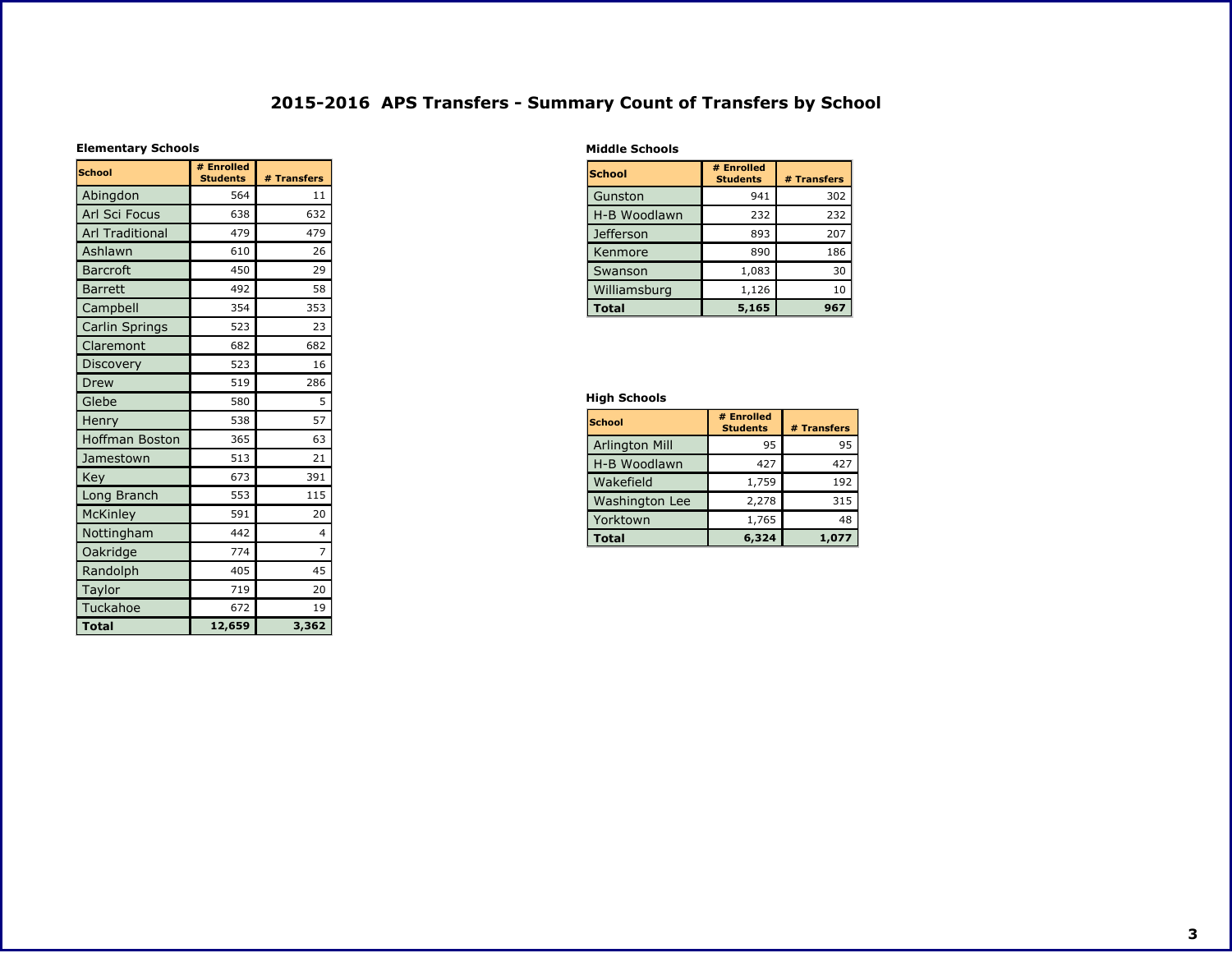#### **Elementary Schools**

## **2015-2016 APS Transfers - Summary of Transfers by Sending School**

<span id="page-4-0"></span>

|                         |                | # Student Transfers From |                |                |                |                |                                                                              |                |                |                |                                 |                |                |                |                |                                                              |                |                |              |              |                |
|-------------------------|----------------|--------------------------|----------------|----------------|----------------|----------------|------------------------------------------------------------------------------|----------------|----------------|----------------|---------------------------------|----------------|----------------|----------------|----------------|--------------------------------------------------------------|----------------|----------------|--------------|--------------|----------------|
| <b>Receiving School</b> |                |                          |                |                |                | Carlin         | OCounty Abingdon Ashlawn Barcroft Barrett Springs Discovery Drew Glebe Henry |                |                |                | <b>Hoffmar</b><br><b>Boston</b> | Jamestown      | Key            | Long           |                | Branch McKinley Nottingham Oakridge Randolph Taylor Tuckahoe |                |                |              |              | <b>Total</b>   |
| Abingdon                | 3              | 1                        |                |                |                | $\overline{2}$ |                                                                              | $\overline{4}$ |                |                | $\mathbf{1}$                    |                |                |                |                |                                                              |                |                |              |              | 11             |
| Arl Sci Focus           |                |                          | $\overline{2}$ |                | -1             |                | $\overline{4}$                                                               |                | 3              |                | $\mathbf{1}$                    | 31             | 462            | $\overline{4}$ | 3              | 1                                                            | 1              |                | 119          |              | 632            |
| <b>Arl Traditional</b>  |                | 28                       | 56             | 33             | 27             | 22             | 29                                                                           | 14             | 58             | 19             | 14                              | 14             | 21             | 12             | 30             | 15                                                           | 19             | 13             | 25           | 30           | 479            |
| Ashlawn                 | $\overline{2}$ | $\mathbf{1}$             |                | 1              | 2              | 1              |                                                                              |                |                | 1              |                                 |                |                |                |                | $\mathbf{1}$                                                 | 2              | $\overline{4}$ |              | 2            | 26             |
| Barcroft                | $\overline{4}$ | 3                        | 3              | $\mathbf{1}$   | 1              | 6              |                                                                              |                |                |                | 3                               |                |                |                |                | -1                                                           |                | $\overline{7}$ |              |              | 29             |
| Barrett                 | 6              | 6                        | 9              | 13             | 1              | $\overline{7}$ |                                                                              |                | 3              |                |                                 | $\mathbf{1}$   | $\overline{2}$ | $\overline{2}$ |                | 3                                                            |                | 3              |              | 2            | 58             |
| Campbell                | 3              | 57                       | $\overline{2}$ | 41             | -1             | 173            |                                                                              | 12             |                | 14             | 6                               |                |                | 3              |                |                                                              | 8              | 26             |              |              | 353            |
| Carlin Springs          |                | 6                        | 4              | 5              |                | $\mathbf{1}$   |                                                                              | 2              |                | 1              |                                 |                |                |                |                |                                                              |                | 3              |              |              | 23             |
| Claremont               |                | 230                      | 24             | 73             | -1             | 79             | 5                                                                            | 52             |                | $\overline{4}$ | 20                              |                | 3              | 6              | 15             | 12                                                           | 89             | 63             |              | 5            | 682            |
| Discovery               |                | $\overline{2}$           |                | $\overline{2}$ |                |                |                                                                              |                |                | $\mathbf{1}$   |                                 | $\mathbf{1}$   |                |                |                | 5                                                            | -1             |                |              |              | 16             |
| Drew                    | 1              | 47                       | 11             | 28             | $\overline{7}$ | 16             | 8                                                                            |                | 9              | 22             | 29                              | $\overline{2}$ | 13             | 18             | $\Delta$       | $\overline{2}$                                               | 32             | 27             | 6            |              | 286            |
| Glebe                   |                |                          |                |                | $\mathbf{1}$   |                |                                                                              |                |                |                |                                 |                |                |                |                |                                                              |                |                |              |              | 5              |
| <b>Hoffman Boston</b>   | 11             | 5                        |                | $\overline{2}$ | 8              | 5              |                                                                              | $\overline{2}$ | $\mathbf{1}$   | $\overline{4}$ | $\mathbf{1}$                    | $\overline{2}$ | 3              | 5              |                |                                                              | 8              | 6              |              |              | 63             |
| Jamestown               | $\mathbf{1}$   |                          |                | $\mathbf{1}$   |                |                | 3                                                                            |                | $\overline{3}$ |                |                                 |                |                |                |                | $\overline{2}$                                               |                |                | 10           |              | 21             |
| <b>Key</b>              |                | $\overline{2}$           | 8              | 9              | 32             | 14             | 15                                                                           | 9              | 55             | 35             | 9                               | 17             | 2              | 88             | 1              | $\overline{4}$                                               |                | 6              | 83           | 2            | 391            |
| Long Branch             |                | 8                        | 5              | 12             | 12             | 12             |                                                                              | 6              | $\overline{4}$ | 12             | $\overline{7}$                  |                | $\overline{4}$ |                |                |                                                              | 5              | 6              | 3            | $\mathbf{1}$ | 98             |
| McKinley                |                |                          | $\mathbf{1}$   |                | $\overline{1}$ | -1             |                                                                              |                | $\overline{7}$ |                | $\overline{2}$                  | $\overline{2}$ |                |                |                | -1                                                           |                |                |              | 2            | 20             |
| Nottingham              |                |                          |                |                |                |                | 3                                                                            |                |                |                |                                 |                |                |                |                |                                                              |                |                |              |              | 4              |
| Oakridge                | $\overline{2}$ |                          |                |                |                |                |                                                                              | $\overline{2}$ |                | $\mathbf{1}$   |                                 | $\mathbf{1}$   |                |                |                |                                                              |                |                |              |              | $\overline{z}$ |
| Henry                   |                | $\overline{4}$           | $\mathbf{1}$   | 9              | $\overline{4}$ | $\overline{4}$ |                                                                              | 5              | $\overline{2}$ |                | 6                               | $\overline{2}$ | $\overline{2}$ | 8              |                | $\mathbf{1}$                                                 | 5              | 3              |              |              | 57             |
| Randolph                | 3              |                          | $\mathbf{1}$   | 31             |                | 2              |                                                                              | $\overline{2}$ |                |                | $\mathbf{1}$                    |                | 2              |                |                |                                                              |                | -1             |              |              | 45             |
| Taylor                  |                |                          | $\overline{2}$ |                |                |                |                                                                              |                | 3              | 1              |                                 | $\mathbf{1}$   | 6              |                | $\overline{2}$ |                                                              | $\overline{2}$ |                | $\mathbf{1}$ |              | 20             |
| Tuckahoe                |                |                          | 3              |                |                |                |                                                                              |                |                |                |                                 | $\overline{1}$ |                |                | $\Delta$       | 9                                                            |                |                |              |              | 19             |
| Total                   | 36             | 402                      | 132            | 261            | 99             | 346            | 70                                                                           | 110            | 152            | 115            | 100                             | 75             | 525            | 151            | 69             | 57                                                           | 172            | 168            | 250          | 55           | 3,345          |

#### **Middle Schools**

|                         | # Student Transfer From |                |                  |                |         |              |              |  |  |  |  |  |
|-------------------------|-------------------------|----------------|------------------|----------------|---------|--------------|--------------|--|--|--|--|--|
| <b>Receiving School</b> | <b>OCounty</b>          | <b>Gunston</b> | <b>Jefferson</b> | <b>Kenmore</b> | Swanson | Williamsburg | <b>Total</b> |  |  |  |  |  |
| Gunston                 | 8                       |                | 76               | 75             | 78      | 63           | 302          |  |  |  |  |  |
| H-B Woodlawn            |                         | 35             | 39               | 40             | 54      | 64           | 232          |  |  |  |  |  |
| <b>Jefferson</b>        | 18                      | 71             | 4                | 75             | 19      | 18           | 205          |  |  |  |  |  |
| Kenmore                 | 8                       | 59             | 52               |                | 39      | 28           | 186          |  |  |  |  |  |
| Swanson                 |                         |                | 8                |                |         |              | 30           |  |  |  |  |  |
| Williamsburg            |                         |                |                  |                | 6       |              | 10           |  |  |  |  |  |
| <b>Total</b>            | 41                      | 170            | 181              | 197            | 196     | 180          | 965          |  |  |  |  |  |

### **High Schools**

|                         |                | # Student Transfer From |                       |          |              |  |  |  |  |  |  |  |
|-------------------------|----------------|-------------------------|-----------------------|----------|--------------|--|--|--|--|--|--|--|
| <b>Receiving School</b> | <b>OCounty</b> | Wakefield               | <b>Washington Lee</b> | Yorktown | <b>Total</b> |  |  |  |  |  |  |  |
| <b>Arlington Mill</b>   |                | 48                      | 39                    |          | 95           |  |  |  |  |  |  |  |
| H-B Woodlawn            |                | 130                     | 155                   | 141      | 427          |  |  |  |  |  |  |  |
| Wakefield               | 46             |                         | 101                   | 38I      | 192          |  |  |  |  |  |  |  |
| Washington Lee          | 10             | 147                     |                       | 143I     | 305          |  |  |  |  |  |  |  |
| Yorktown                |                |                         | 25                    |          | 48           |  |  |  |  |  |  |  |
| <b>Total</b>            | 62             | 349                     | 325                   | 331      | 1,067        |  |  |  |  |  |  |  |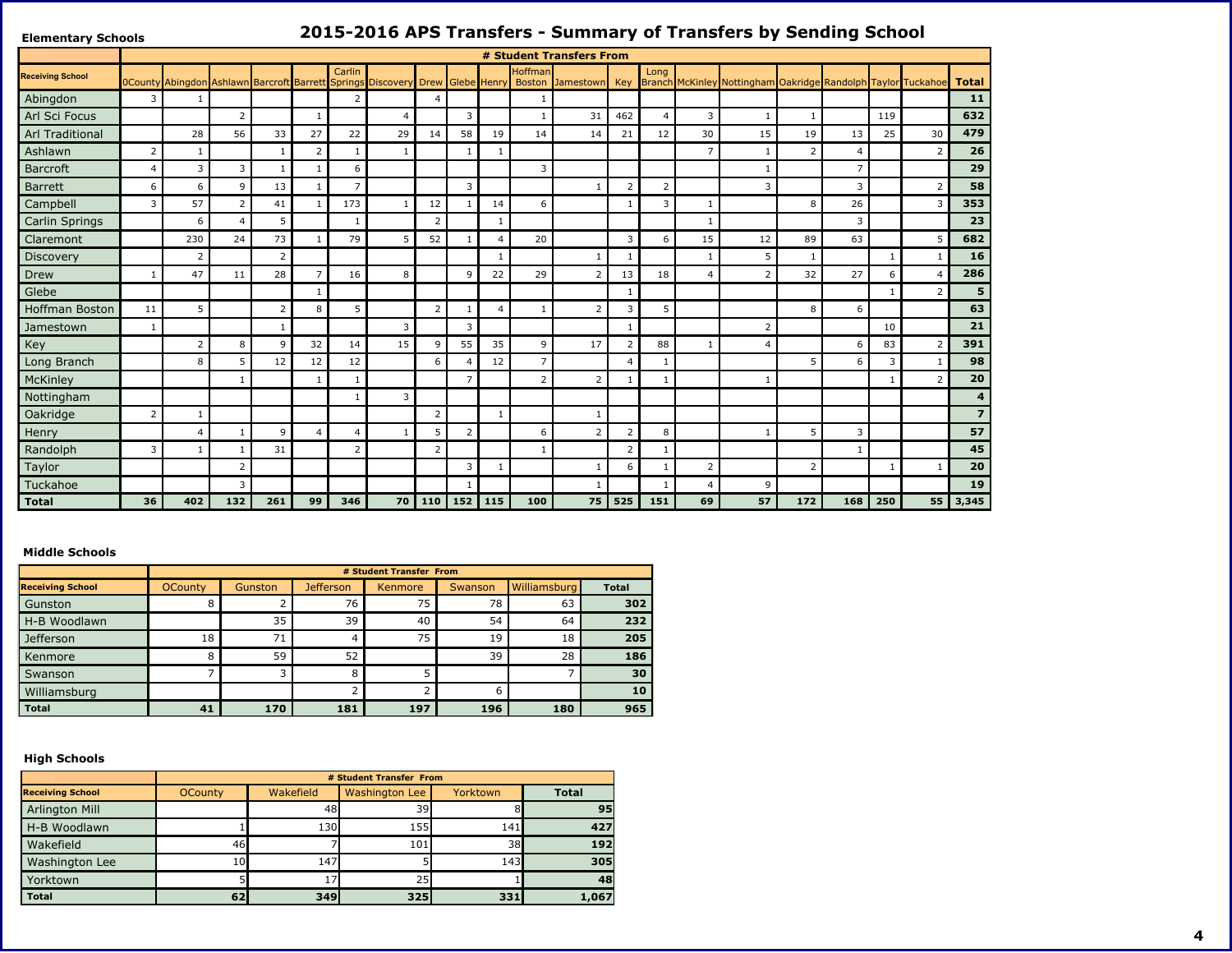#### **Elementary Schools**

## **2015-2016 APS Transfers - Summary of Transfers by Type**

<span id="page-5-0"></span>

|                        |                | # Student Transfer |           |                |           |           |           |                |                |                |                |              |                |                         |                |           |                |                         |
|------------------------|----------------|--------------------|-----------|----------------|-----------|-----------|-----------|----------------|----------------|----------------|----------------|--------------|----------------|-------------------------|----------------|-----------|----------------|-------------------------|
| <b>Enrolled School</b> | <b>AD</b>      | <b>BB</b>          | <b>BR</b> | <b>CW</b>      | <b>FM</b> | <b>IM</b> | <b>KS</b> | <b>MN</b>      | <b>OT</b>      | PC             | <b>RC</b>      | RG           | <b>SE</b>      | <b>SP</b>               | <b>SW</b>      | <b>TM</b> | <b>TT</b>      | <b>Total</b>            |
| Abingdon               |                |                    |           |                |           |           |           |                | 3              |                |                | 4            | 1              |                         | 3              |           |                | 11                      |
| Arl Sci Focus          | $\overline{2}$ |                    |           |                |           |           | 474       |                | 1              |                | 10             |              |                | 1                       |                | 144       |                | 632                     |
| Arl Traditional        |                |                    |           | 479            |           |           |           |                |                |                |                |              |                |                         |                |           |                | 479                     |
| Ashlawn                | 5              |                    |           |                |           |           |           |                | $\overline{7}$ |                | 9              |              | $\overline{4}$ |                         |                |           | 1              | 26                      |
| Barcroft               | $\overline{2}$ |                    |           |                |           |           |           |                | $\overline{4}$ | 1              | 9              | 6            | 1              |                         | 6              |           |                | 29                      |
| <b>Barrett</b>         | 6              |                    |           | $\overline{4}$ |           |           |           | $\overline{2}$ | 1              |                |                | 24           | 21             |                         |                |           |                | 58                      |
| <b>Campbell</b>        |                |                    |           | 341            |           |           |           | 10             |                |                |                |              | 1              |                         | 1              |           |                | 353                     |
| Carlin Springs         |                |                    |           |                |           |           |           | 3              | $\overline{2}$ |                |                | 18           |                |                         |                |           |                | 23                      |
| <b>Claremont</b>       |                |                    |           |                |           | 682       |           |                |                |                |                |              |                |                         |                |           |                | 682                     |
| <b>Discovery</b>       | 8              |                    |           |                |           |           |           |                |                |                | $\overline{2}$ |              | 6              |                         |                |           |                | 16                      |
| Drew                   | 2              |                    |           | 25             |           |           |           | 235            |                |                | 1              | 17           | 6              |                         |                |           |                | 286                     |
| Glebe                  | 3              |                    |           |                |           |           |           |                | 1              |                | 1              |              |                |                         |                |           |                | 5                       |
| Hoffman Boston         | $\overline{7}$ |                    |           |                |           |           |           | 12             | $\mathbf{1}$   |                | 1              | 26           | 5              |                         | 11             |           |                | 63                      |
| Jamestown              | 8              |                    |           |                |           |           |           | 7              |                |                |                | $\mathbf{1}$ |                |                         |                | 5         |                | 21                      |
| Key                    |                |                    |           |                |           | 327       |           | 7              | 1              |                |                |              | 1              |                         |                | 55        |                | 391                     |
| Long Branch            | 8              |                    |           | 3              | 47        |           |           |                | 2              |                | 1              | 32           | 4              | 1                       |                |           |                | 98                      |
| McKinley               | 10             |                    |           |                |           |           |           | 5              |                |                |                |              | 5              |                         |                |           |                | 20                      |
| Nottingham             |                |                    |           |                |           |           |           |                |                |                | $\overline{2}$ | 1            |                | $\mathbf{1}$            |                |           |                | $\overline{\mathbf{4}}$ |
| Oakridge               | $\overline{2}$ |                    |           |                |           |           |           |                |                |                | $\overline{4}$ |              | 1              |                         |                |           |                | $\overline{z}$          |
| Henry                  | 15             |                    |           |                | 10        |           |           |                |                |                |                |              | 25             |                         |                |           | $\overline{7}$ | 57                      |
| Randolph               | 1              | 1                  | 30        |                |           |           |           |                | $\overline{7}$ |                |                | 1            | 1              |                         | $\overline{4}$ |           |                | 45                      |
| Taylor                 | 3              |                    |           |                |           |           |           |                |                | $\mathbf{1}$   | 6              |              | 9              |                         |                | 1         |                | 20                      |
| Tuckahoe               | 6              |                    |           |                |           |           |           |                | 3              |                | 10             |              |                |                         |                |           |                | 19                      |
| <b>Total</b>           | 88             | $\mathbf{1}$       | 30        | 852            | 57 I      | 1,009     | 474       | 281            | 33             | 2 <sup>1</sup> | 56             | 130          | 91             | $\overline{\mathbf{3}}$ | 25             | 205       | 8              | 3,345                   |

### **Middle Schools**

|                        |           |           |     |           |           |         | # Student Transfer |                         |    |           |           |           |        |
|------------------------|-----------|-----------|-----|-----------|-----------|---------|--------------------|-------------------------|----|-----------|-----------|-----------|--------|
| <b>Enrolled School</b> | <b>AD</b> | <b>CW</b> | IΜ  | <b>MN</b> | <b>OT</b> | PС      | <b>RC</b>          | <b>RCH</b><br><b>RD</b> | RG | <b>SE</b> | <b>SP</b> | <b>SW</b> | Totall |
| <b>Gunston</b>         |           |           | 227 | 34        |           | C.<br>ے |                    |                         | 30 |           |           | 8         | 302    |
| H-B Woodlawn           |           | 232       |     |           |           |         |                    |                         |    |           |           |           | 232    |
| <b>Jefferson</b>       |           | 183       |     |           | 2         |         |                    |                         |    |           |           | 18        | 205    |
| Kenmore                | 3         | 165       |     |           |           |         |                    |                         |    | 10        |           |           | 186    |
| Swanson                |           |           |     |           | 3         |         | 13                 |                         |    | 10        | 2         |           | 30     |
| Williamsburg           |           |           |     |           |           |         | $\overline{4}$     |                         |    |           | л.        |           | 10     |
| <b>Total</b>           | 8         | 580       | 227 | 34        | 6         | -       | 17                 |                         | 31 | 23        | 3         | 33        | 965    |

#### **High Schools**

| <b>Enrolled School</b> |           |           |           |     |           | # Student Transfer |           |           |           |           |           |              |
|------------------------|-----------|-----------|-----------|-----|-----------|--------------------|-----------|-----------|-----------|-----------|-----------|--------------|
|                        | <b>AD</b> | <b>AP</b> | <b>CW</b> | ĪΒ  | <b>IM</b> | <b>OT</b>          | <b>RC</b> | <b>RG</b> | <b>SE</b> | <b>SP</b> | <b>SW</b> | <b>Total</b> |
| <b>Arlington Mill</b>  |           |           | 95        |     |           |                    |           |           |           |           |           | 95           |
| H-B Woodlawn           |           |           | 423       |     |           |                    |           |           |           |           |           | 427          |
| Wakefield              |           | 60        |           |     | 42        |                    | 24        | 17        | 9         |           | 33        | 192          |
| Washington Lee         | 4         |           |           | 247 |           | h                  | 43        |           |           |           |           | 305          |
| Yorktown               | 19        |           |           |     |           |                    | 17        | 6         |           |           |           | 48           |
| <b>Total</b>           | 24        | 60        | 518       | 247 | 42        | 14                 | 84        | 23        | 17        | Δ         | 34        | 1.067        |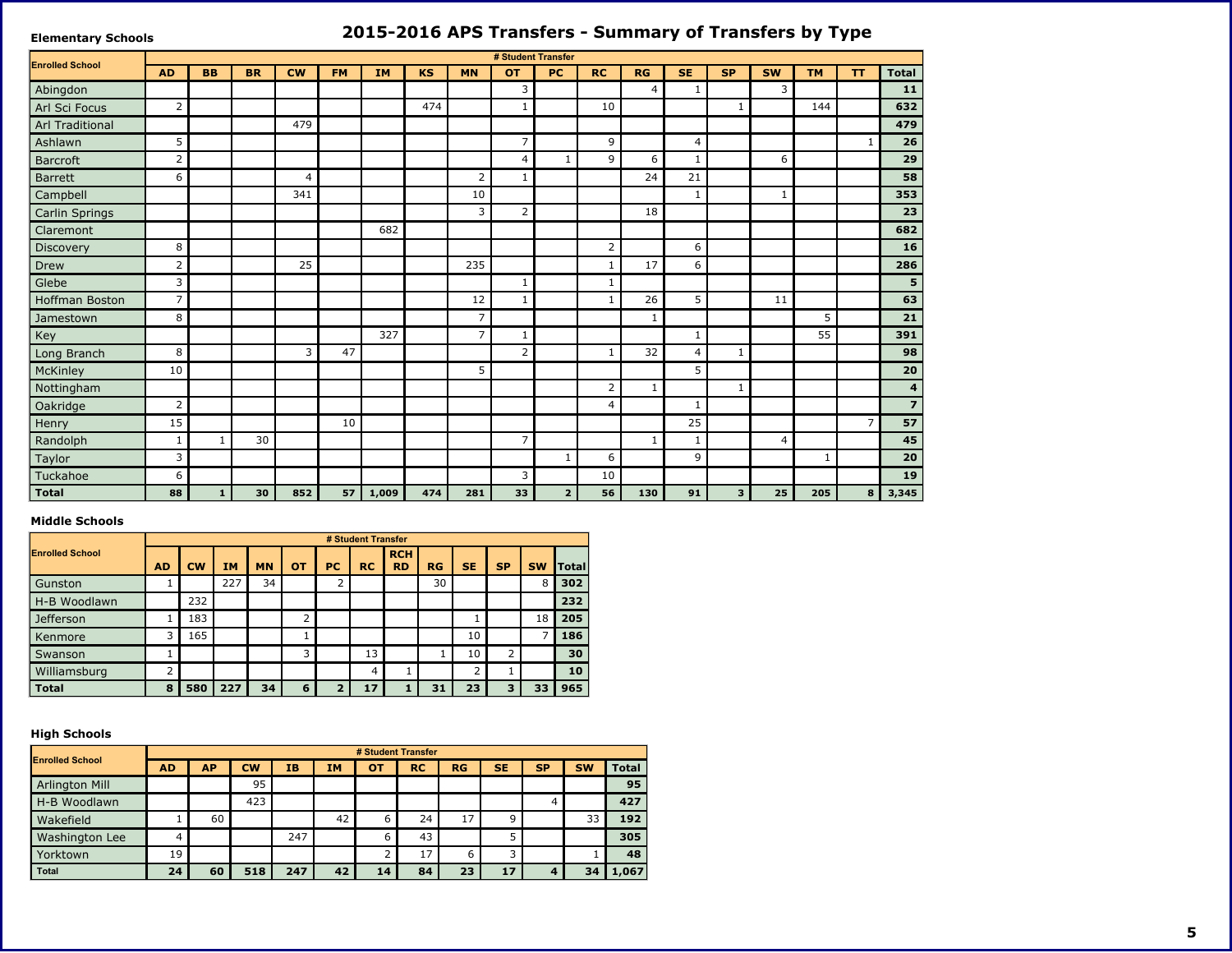<span id="page-6-0"></span>**2015-2016 ELEMENTARY STUDENT TRANSFER REPORT**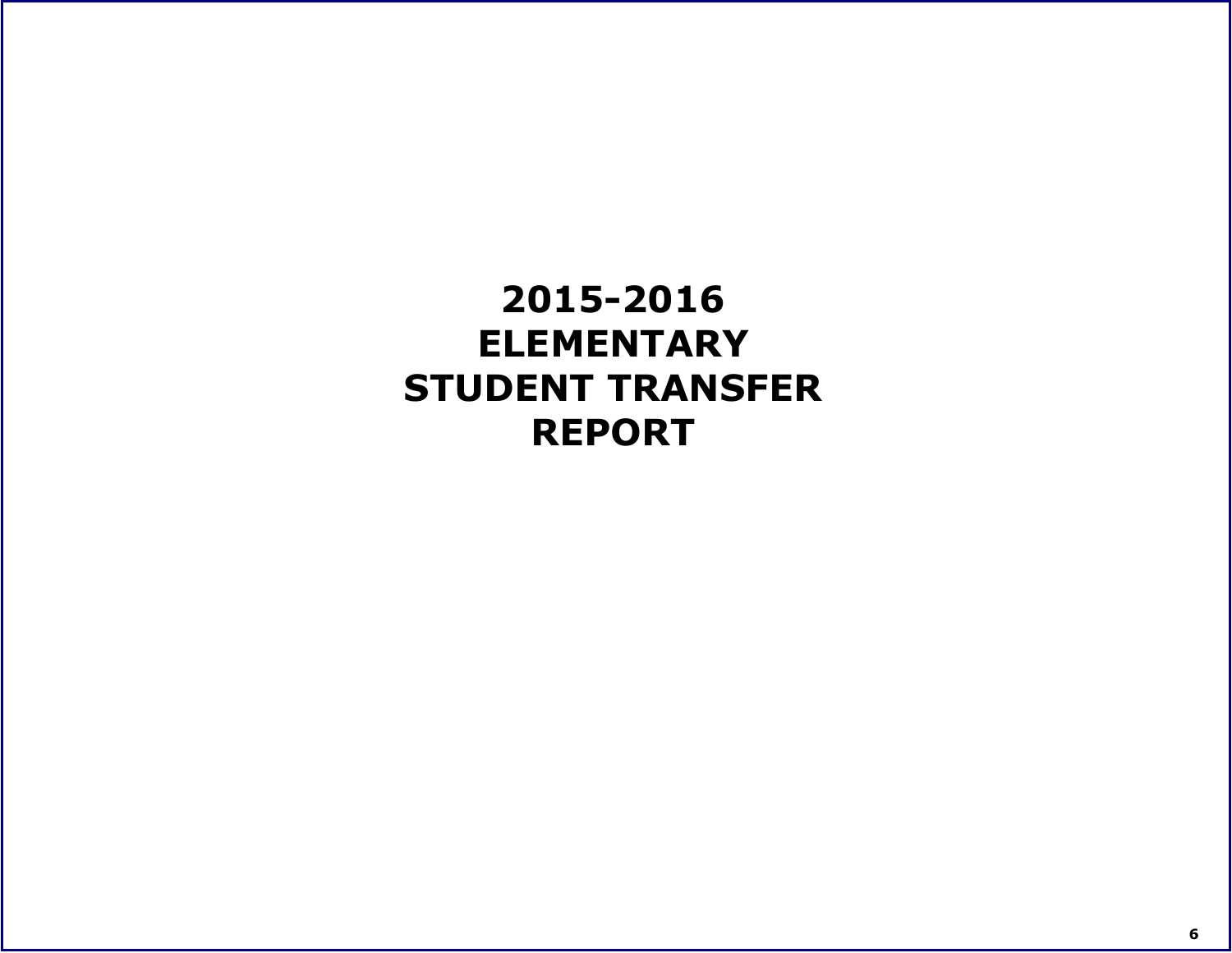## **Transfer To Abingdon Elementary School**

#### **Transfers by Grade**

| Grade        |    |    | # Student Transfer |           |              |
|--------------|----|----|--------------------|-----------|--------------|
|              | OT | RG | <b>SE</b>          | <b>SW</b> | <b>Total</b> |
| 02           |    |    |                    |           |              |
| 03           |    |    |                    |           |              |
| 04           |    |    |                    |           |              |
| 05           |    |    |                    |           |              |
| <b>Total</b> |    |    |                    |           |              |

#### **Enrollment & Transfer Count by Grade**

| Grade        |     | # Students # Transfers |
|--------------|-----|------------------------|
| 00           | 98  |                        |
| 01           | 98  |                        |
| 02           | 109 |                        |
| 03           | 105 | 3                      |
| 04           | 71  | 5                      |
| 05           | 83  |                        |
| <b>Total</b> | 564 | 11                     |

|                  | # Student Transfer |           |           |           |              |  |  |
|------------------|--------------------|-----------|-----------|-----------|--------------|--|--|
| <b>Ethnicity</b> | <b>OT</b>          | <b>RG</b> | <b>SE</b> | <b>SW</b> | <b>Total</b> |  |  |
| <b>Black</b>     |                    |           |           |           |              |  |  |
| <b>Hispanic</b>  |                    |           |           |           |              |  |  |
| White            |                    |           |           |           |              |  |  |
| <b>Total</b>     |                    |           |           |           |              |  |  |

#### <span id="page-7-0"></span>**Transfers by Ethinicity Enrollment & Transfer Count by Ethnicity**

| <b>Ethnicity</b> | # Students | # Transfers |
|------------------|------------|-------------|
| Asian            | 46         |             |
| <b>Black</b>     | 68         |             |
| <b>Hispanic</b>  | 237        |             |
| <b>Other</b>     | 26         |             |
| White            | 187        |             |
| <b>Total</b>     | 564        | 42          |

#### **Transfers by Disadvantaged Status**

|                             | # Student Transfer |    |           |           |       |  |  |
|-----------------------------|--------------------|----|-----------|-----------|-------|--|--|
| <b>Disadvantaged Status</b> | רס                 | RG | <b>SE</b> | <b>SW</b> | Total |  |  |
|                             |                    |    |           |           |       |  |  |
|                             |                    |    |           |           |       |  |  |
| <b>c</b> otal               |                    |    |           |           |       |  |  |

| <b>Disadvantaged</b><br><b>Status</b> | # Students | # Transfers |
|---------------------------------------|------------|-------------|
|                                       | 288        |             |
|                                       | 276        |             |
| <b>Total</b>                          | 564        | 11          |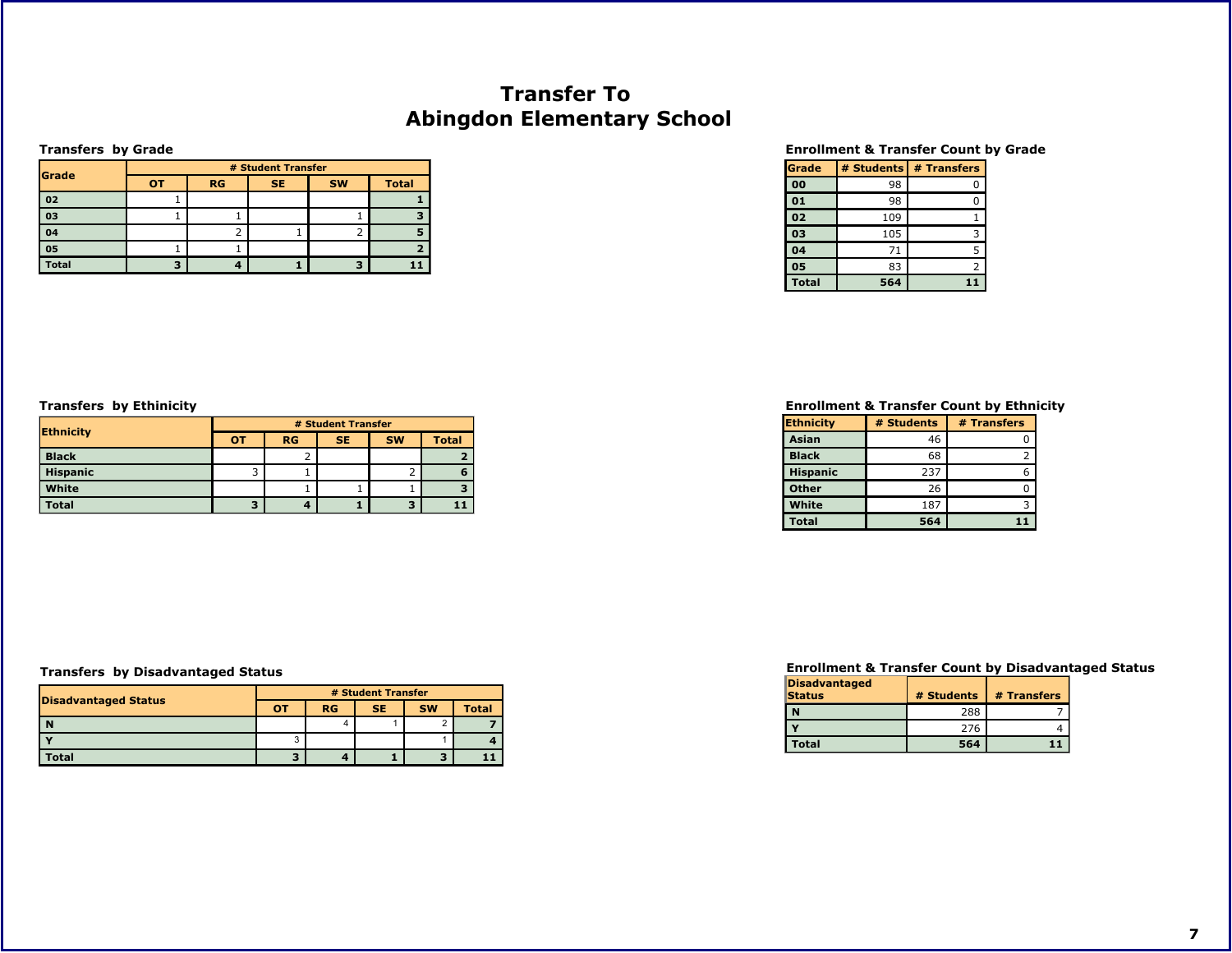## **Transfer To Arlington Science Focus Elementary School**

#### **Transfers by Grade**

|              |           | # Student Transfer |           |           |           |           |              |
|--------------|-----------|--------------------|-----------|-----------|-----------|-----------|--------------|
| Grade        | <b>AD</b> | <b>KS</b>          | <b>OT</b> | <b>RC</b> | <b>SP</b> | <b>TM</b> | <b>Total</b> |
| 00           |           | 93                 |           |           |           | 21        | 116          |
| 01           |           | 95                 |           |           |           | 24        | 120          |
| 02           |           | 89                 |           |           |           | 16        | 107          |
| 03           |           | 72                 |           |           |           | 34        | 106          |
| 04           |           | 68                 |           |           |           | 17        | 89           |
| 05           |           | 57                 |           |           |           | 32        | 94           |
| <b>Total</b> | D         | 474                |           | 10        | ъ         | 144       | 632          |

#### **Enrollment & Transfer Count by Grade**

| Grade        | # Students | # Transfers |
|--------------|------------|-------------|
| 00           | 116        | 116         |
| 01           | 122        | 120         |
| 02           | 107        | 107         |
| 03           | 106        | 106         |
| 04           | 91         | 89          |
| 05           | 96         | 94          |
| <b>Total</b> | 638        | 632         |

| <b>Ethnicity</b> |                | # Student Transfer |           |           |           |           |              |  |
|------------------|----------------|--------------------|-----------|-----------|-----------|-----------|--------------|--|
|                  | <b>AD</b>      | <b>KS</b>          | <b>OT</b> | <b>RC</b> | <b>SP</b> | <b>TM</b> | <b>Total</b> |  |
| Asian            |                | 121                |           |           |           | 23        | 146          |  |
| <b>Black</b>     |                | 61                 |           |           |           |           | 63           |  |
| <b>Hispanic</b>  |                | 29                 |           |           |           |           | 38           |  |
| Other            |                | 58                 |           |           |           | 11        | 71           |  |
| White            |                | 205                |           | 3         |           | 104       | 314          |  |
| <b>Total</b>     | $\overline{2}$ | 474                |           | 10        |           | 144       | 632          |  |

#### <span id="page-8-0"></span>**Transfers by Ethinicity Enrollment & Transfer Count by Ethnicity**

| <b>Ethnicity</b> | # Students | # Transfers |
|------------------|------------|-------------|
| Asian            | 148        | 146         |
| <b>Black</b>     | 64         | 63          |
| <b>Hispanic</b>  | 38         | 38          |
| <b>Other</b>     | 71         | 71          |
| White            | 317        | 314         |
| <b>Total</b>     | 638        | 632         |

#### **Transfers by Disadvantaged Status**

|                             | # Student Transfer |           |    |           |           |           |              |
|-----------------------------|--------------------|-----------|----|-----------|-----------|-----------|--------------|
| <b>Disadvantaged Status</b> | <b>AD</b>          | <b>KS</b> | ΟТ | <b>RC</b> | <b>SP</b> | <b>TM</b> | <b>Total</b> |
| N                           | $\sim$<br>۷        | 361       |    | а         |           | 143       | 513          |
| $\mathbf{v}$                |                    | 113       |    |           |           |           | 119          |
| <b>Total</b>                | ◢                  | 474       |    | 10        |           | 144       | 632          |

| <b>Disadvantaged</b><br><b>Status</b> | # Students | # Transfers |
|---------------------------------------|------------|-------------|
|                                       | 519        | 513         |
|                                       | 119        | 1 1 C       |
| Total                                 | 638        | 632         |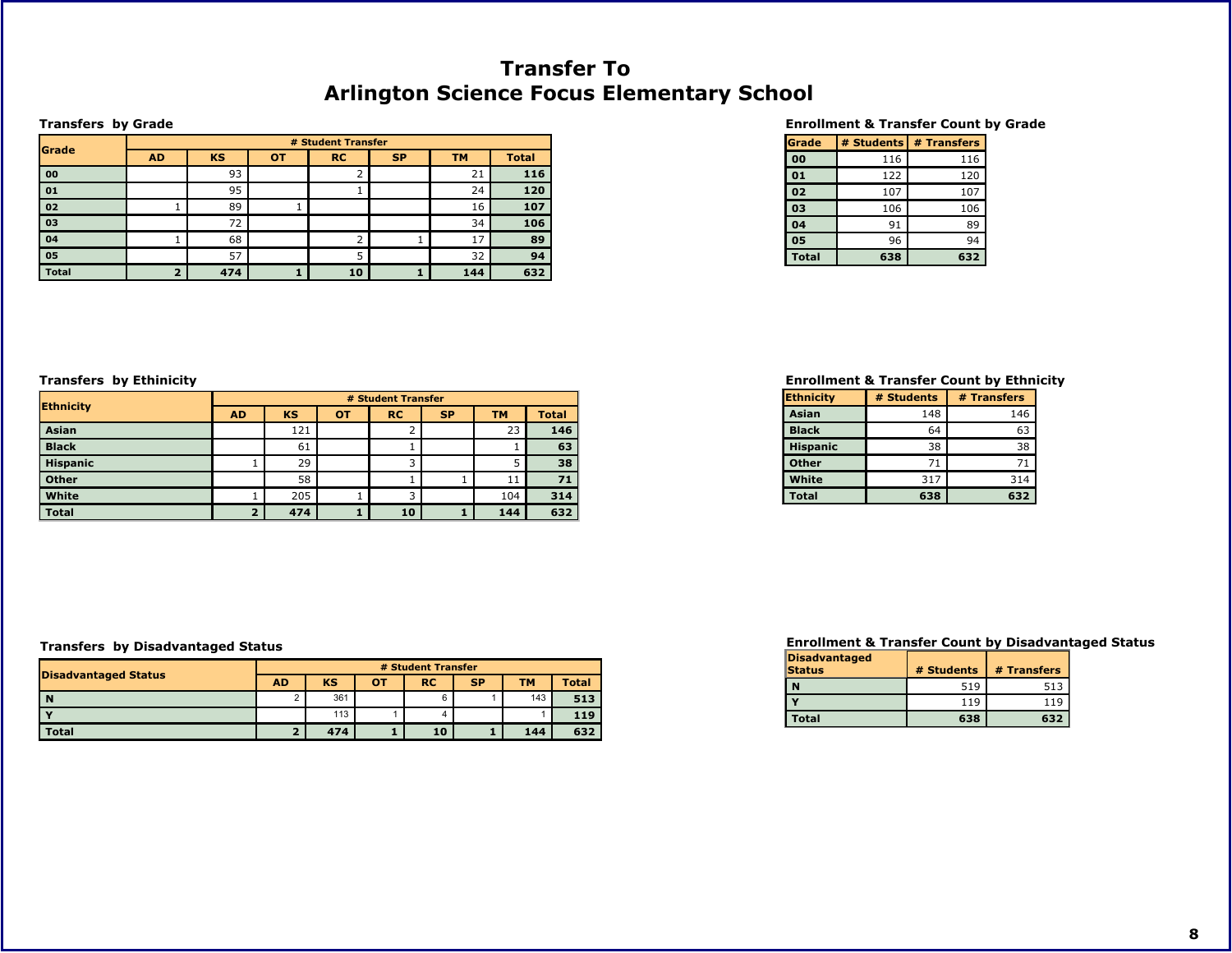## **Transfer To Arlington Traditional School**

#### **Transfers by Grade**

**Ethnicity**

**Asian Black Hispanic Other White Total**

| Grade        | # Student Transfer |              |  |  |
|--------------|--------------------|--------------|--|--|
|              | <b>CW</b>          | <b>Total</b> |  |  |
| 00           | 72                 | 72           |  |  |
| 01           | 72                 | 72           |  |  |
| 02           | 72                 | 72           |  |  |
| 03           | 96                 | 96           |  |  |
| 04           | 95                 | 95           |  |  |
| 05           | 72                 | 72           |  |  |
| <b>Total</b> | 479                | 479          |  |  |

#### **Enrollment & Transfer Count by Grade**

| Grade        |     | # Students # Transfers |
|--------------|-----|------------------------|
| 00           | 72  | 72                     |
| 01           | 72  | 72                     |
| 02           | 72  | 72                     |
| 03           | 96  | 96                     |
| 04           | 95  | 95                     |
| 05           | 72  | 72                     |
| <b>Total</b> | 479 | 479                    |

#### <span id="page-9-0"></span>**Transfers by Ethinicity Enrollment & Transfer Count by Ethnicity**

| <b>Ethnicity</b> | # Students | # Transfers |
|------------------|------------|-------------|
| Asian            | 67         | 67          |
| <b>Black</b>     | 36         | 36          |
| <b>Hispanic</b>  | 74         | 74          |
| Other            | 47         | 47          |
| White            | 255        | 255         |
| <b>Total</b>     | 479        | 479         |

#### **Transfers by Disadvantaged Status**

| <b>Disadvantaged Status</b> | # Student<br><b>Transfer</b> |              |  |  |
|-----------------------------|------------------------------|--------------|--|--|
|                             | <b>CW</b>                    | <b>Total</b> |  |  |
| N                           | 400                          | 400          |  |  |
|                             | 79                           | 79           |  |  |
| <b>Total</b>                | 479                          | 479          |  |  |

**# Student Transfer CW Total**

| <b>Disadvantaged</b><br><b>Status</b> | # Students | # Transfers |
|---------------------------------------|------------|-------------|
|                                       | 400        | 400         |
|                                       | 70         |             |
| Total                                 | 479        | $47-$       |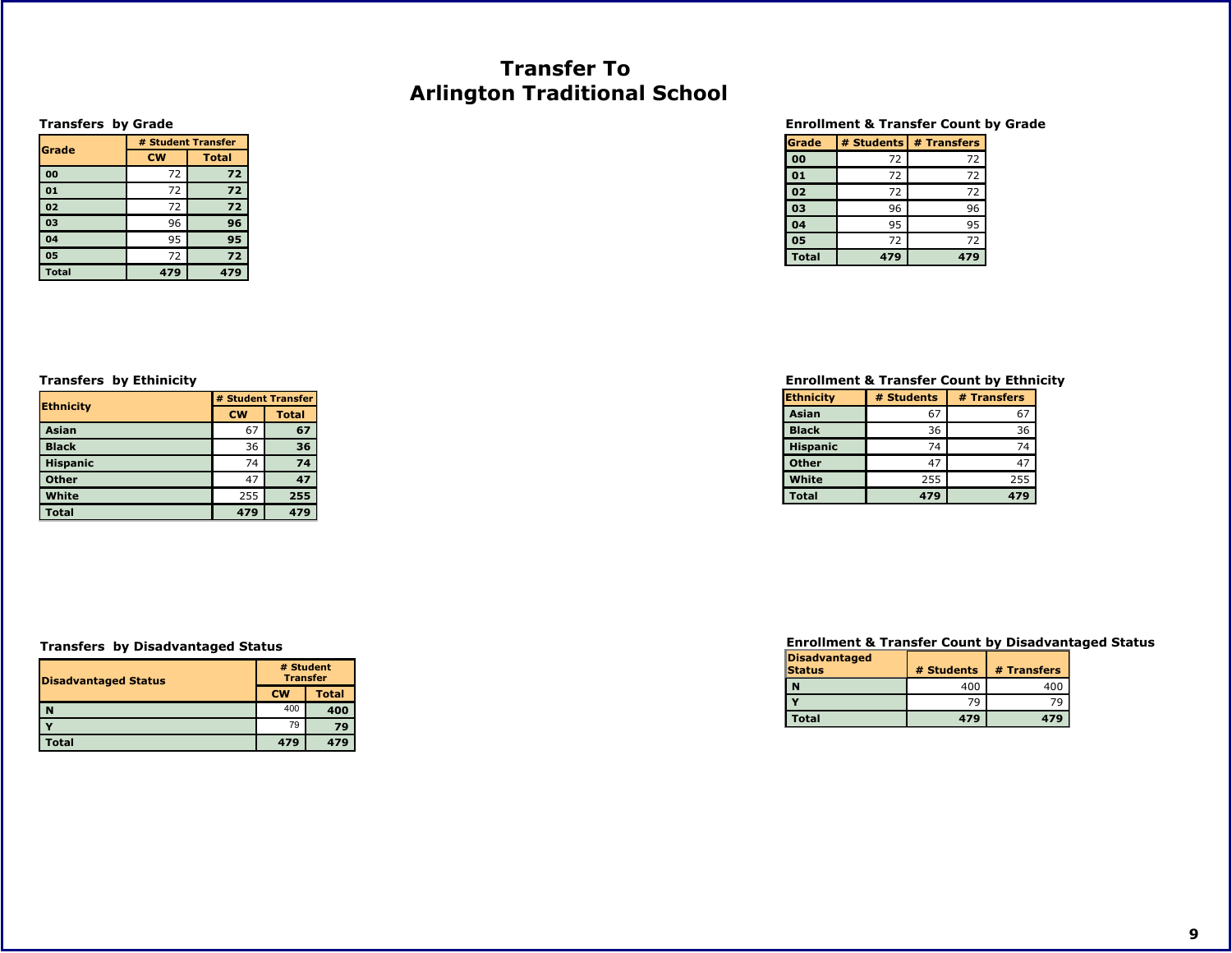## **Transfer To Ashlawn Elementary School**

#### **Transfers by Grade**

| Grade        | # Student Transfer |           |           |           |    |              |  |  |
|--------------|--------------------|-----------|-----------|-----------|----|--------------|--|--|
|              | <b>AD</b>          | <b>OT</b> | <b>RC</b> | <b>SE</b> | ТT | <b>Total</b> |  |  |
| 00           |                    |           |           |           |    |              |  |  |
| 01           |                    |           |           |           |    | 6            |  |  |
| 02           |                    |           |           |           |    |              |  |  |
| 03           |                    |           |           |           |    |              |  |  |
| 04           |                    |           |           |           |    |              |  |  |
| 05           |                    |           |           |           |    | 6.           |  |  |
| <b>Total</b> |                    |           | q         |           |    | 26           |  |  |

#### **Enrollment & Transfer Count by Grade**

| Grade        |     | # Students # Transfers |
|--------------|-----|------------------------|
| 00           | 113 |                        |
| 01           | 135 | 6                      |
| 02           | 102 |                        |
| 03           | 79  | ٦                      |
| 04           | 92  |                        |
| 05           | 89  |                        |
| <b>Total</b> | 610 | 26                     |

| <b>Ethnicity</b> | # Student Transfer |    |           |           |    |              |  |  |
|------------------|--------------------|----|-----------|-----------|----|--------------|--|--|
|                  | <b>AD</b>          | от | <b>RC</b> | <b>SE</b> | тт | <b>Total</b> |  |  |
| <b>Black</b>     |                    |    |           |           |    |              |  |  |
| <b>Hispanic</b>  |                    | 4  | - -       |           |    | 12           |  |  |
| White            |                    |    |           |           |    | 9            |  |  |
| <b>Total</b>     |                    |    |           |           |    | 26           |  |  |

#### <span id="page-10-0"></span>**Transfers by Ethinicity Enrollment & Transfer Count by Ethnicity**

| <b>Ethnicity</b> | # Students | # Transfers |
|------------------|------------|-------------|
| Asian            | 65         |             |
| <b>Black</b>     | 30         |             |
| <b>Hispanic</b>  | 97         | 12          |
| <b>Other</b>     | 42         |             |
| White            | 376        |             |
| <b>Total</b>     | 610        | 26          |

### **Transfers by Disadvantaged Status**

|                             | # Student Transfer |           |           |           |    |       |  |  |
|-----------------------------|--------------------|-----------|-----------|-----------|----|-------|--|--|
| <b>Disadvantaged Status</b> | <b>AD</b>          | <b>OT</b> | <b>RC</b> | <b>SE</b> | TΤ | Total |  |  |
| N                           | 5                  |           |           |           |    |       |  |  |
|                             |                    |           | ົ<br>ے    |           |    |       |  |  |
| <b>Total</b>                |                    |           | 9         |           |    | 26    |  |  |

| <b>Disadvantaged</b><br><b>Status</b> | # Students | # Transfers |
|---------------------------------------|------------|-------------|
|                                       | 503        |             |
|                                       | 107        |             |
| Total                                 | 610        | 26          |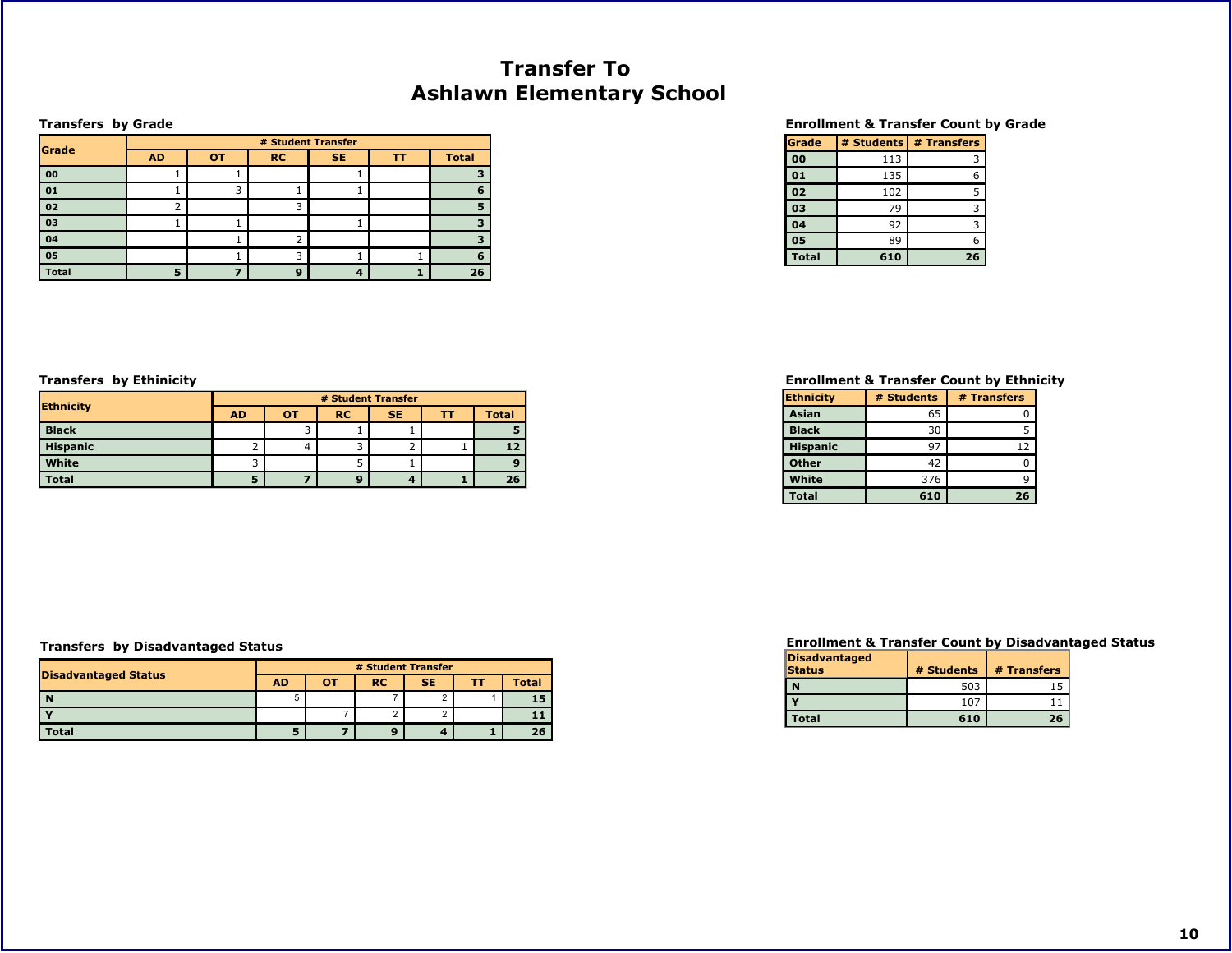## **Transfer To Barcroft Elementary School**

#### **Transfers by Grade**

|              |           | # Student Transfer |           |           |    |           |           |              |
|--------------|-----------|--------------------|-----------|-----------|----|-----------|-----------|--------------|
| Grade        | <b>AD</b> | OТ                 | <b>PC</b> | <b>RC</b> | RG | <b>SE</b> | <b>SW</b> | <b>Total</b> |
| 00           |           |                    |           |           |    |           |           |              |
| 01           |           |                    |           |           |    |           |           | 6            |
| 02           |           |                    |           |           |    |           |           | э.           |
| 03           |           |                    |           |           |    |           |           | ь.           |
| 04           |           |                    |           |           |    |           |           |              |
| 05           |           |                    |           |           |    |           | 4         |              |
| <b>Total</b> |           |                    |           | Ω         | 6  |           | 6         | 29           |

#### **Enrollment & Transfer Count by Grade**

| Grade        | # Students | # Transfers |
|--------------|------------|-------------|
| 00           | 75         |             |
| 01           | 91         | 6           |
| 02           | 70         |             |
| 03           | 73         | 5           |
| 04           | 75         | ς           |
| 05           | 66         |             |
| <b>Total</b> | 450        | 29          |

| <b>Ethnicity</b> |           | # Student Transfer |           |                   |           |           |           |              |  |  |
|------------------|-----------|--------------------|-----------|-------------------|-----------|-----------|-----------|--------------|--|--|
|                  | <b>AD</b> | <b>OT</b>          | <b>PC</b> | <b>RC</b>         | <b>RG</b> | <b>SE</b> | <b>SW</b> | <b>Total</b> |  |  |
| Asian            |           |                    |           |                   |           |           |           |              |  |  |
| <b>Black</b>     |           |                    |           |                   |           |           |           | 6            |  |  |
| <b>Hispanic</b>  |           | 4                  |           |                   |           |           | 4         | 16           |  |  |
| Other            |           |                    |           |                   |           |           |           | ,            |  |  |
| White            |           |                    |           |                   | ے         |           |           |              |  |  |
| <b>Total</b>     |           | 4                  |           | $\mathbf{\Omega}$ | 6         |           | 6         | 29           |  |  |

#### <span id="page-11-0"></span>**Transfers by Ethinicity Enrollment & Transfer Count by Ethnicity**

| <b>Ethnicity</b> | # Students | # Transfers |
|------------------|------------|-------------|
| Asian            | 33         |             |
| <b>Black</b>     | 53         |             |
| <b>Hispanic</b>  | 238        | 16          |
| <b>Other</b>     | 22         |             |
| White            | 104        |             |
| <b>Total</b>     | 450        | 29          |

### **Transfers by Disadvantaged Status**

|                             | # Student Transfer |    |     |           |           |           |           |              |
|-----------------------------|--------------------|----|-----|-----------|-----------|-----------|-----------|--------------|
| <b>Disadvantaged Status</b> | AD                 | ΟТ | PC. | <b>RC</b> | <b>RG</b> | <b>SE</b> | <b>SW</b> | <b>Total</b> |
| N                           |                    |    |     |           |           |           |           |              |
|                             |                    |    |     |           |           |           |           |              |
| <b>Total</b>                |                    |    |     |           |           |           |           | 29           |

| <b>Disadvantaged</b><br><b>Status</b> | # Students | # Transfers |
|---------------------------------------|------------|-------------|
|                                       | 184        |             |
|                                       | 266        |             |
| Total                                 | 450        | 29          |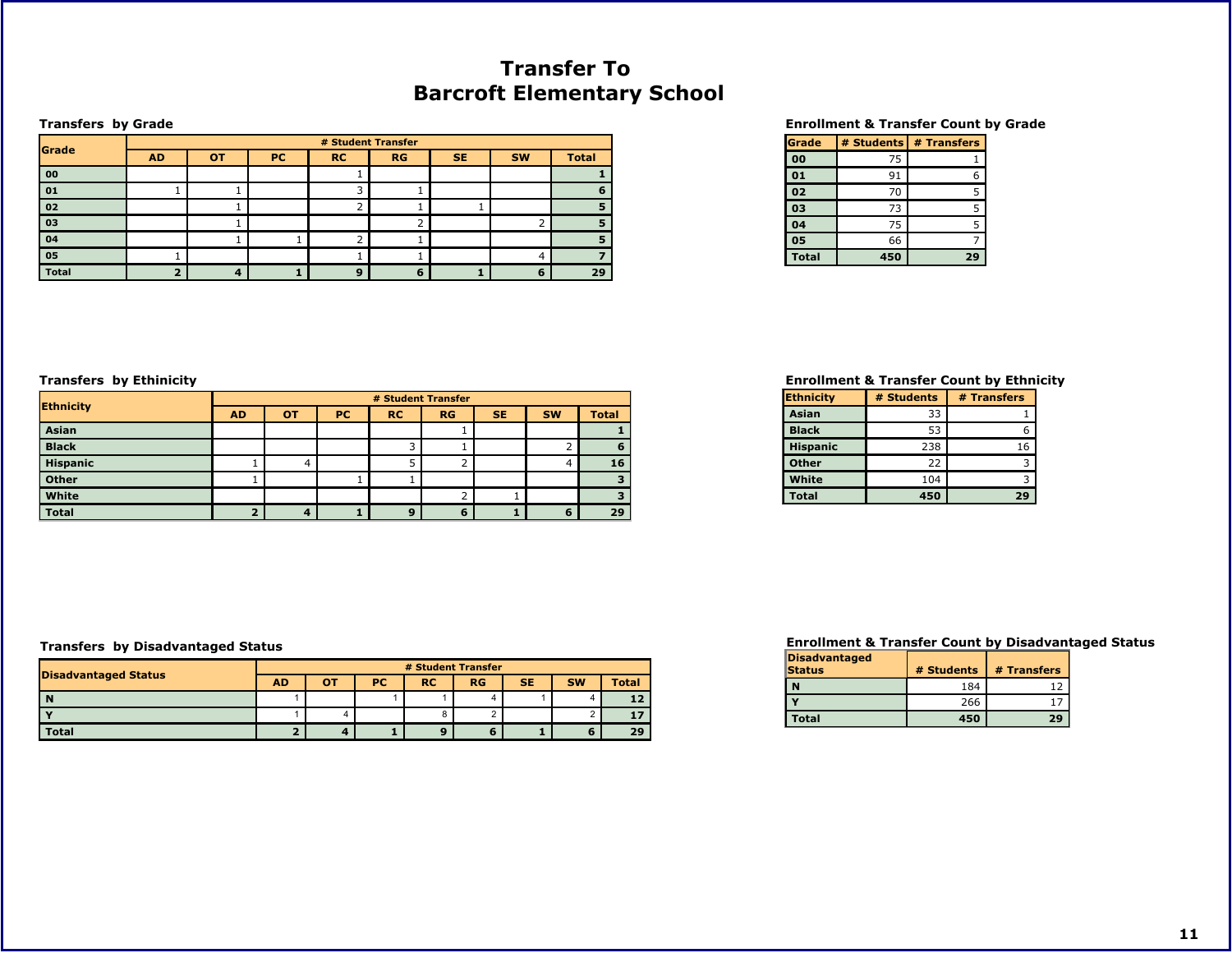## **Transfer To Barrett Elementary School**

#### **Transfers by Grade**

| Grade        |           | # Student Transfer |           |           |           |           |              |
|--------------|-----------|--------------------|-----------|-----------|-----------|-----------|--------------|
|              | <b>AD</b> | <b>CW</b>          | <b>MN</b> | <b>OT</b> | <b>RG</b> | <b>SE</b> | <b>Total</b> |
| 00           |           |                    |           |           |           |           |              |
| 01           |           |                    |           |           |           |           |              |
| 02           |           |                    |           |           |           |           |              |
| 03           |           |                    |           |           | 8         | h         | 15           |
| 04           |           |                    |           |           |           |           | 10           |
| 05           |           |                    |           |           |           |           | 14           |
| <b>Total</b> | 6         |                    |           |           | 24        | 21        | 58           |

#### **Enrollment & Transfer Count by Grade**

| lGrade       | # Students | # Transfers |
|--------------|------------|-------------|
| 00           | 83         | 8           |
| 01           | 80         |             |
| 02           | 77         |             |
| 03           | 96         | 15          |
| 04           | 75         | 10          |
| 05           | 81         | 14          |
| <b>Total</b> | 492        | 58          |

|                  |  | # Student Transfer |           |           |           |           |           |              |
|------------------|--|--------------------|-----------|-----------|-----------|-----------|-----------|--------------|
| <b>Ethnicity</b> |  | <b>AD</b>          | <b>CW</b> | <b>MN</b> | <b>OT</b> | <b>RG</b> | <b>SE</b> | <b>Total</b> |
| Asian            |  |                    |           |           |           |           |           |              |
| <b>Black</b>     |  |                    |           |           |           |           |           |              |
| <b>Hispanic</b>  |  |                    |           |           |           | 12        | 9         | 25           |
| Other            |  |                    |           |           |           |           |           |              |
| White            |  | 3                  |           |           |           | 8         | 8         | 22           |
| <b>Total</b>     |  | 6                  | 4         | ,         |           | 24        | 21        | 58           |

#### <span id="page-12-0"></span>**Transfers by Ethinicity Enrollment & Transfer Count by Ethnicity**

| <b>Ethnicity</b> | # Students | # Transfers |
|------------------|------------|-------------|
| Asian            | 19         |             |
| <b>Black</b>     | 35         |             |
| <b>Hispanic</b>  | 249        | 25          |
| <b>Other</b>     | 23         |             |
| White            | 166        | 22          |
| <b>Total</b>     | 492        | 58          |

### **Transfers by Disadvantaged Status**

|                             |             | # Student Transfer |           |    |           |    |              |  |
|-----------------------------|-------------|--------------------|-----------|----|-----------|----|--------------|--|
| <b>Disadvantaged Status</b> | <b>AD</b>   | <b>CW</b>          | <b>MN</b> | от | <b>RG</b> | SE | <b>Total</b> |  |
| $\mathbf N$                 | $\sim$<br>ے | $\sim$             | $\sim$    |    | 13        | 14 | 35           |  |
|                             |             |                    |           |    | 11        |    | 23           |  |
| <b>Total</b>                | 6           |                    |           |    | 24        | 21 | 58           |  |

| <b>Disadvantaged</b><br><b>Status</b> | # Students | # Transfers |
|---------------------------------------|------------|-------------|
| N                                     | 219        | 35          |
|                                       | 273        | 23          |
| Total                                 | 492        | 58          |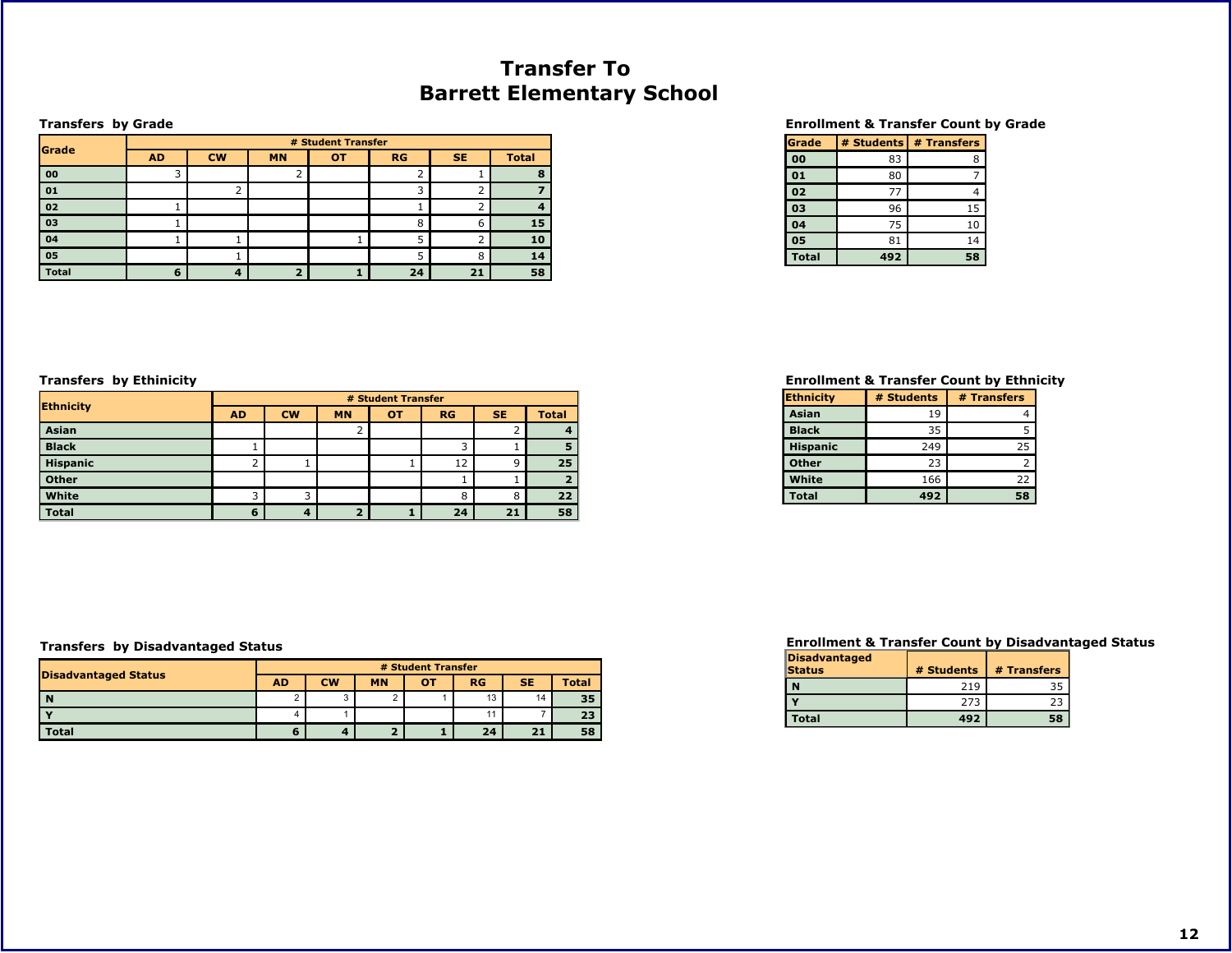## **Transfer To Campbell Elementary School**

#### **Transfers by Grade**

|              | # Student Transfer |           |           |           |              |  |  |
|--------------|--------------------|-----------|-----------|-----------|--------------|--|--|
| Grade        | <b>CW</b>          | <b>MN</b> | <b>SE</b> | <b>SW</b> | <b>Total</b> |  |  |
| 00           | 57                 |           |           |           | 65           |  |  |
| 01           | 57                 | 3         |           |           | 60           |  |  |
| 02           | 63                 |           |           |           | 63           |  |  |
| 03           | 58                 |           |           |           | 58           |  |  |
| 04           | 51                 |           |           |           | 51           |  |  |
| 05           | 55                 |           |           |           | 56           |  |  |
| <b>Total</b> | 341                | 10        |           |           | 353          |  |  |

#### **Enrollment & Transfer Count by Grade**

| Grade        | # Students | # Transfers |
|--------------|------------|-------------|
| 00           | 66         | 65          |
| 01           | 60         | 60          |
| 02           | 63         | 63          |
| 03           | 58         | 58          |
| 04           | 51         | 51          |
| 05           | 56         | 56          |
| <b>Total</b> | 354        | 353         |

#### <span id="page-13-0"></span>**Transfers by Ethinicity Enrollment & Transfer Count by Ethnicity**

| <b>Ethnicity</b> | # Students | # Transfers |
|------------------|------------|-------------|
| Asian            | 31         | 31          |
| <b>Black</b>     | 45         | 45          |
| <b>Hispanic</b>  | 148        | 148         |
| <b>Other</b>     | 11         | 11          |
| White            | 119        | 118         |
| <b>Total</b>     | 354        | 353         |

| Ethnicity       | # Student Transfer |           |           |           |              |
|-----------------|--------------------|-----------|-----------|-----------|--------------|
|                 | <b>CW</b>          | <b>MN</b> | <b>SE</b> | <b>SW</b> | <b>Total</b> |
| Asian           | 31                 |           |           |           | 31           |
| <b>Black</b>    | 45                 |           |           |           | 45           |
| <b>Hispanic</b> | 141                |           |           |           | 148          |
| <b>Other</b>    | 11                 |           |           |           | 11           |
| White           | 113                | 3         |           |           | 118          |
| <b>Total</b>    | 341                | 10        |           |           | 353          |

#### **Transfers by Disadvantaged Status**

|                             | # Student Transfer |           |           |           |              |
|-----------------------------|--------------------|-----------|-----------|-----------|--------------|
| <b>Disadvantaged Status</b> | <b>CW</b>          | <b>MN</b> | <b>SE</b> | <b>SW</b> | <b>Total</b> |
| <b>N</b>                    | 163                |           |           |           | 167          |
|                             | 178                |           |           |           | 186          |
| Total                       | 341                | 10        |           |           | 353          |

| <b>Disadvantaged</b><br><b>Status</b> | # Students | # Transfers |
|---------------------------------------|------------|-------------|
| N                                     | 168        | 167         |
|                                       | 186        | 186         |
| Total                                 | 354        | 353         |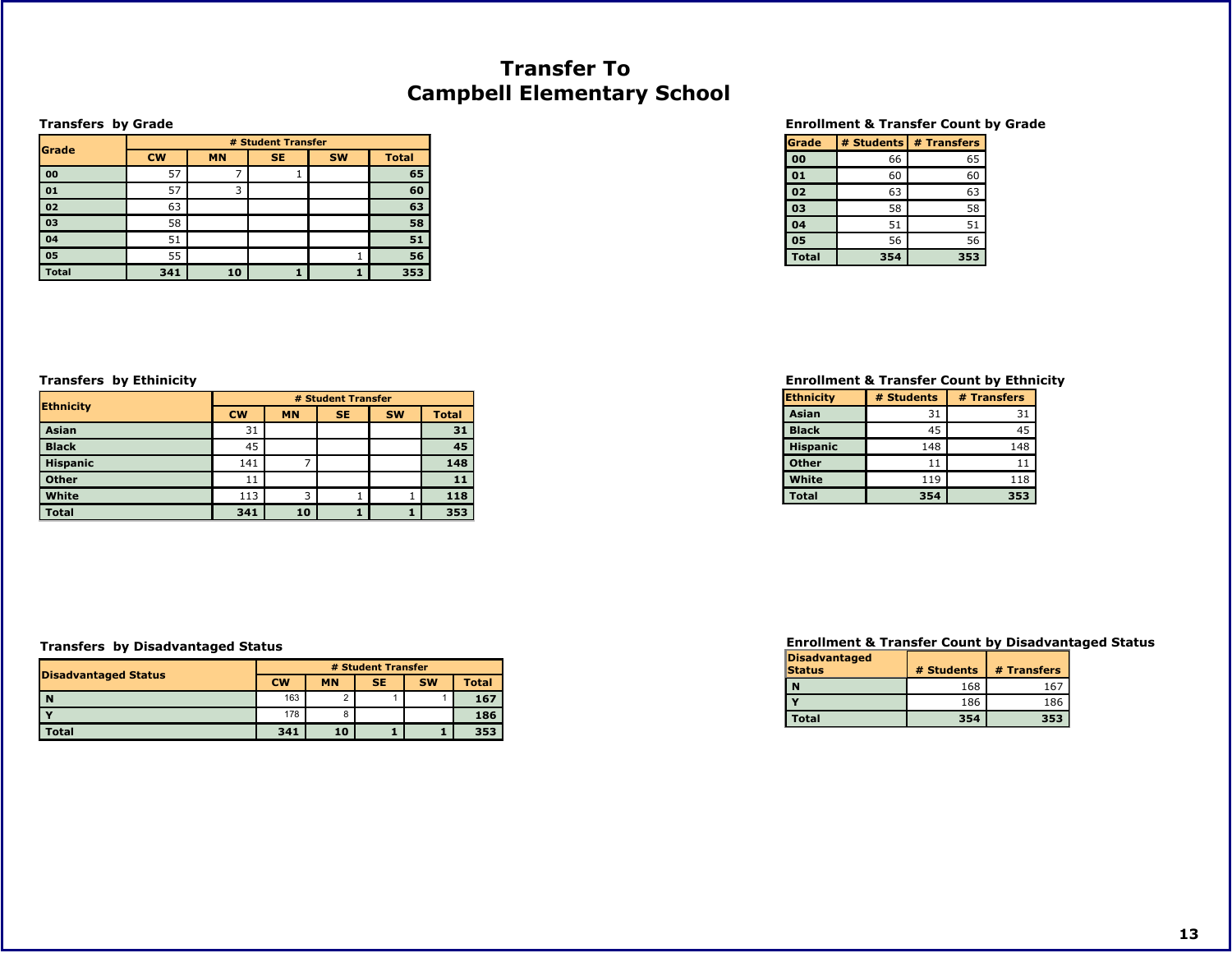## **Transfer To Carlin Springs Elementary School**

#### **Transfers by Grade**

**Ethnicity**

**Asian Black Hispanic White Total**

| Grade        |           | # Student Transfer |    |              |  |
|--------------|-----------|--------------------|----|--------------|--|
|              | <b>MN</b> | <b>OT</b>          | RG | <b>Total</b> |  |
| 00           | 3         |                    |    | 6            |  |
| 01           |           |                    |    | з            |  |
| 02           |           |                    |    | ς            |  |
| 03           |           |                    |    |              |  |
| 04           |           |                    | 4  |              |  |
| 05           |           |                    |    | з            |  |
| <b>Total</b> |           |                    | 18 | 23           |  |

#### **Enrollment & Transfer Count by Grade**

| Grade        | # Students | # Transfers |
|--------------|------------|-------------|
| 00           | 89         | 6           |
| 01           | 79         | 3           |
| 02           | 93         |             |
| 03           | 86         |             |
| 04           | 79         |             |
| 05           | 97         |             |
| <b>Total</b> | 523        | 23          |

#### <span id="page-14-0"></span>**Transfers by Ethinicity Enrollment & Transfer Count by Ethnicity**

| <b>Ethnicity</b> | # Students | # Transfers |
|------------------|------------|-------------|
| Asian            | 49         |             |
| <b>Black</b>     | 62         |             |
| <b>Hispanic</b>  | 369        | 12          |
| <b>Other</b>     | 16         |             |
| White            | 27         |             |
| <b>Total</b>     | 523        | 23          |

#### **Transfers by Disadvantaged Status**

|                             | # Student Transfer |    |           |              |
|-----------------------------|--------------------|----|-----------|--------------|
| <b>Disadvantaged Status</b> | <b>MN</b>          | ΟT | <b>RG</b> | <b>Total</b> |
| N                           | $\sim$<br>u        |    |           |              |
|                             |                    |    | 16        | 18           |
| otal                        |                    |    | 18        | 23           |

**# Student Transfer MN OT RG Total**

> 1 **1** 2 1 **3** 12 **12**

2 | 5 | 7 **3 2 18 23**

| <b>Disadvantaged</b><br><b>Status</b> | # Students | # Transfers |
|---------------------------------------|------------|-------------|
| N                                     |            |             |
|                                       | 456        | 18          |
| Total                                 | 523        | 23          |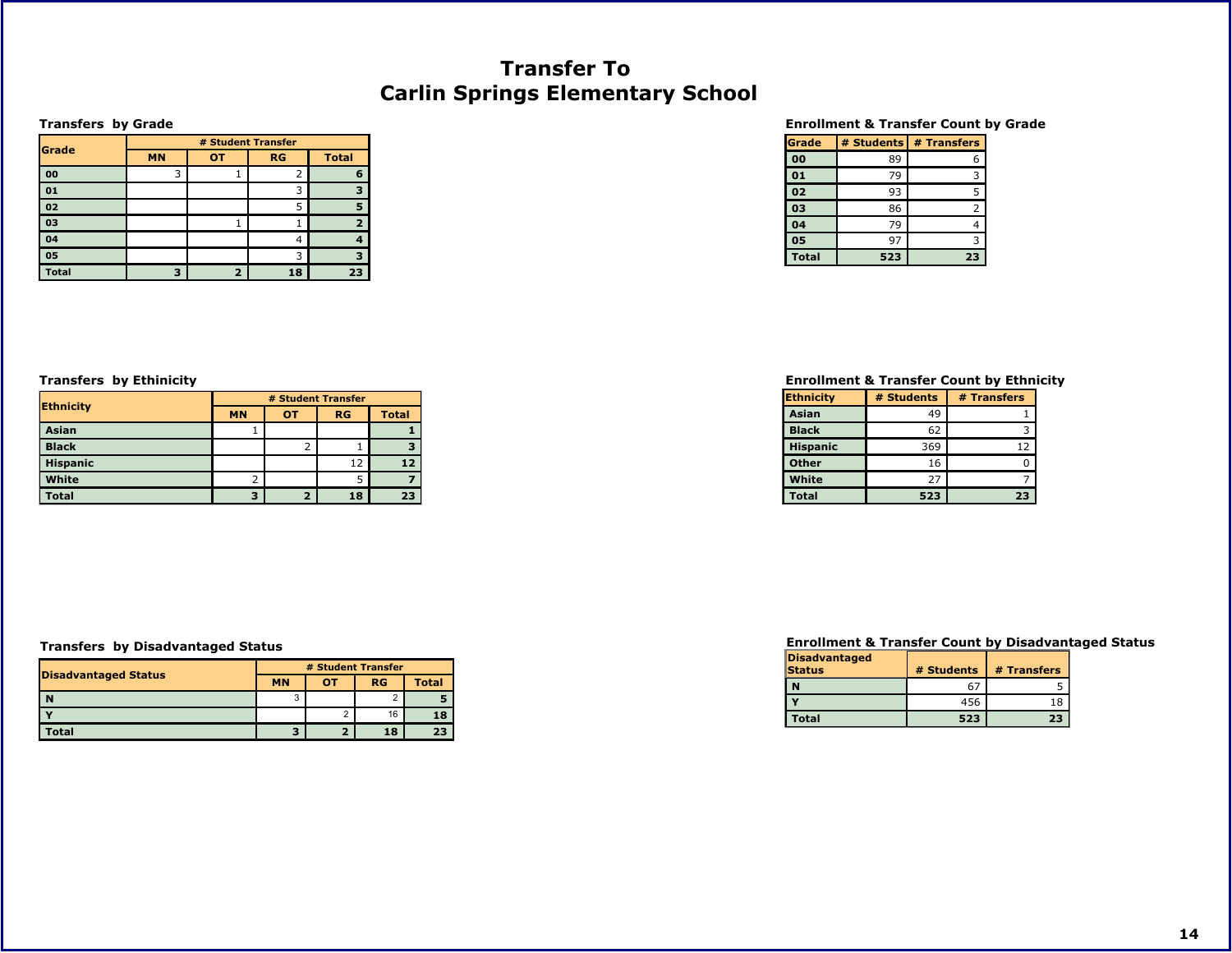## **Transfer To Claremont Elementary School**

#### **Transfers by Grade**

**Ethnicity**

**Asian Black Hispanic Other White Total**

| Grade        |           | # Student Transfer |
|--------------|-----------|--------------------|
|              | <b>IM</b> | <b>Total</b>       |
| 00           | 110       | 110                |
| 01           | 130       | 130                |
| 02           | 133       | 133                |
| 03           | 115       | 115                |
| 04           | 106       | 106                |
| 05           | 88        | 88                 |
| <b>Total</b> | 682       | 682                |

#### **Enrollment & Transfer Count by Grade**

| Grade        | # Students | # Transfers |
|--------------|------------|-------------|
| 00           | 110        | 110         |
| 01           | 130        | 130         |
| 02           | 133        | 133         |
| 03           | 115        | 115         |
| 04           | 106        | 106         |
| 05           | 88         | 88          |
| <b>Total</b> | 682        | 682         |

#### <span id="page-15-0"></span>**Transfers by Ethinicity Enrollment & Transfer Count by Ethnicity**

| <b>Ethnicity</b> | # Students | # Transfers |
|------------------|------------|-------------|
| Asian            | 15         | 15          |
| <b>Black</b>     | 34         | 34          |
| <b>Hispanic</b>  | 359        | 359         |
| Other            | 33         | 33          |
| White            | 241        | 241         |
| <b>Total</b>     | 682        | 682         |

#### **Transfers by Disadvantaged Status**

| <b>Disadvantaged Status</b> | # Student<br><b>Transfer</b> |              |  |
|-----------------------------|------------------------------|--------------|--|
|                             | <b>IM</b>                    | <b>Total</b> |  |
| N                           | 419                          | 419          |  |
|                             | 263                          | 263          |  |
| <b>Total</b>                | 682                          | 682          |  |

**# Student Transfer IM Total**

| <b>Disadvantaged</b><br><b>Status</b> | # Students | # Transfers |
|---------------------------------------|------------|-------------|
|                                       | 419        | 419         |
|                                       | 263        | 263         |
| Total                                 | 682        | 682         |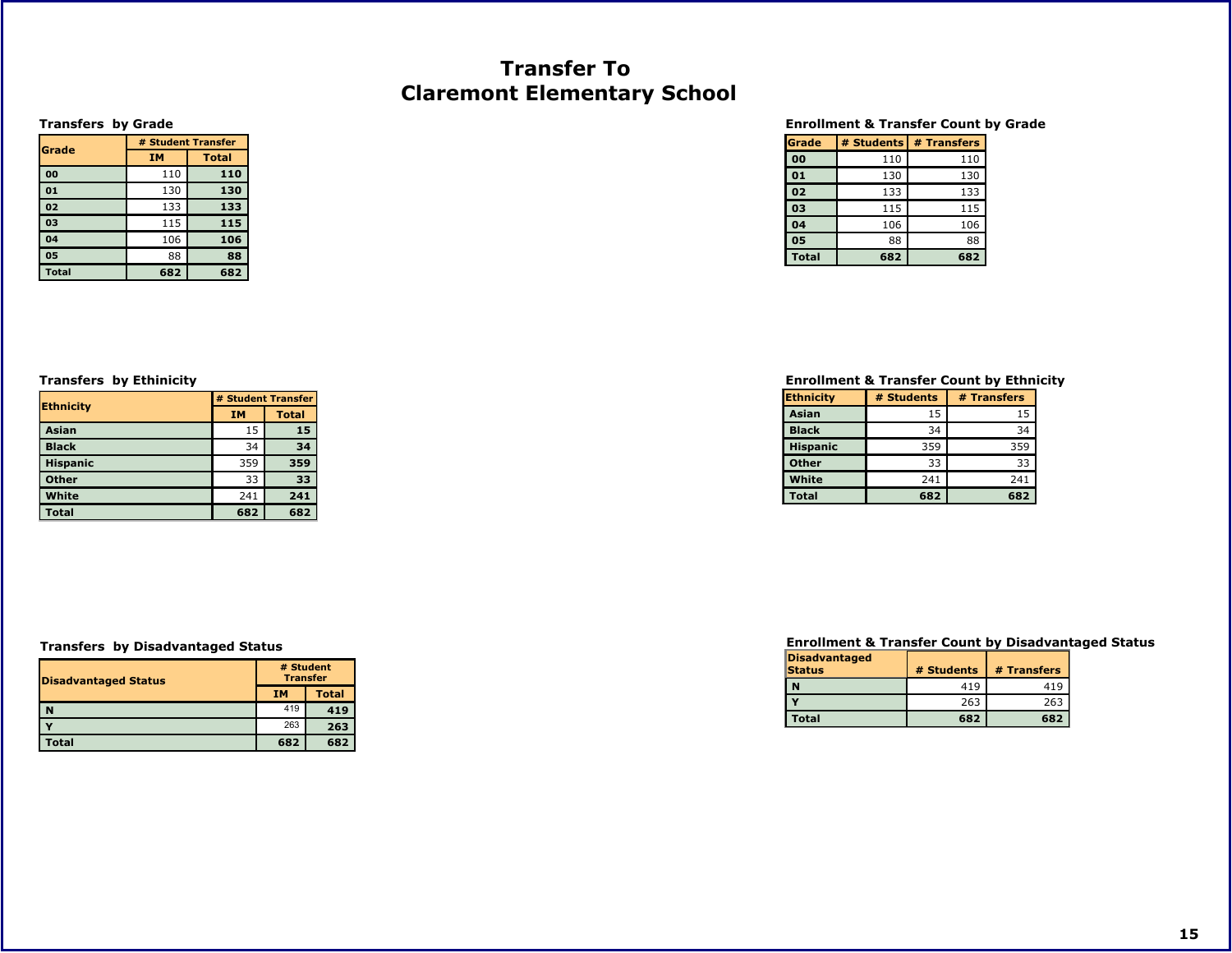## **Transfer To Discovery Elementary School**

#### **Transfers by Grade**

**Ethnicity**

**Asian Black Hispanic Other White Total**

| Grade        | # Student Transfer |           |           |              |  |
|--------------|--------------------|-----------|-----------|--------------|--|
|              | <b>AD</b>          | <b>RC</b> | <b>SE</b> | <b>Total</b> |  |
| 00           |                    |           |           |              |  |
| 01           |                    |           |           |              |  |
| 02           |                    |           |           |              |  |
| 03           | 2                  |           |           |              |  |
| 04           |                    |           |           | 2            |  |
| 05           |                    |           |           | 6            |  |
| <b>Total</b> | 8                  |           | 6         | 16           |  |

#### **Enrollment & Transfer Count by Grade**

| Grade        | # Students | # Transfers |
|--------------|------------|-------------|
| 00           | 84         |             |
| 01           | 75         | 2           |
| 02           | 101        |             |
| 03           | 109        |             |
| 04           | 83         | っ           |
| 05           | 71         | 6           |
| <b>Total</b> | 523        | 16          |

#### <span id="page-16-0"></span>**Transfers by Ethinicity Enrollment & Transfer Count by Ethnicity**

| <b>Ethnicity</b> | # Students | # Transfers |
|------------------|------------|-------------|
| Asian            | 30         |             |
| <b>Black</b>     | 12         |             |
| <b>Hispanic</b>  | 31         |             |
| <b>Other</b>     | 44         |             |
| White            | 406        |             |
| <b>Total</b>     | 523        | 16          |

#### **Transfers by Disadvantaged Status**

|                             | # Student Transfer |           |           |              |  |  |
|-----------------------------|--------------------|-----------|-----------|--------------|--|--|
| <b>Disadvantaged Status</b> | <b>AD</b>          | <b>RC</b> | <b>SE</b> | <b>Total</b> |  |  |
|                             |                    |           |           |              |  |  |
|                             |                    |           | v         |              |  |  |
| otal                        |                    |           | n         |              |  |  |

**# Student Transfer AD RC SE Total**

> 1 1 **2** 1 1 **2** 1 1 **2** 5 2 2 **9 8 2 6 16**

1 **1**

| <b>Disadvantaged</b><br><b>Status</b> | # Students | # Transfers |
|---------------------------------------|------------|-------------|
|                                       | 509        |             |
|                                       | 14         |             |
| Total                                 | 523        | 16          |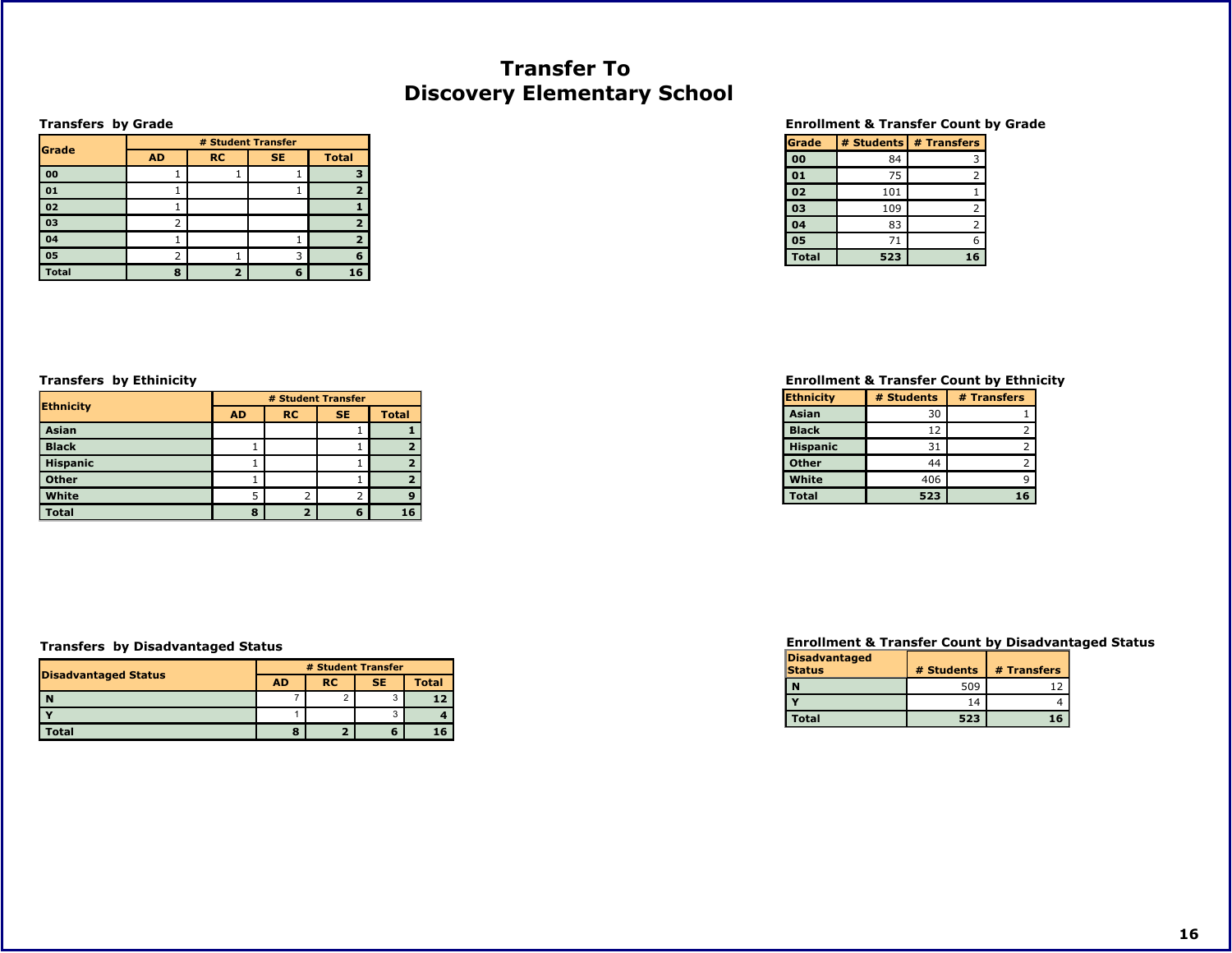## **Transfer To Drew Elementary School**

#### **Transfers by Grade**

| <b>S</b> rade |           | # Student Transfer |           |           |    |           |              |  |
|---------------|-----------|--------------------|-----------|-----------|----|-----------|--------------|--|
|               | <b>AD</b> | <b>CW</b>          | <b>MN</b> | <b>RC</b> | RG | <b>SE</b> | <b>Total</b> |  |
| 00            |           | 4                  | 37        |           |    |           | 44           |  |
| 01            |           |                    | 44        |           | 4  |           | 54           |  |
| 02            |           |                    | 35        |           | 4  |           | 49           |  |
| 03            |           |                    | 46        |           |    |           | 49           |  |
| 04            |           |                    | 40        |           |    |           | 43           |  |
| 05            |           |                    | 33        |           |    |           | 47           |  |
| <b>Total</b>  | ٠         | 25                 | 235       |           | 17 | 6         | 286          |  |

#### **Enrollment & Transfer Count by Grade**

| Grade        | # Students | # Transfers |
|--------------|------------|-------------|
| 00           | 86         | 44          |
| 01           | 99         | 54          |
| 02           | 91         | 49          |
| 03           | 86         | 49          |
| 04           | 74         | 43          |
| 05           | 83         | 47          |
| <b>Total</b> | 519        | 286         |

| <b>Ethnicity</b> |                | # Student Transfer |           |           |                |           |              |  |
|------------------|----------------|--------------------|-----------|-----------|----------------|-----------|--------------|--|
|                  | <b>AD</b>      | <b>CW</b>          | <b>MN</b> | <b>RC</b> | <b>RG</b>      | <b>SE</b> | <b>Total</b> |  |
| Asian            |                | 4                  | 25        |           |                |           | 31           |  |
| <b>Black</b>     |                |                    | 44        |           | $\overline{ }$ |           | 54           |  |
| <b>Hispanic</b>  |                | 10                 | 43        |           | 13             | ∍         | 69           |  |
| Other            |                |                    | 19        |           |                |           | 22           |  |
| White            |                |                    | 104       |           |                |           | 110          |  |
| <b>Total</b>     | $\overline{2}$ | 25                 | 235       |           | 17             | 6         | 286          |  |

#### <span id="page-17-0"></span>**Transfers by Ethinicity Enrollment & Transfer Count by Ethnicity**

| <b>Ethnicity</b> | # Students | # Transfers |
|------------------|------------|-------------|
| Asian            | 41         | 31          |
| <b>Black</b>     | 146        | 54          |
| <b>Hispanic</b>  | 175        | 69          |
| <b>Other</b>     | 28         | 22          |
| White            | 129        | 110         |
| <b>Total</b>     | 519        | 286         |

### **Transfers by Disadvantaged Status**

|                             | # Student Transfer |           |           |           |    |           |              |
|-----------------------------|--------------------|-----------|-----------|-----------|----|-----------|--------------|
| <b>Disadvantaged Status</b> | <b>AD</b>          | <b>CW</b> | <b>MN</b> | <b>RC</b> | RG | <b>SE</b> | <b>Total</b> |
| N                           | $\sqrt{2}$<br>۷    | 4         | 151       |           |    |           | 161          |
|                             |                    | 21        | 84        |           | 16 |           | 125          |
| <b>Total</b>                |                    | 25        | 235       |           | 17 |           | 286          |

| <b>Disadvantaged</b><br><b>Status</b> | # Students | # Transfers |
|---------------------------------------|------------|-------------|
| N                                     | 215        | 161         |
|                                       | 304        | 125         |
| Total                                 | 519        | 286         |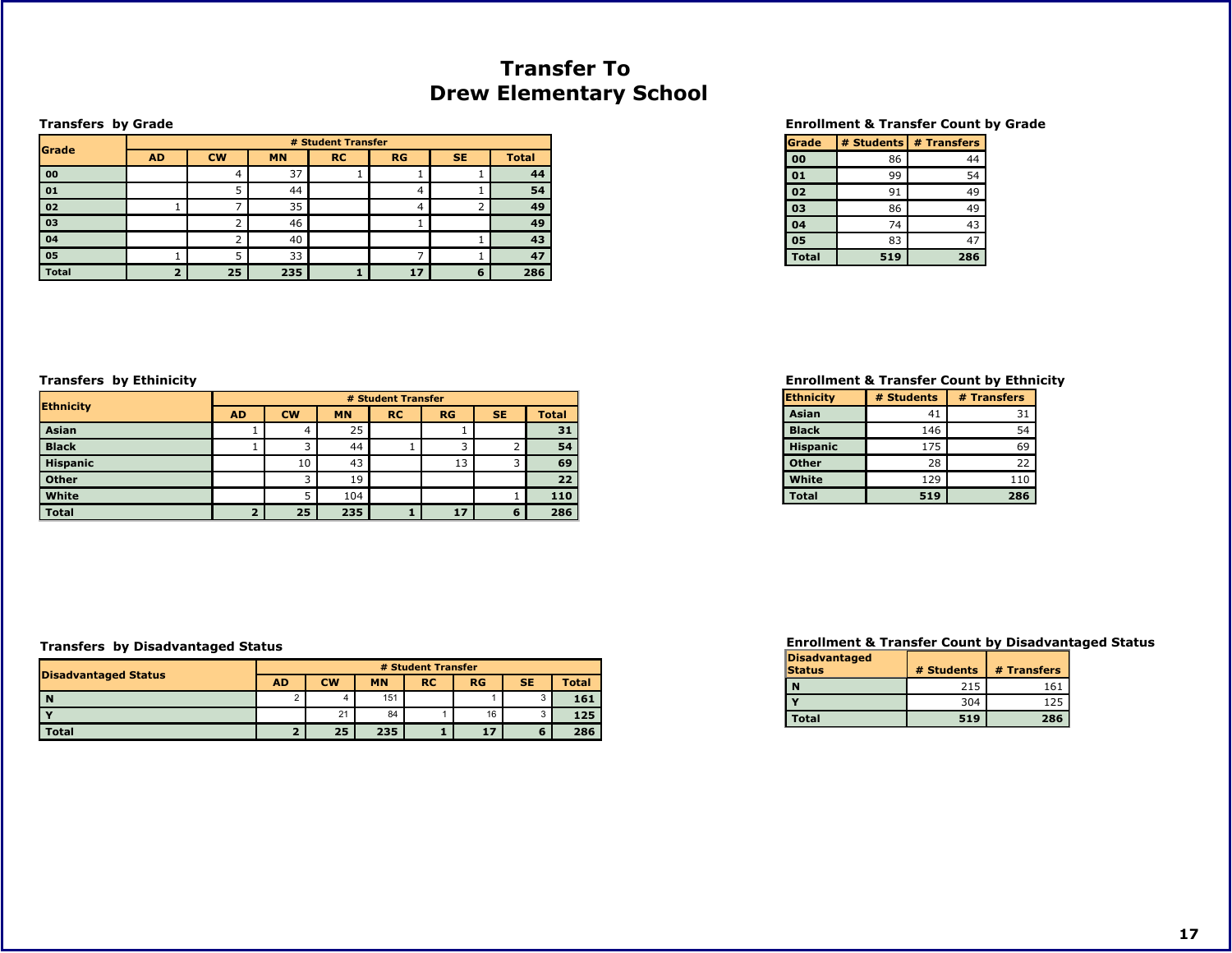## **Transfer To Glebe Elementary School**

#### **Transfers by Grade**

| Grade        | # Student Transfer |           |           |              |  |  |  |  |  |
|--------------|--------------------|-----------|-----------|--------------|--|--|--|--|--|
|              | <b>AD</b>          | <b>OT</b> | <b>RC</b> | <b>Total</b> |  |  |  |  |  |
| 00           |                    |           |           |              |  |  |  |  |  |
| 01           |                    |           |           |              |  |  |  |  |  |
| 02           |                    |           |           |              |  |  |  |  |  |
| 03           |                    |           |           |              |  |  |  |  |  |
| 04           |                    |           |           |              |  |  |  |  |  |
| <b>Total</b> |                    |           |           |              |  |  |  |  |  |

#### **Enrollment & Transfer Count by Grade**

| Grade        | # Students | # Transfers |
|--------------|------------|-------------|
| 00           | 93         |             |
| 01           | 88         |             |
| 02           | 105        |             |
| 03           | 119        |             |
| 04           | 77         |             |
| 05           | 98         |             |
| <b>Total</b> | 580        |             |

| <b>Ethnicity</b> | # Student Transfer |           |           |              |  |  |  |
|------------------|--------------------|-----------|-----------|--------------|--|--|--|
|                  | <b>AD</b>          | <b>OT</b> | <b>RC</b> | <b>Total</b> |  |  |  |
| <b>Black</b>     |                    |           |           |              |  |  |  |
| <b>Hispanic</b>  |                    |           |           |              |  |  |  |
| White            |                    |           |           | з            |  |  |  |
| <b>Total</b>     | з                  |           |           |              |  |  |  |

|                             | # Student Transfer |    |           |              |  |  |  |
|-----------------------------|--------------------|----|-----------|--------------|--|--|--|
| <b>Disadvantaged Status</b> | <b>AD</b>          | דס | <b>RC</b> | <b>Total</b> |  |  |  |
|                             |                    |    |           |              |  |  |  |
|                             |                    |    |           |              |  |  |  |
| <b>otal</b>                 |                    |    |           |              |  |  |  |

#### <span id="page-18-0"></span>**Transfers by Ethinicity Enrollment & Transfer Count by Ethnicity**

| <b>Ethnicity</b> | # Students | # Transfers |
|------------------|------------|-------------|
| Asian            | 53         |             |
| <b>Black</b>     | 41         |             |
| <b>Hispanic</b>  | 86         |             |
| <b>Other</b>     | 28         |             |
| White            | 372        |             |
| <b>Total</b>     | 580        |             |

| <b>Disadvantaged</b><br><b>Status</b> | # Students | # Transfers |
|---------------------------------------|------------|-------------|
|                                       | 489        |             |
|                                       |            |             |
| Total                                 | 580        |             |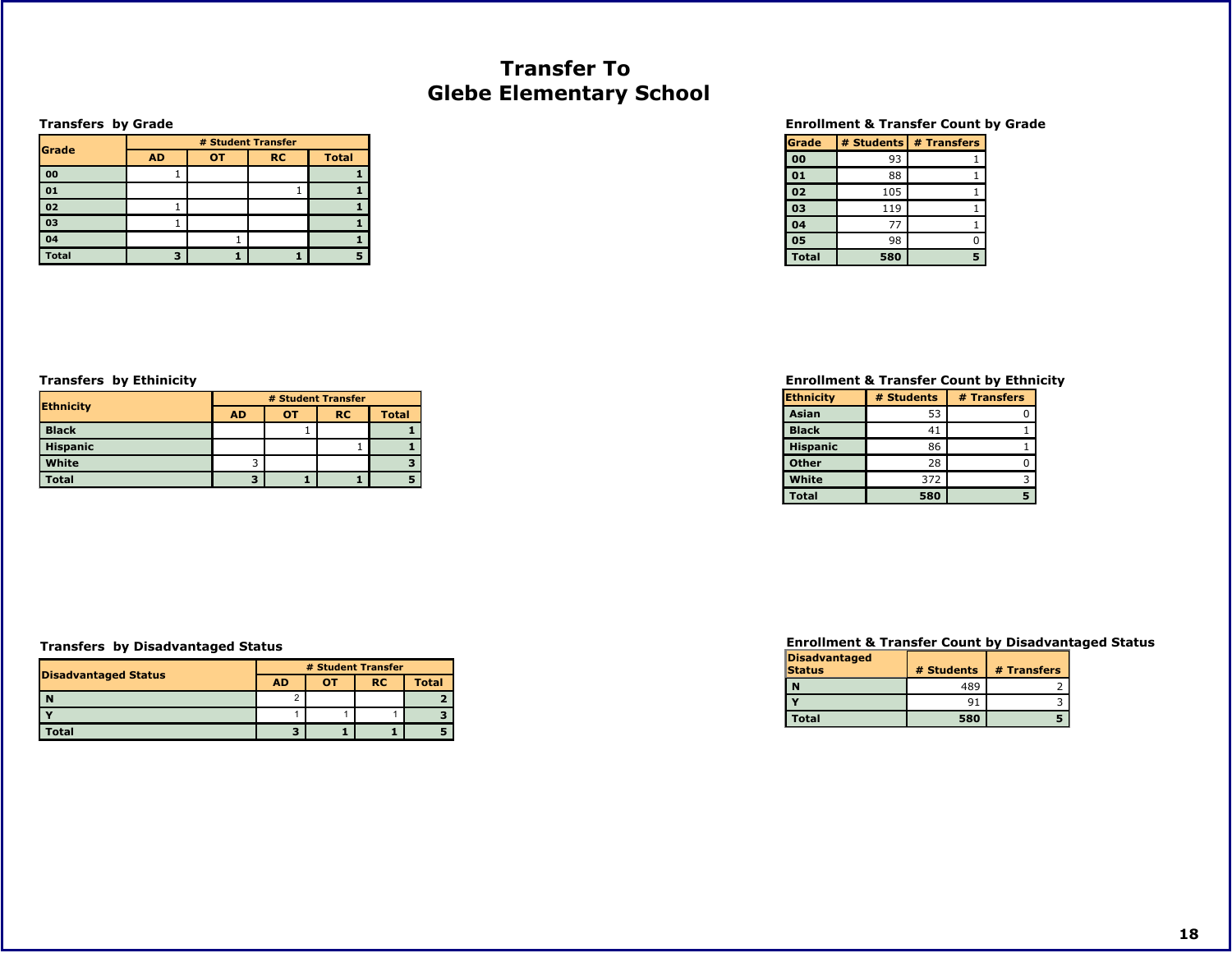## **Transfer To Hoffman-Boston Elementary School**

#### **Transfers by Grade**

| Grade        |           | # Student Transfer |           |           |    |           |           |              |  |  |
|--------------|-----------|--------------------|-----------|-----------|----|-----------|-----------|--------------|--|--|
|              | <b>AD</b> | <b>MN</b>          | <b>OT</b> | <b>RC</b> | RG | <b>SE</b> | <b>SW</b> | <b>Total</b> |  |  |
| 00           |           | 11                 |           |           |    |           |           | 17           |  |  |
| 01           |           |                    |           |           | 6  |           |           | 10           |  |  |
| 02           |           |                    |           |           | 8  |           |           | 12           |  |  |
| 03           |           |                    |           |           |    |           |           | 13           |  |  |
| 04           |           |                    |           |           |    |           | 4         | 10           |  |  |
| 05           |           |                    |           |           |    |           |           |              |  |  |
| <b>Total</b> |           | 12                 |           |           | 26 | 5         | 11        | 63           |  |  |

#### **Enrollment & Transfer Count by Grade**

| Grade        | # Students | # Transfers |
|--------------|------------|-------------|
| 00           | 76         | 17          |
| 01           | 66         | 10          |
| 02           | 70         | 12          |
| 03           | 68         | 13          |
| 04           | 46         | 10          |
| 05           | 39         |             |
| <b>Total</b> | 365        | 63          |

| <b>Ethnicity</b> | # Student Transfer |           |           |           |           |           |           |              |  |  |
|------------------|--------------------|-----------|-----------|-----------|-----------|-----------|-----------|--------------|--|--|
|                  | <b>AD</b>          | <b>MN</b> | <b>OT</b> | <b>RC</b> | <b>RG</b> | <b>SE</b> | <b>SW</b> | <b>Total</b> |  |  |
| Asian            |                    | 3         |           |           |           |           |           |              |  |  |
| <b>Black</b>     |                    |           |           |           | 15        |           |           | 25           |  |  |
| <b>Hispanic</b>  |                    |           |           |           | 4         |           |           | 16           |  |  |
| Other            |                    |           |           |           |           |           |           |              |  |  |
| White            |                    | ∍         |           |           |           |           |           | 12           |  |  |
| <b>Total</b>     |                    | 12        |           |           | 26        | 5         | 11        | 63           |  |  |

#### <span id="page-19-0"></span>**Transfers by Ethinicity Enrollment & Transfer Count by Ethnicity**

| <b>Ethnicity</b> | # Students | # Transfers |
|------------------|------------|-------------|
| Asian            | 80         | q           |
| <b>Black</b>     | 122        | 25          |
| <b>Hispanic</b>  | 105        | 16          |
| <b>Other</b>     | 16         |             |
| White            | 42         | 12          |
| <b>Total</b>     | 365        | 63          |

#### **Transfers by Disadvantaged Status**

| <b>Disadvantaged Status</b> | # Student Transfer |           |    |           |           |           |           |              |  |  |
|-----------------------------|--------------------|-----------|----|-----------|-----------|-----------|-----------|--------------|--|--|
|                             | <b>AD</b>          | <b>MN</b> | ΟТ | <b>RC</b> | <b>RG</b> | <b>SE</b> | <b>SW</b> | <b>Total</b> |  |  |
| N                           |                    |           |    |           | 11        |           | 10        | 36           |  |  |
|                             | $\sim$<br>ັ        |           |    |           | 15        |           |           | 27           |  |  |
| <b>Total</b>                |                    | 12        |    |           | 26        |           | 11        | 63           |  |  |

| <b>Disadvantaged</b><br><b>Status</b> | # Students | # Transfers |
|---------------------------------------|------------|-------------|
|                                       | 135        | 36          |
|                                       | 230        |             |
| Total                                 | 365        | 63          |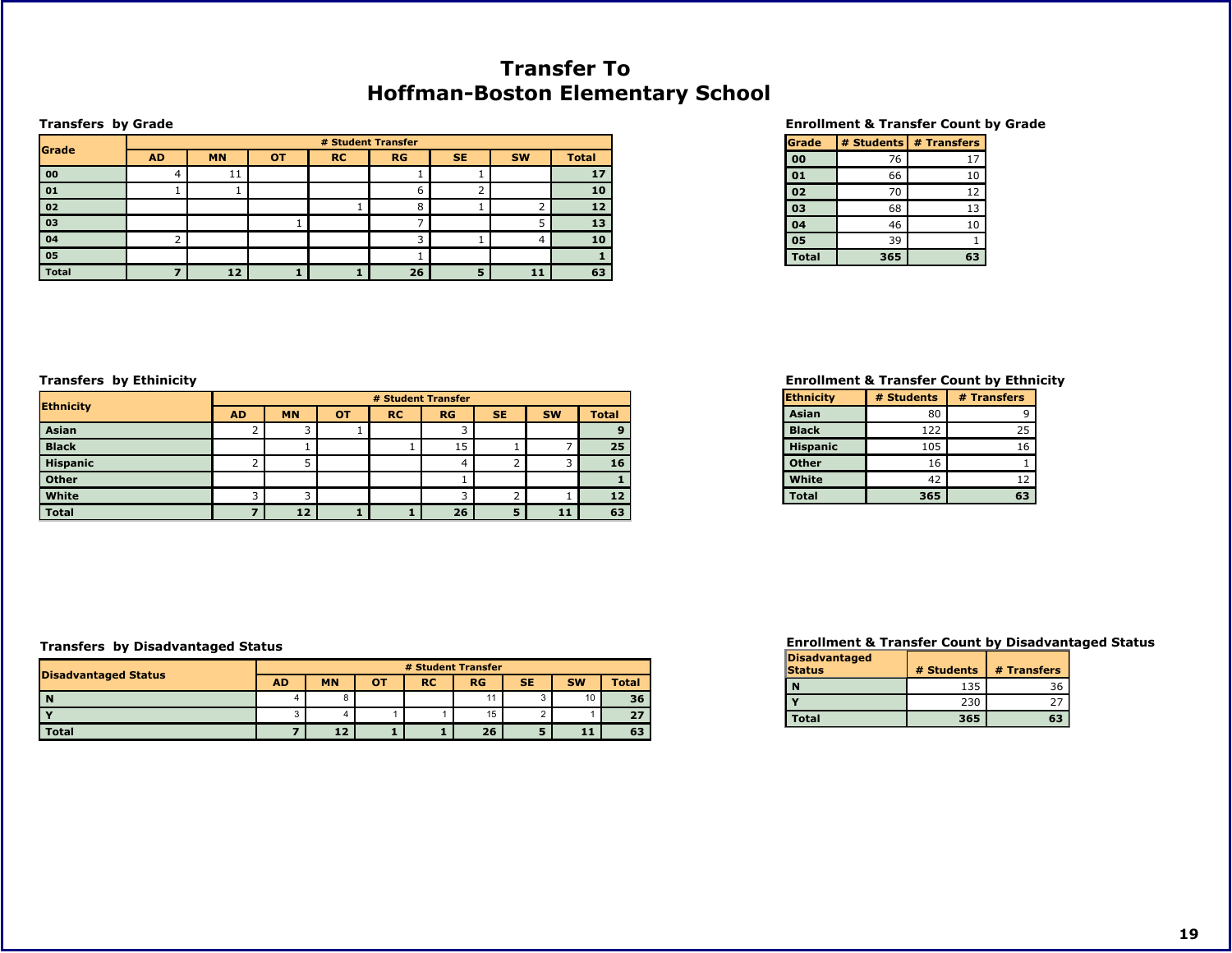## **Transfer To Jamestown Elementary School**

#### **Transfers by Grade**

| Grade        | # Student Transfer |           |           |           |              |
|--------------|--------------------|-----------|-----------|-----------|--------------|
|              | <b>AD</b>          | <b>MN</b> | <b>RG</b> | <b>TM</b> | <b>Total</b> |
| 00           |                    | 6         |           |           |              |
| 01           |                    |           |           |           |              |
| 02           |                    |           |           |           |              |
| 03           |                    |           |           |           |              |
| 04           |                    |           |           |           |              |
| 05           |                    |           |           |           |              |
| <b>Total</b> | 8                  |           |           |           | 21           |

#### **Enrollment & Transfer Count by Grade**

| Grade        | # Students | # Transfers |
|--------------|------------|-------------|
| 00           | 74         |             |
| 01           | 95         | 2           |
| 02           | 80         |             |
| 03           | 83         |             |
| 04           | 89         |             |
| 05           | 92         |             |
| <b>Total</b> | 513        | 21          |

### <span id="page-20-0"></span>**Transfers by Ethinicity Enrollment & Transfer Count by Ethnicity**

| <b>Ethnicity</b> | # Students | # Transfers |
|------------------|------------|-------------|
| Asian            | 17         |             |
| <b>Black</b>     |            |             |
| <b>Hispanic</b>  | 28         |             |
| <b>Other</b>     | 36         |             |
| White            | 427        |             |
| <b>Total</b>     | 513        | 21          |

#### **Enrollment & Transfer Count by Disadvantaged Status**

| <b>Disadvantaged</b><br><b>Status</b> | # Students | # Transfers |
|---------------------------------------|------------|-------------|
|                                       | 508        | א ו         |
|                                       |            |             |
| Total                                 | 513        | 21          |

|                  | # Student Transfer |           |    |                |              |  |  |
|------------------|--------------------|-----------|----|----------------|--------------|--|--|
| <b>Ethnicity</b> | <b>AD</b>          | <b>MN</b> | RG | <b>TM</b>      | <b>Total</b> |  |  |
| Asian            |                    |           |    |                |              |  |  |
| <b>Black</b>     |                    |           |    |                |              |  |  |
| <b>Hispanic</b>  |                    | 2         |    |                |              |  |  |
| Other            |                    |           |    |                |              |  |  |
| White            | 4                  | 4         |    | $\overline{2}$ |              |  |  |
| <b>Total</b>     | 8                  |           |    | 5              |              |  |  |

|                             | # Student Transfer |           |           |           |              |  |  |
|-----------------------------|--------------------|-----------|-----------|-----------|--------------|--|--|
| <b>Disadvantaged Status</b> | <b>AD</b>          | <b>MN</b> | <b>RG</b> | <b>TM</b> | <b>Total</b> |  |  |
| $\mathbf N$                 |                    |           |           |           | 18           |  |  |
|                             |                    |           |           |           |              |  |  |
| Total                       |                    |           |           |           |              |  |  |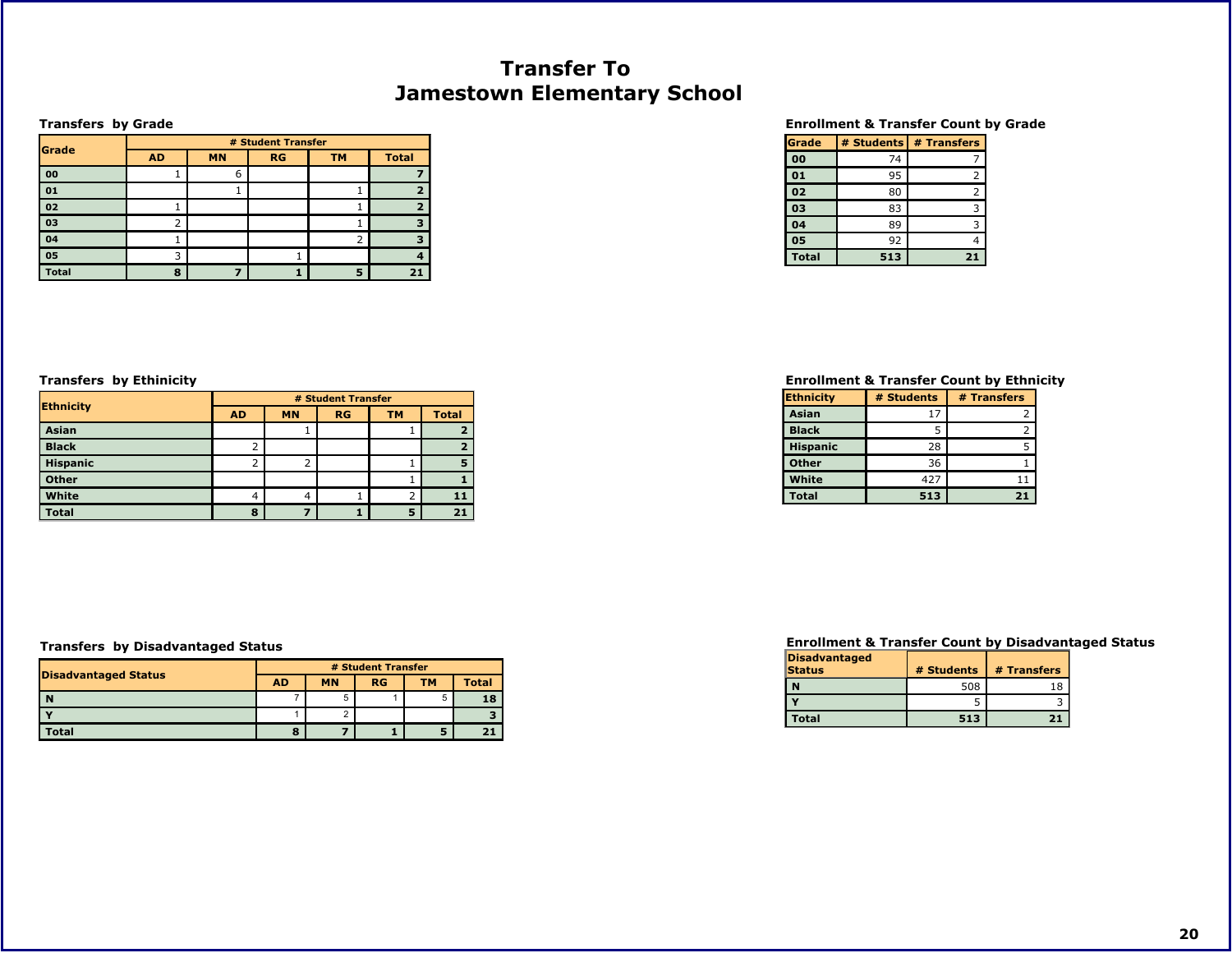## **Transfer To Key Elementary School**

#### **Transfers by Grade**

| <b>Scrade</b> |           | # Student Transfer |           |           |           |              |  |
|---------------|-----------|--------------------|-----------|-----------|-----------|--------------|--|
|               | <b>IM</b> | <b>MN</b>          | <b>OT</b> | <b>SE</b> | <b>TM</b> | <b>Total</b> |  |
| 00            | 62        |                    |           |           | 6         | 69           |  |
| 01            | 69        |                    |           |           | 10        | 81           |  |
| 02            | 58        |                    |           |           | 8         | 69           |  |
| 03            | 47        |                    |           |           | 10        | 59           |  |
| 04            | 38        |                    |           |           | 8         | 47           |  |
| 05            | 53        |                    |           |           | 13        | 66           |  |
| <b>Total</b>  | 327       |                    |           |           | 55        | 391          |  |

#### **Enrollment & Transfer Count by Grade**

| Grade        |     | # Students # Transfers |
|--------------|-----|------------------------|
| 00           | 119 | 69                     |
| 01           | 137 | 81                     |
| 02           | 126 | 69                     |
| 03           | 97  | 59                     |
| 04           | 94  | 47                     |
| 05           | 100 | 66                     |
| <b>Total</b> | 673 | 391                    |

#### <span id="page-21-0"></span>**Transfers by Ethinicity Enrollment & Transfer Count by Ethnicity**

| <b>Ethnicity</b> | # Students | # Transfers |
|------------------|------------|-------------|
| Asian            | 28         | 18          |
| <b>Black</b>     | 35         | 11          |
| <b>Hispanic</b>  | 352        | 164         |
| <b>Other</b>     | 25         | 18          |
| White            | 233        | 180         |
| <b>Total</b>     | 673        | 391         |

|                 | # Student Transfer |           |           |     |           |              |  |
|-----------------|--------------------|-----------|-----------|-----|-----------|--------------|--|
| Ethnicity       | <b>IM</b>          | <b>MN</b> | <b>OT</b> | SE. | <b>TM</b> | <b>Total</b> |  |
| Asian           | 16                 |           |           |     |           | 18           |  |
| <b>Black</b>    | 10                 |           |           |     |           | 11           |  |
| <b>Hispanic</b> | 145                | 3         |           |     | 14        | 164          |  |
| <b>Other</b>    | 15                 |           |           |     |           | 18           |  |
| White           | 141                |           |           |     | 37        | 180          |  |
| <b>Total</b>    | 327                |           |           |     | 55        | 391          |  |

### **Transfers by Disadvantaged Status**

|                             | # Student Transfer |           |    |           |           |              |
|-----------------------------|--------------------|-----------|----|-----------|-----------|--------------|
| <b>Disadvantaged Status</b> | IΜ                 | <b>MN</b> | OТ | <b>SE</b> | <b>TM</b> | <b>Total</b> |
| N                           | 225                |           |    |           | 50        | 281          |
|                             | 102                | っ         |    |           | 5         | 110          |
| <b>Total</b>                | 327                |           |    |           | 55        | 391          |

| <b>Disadvantaged</b><br><b>Status</b> | # Students | # Transfers |
|---------------------------------------|------------|-------------|
|                                       | 382        | 281         |
|                                       | 291        | 110         |
| Total                                 | 673        | 391         |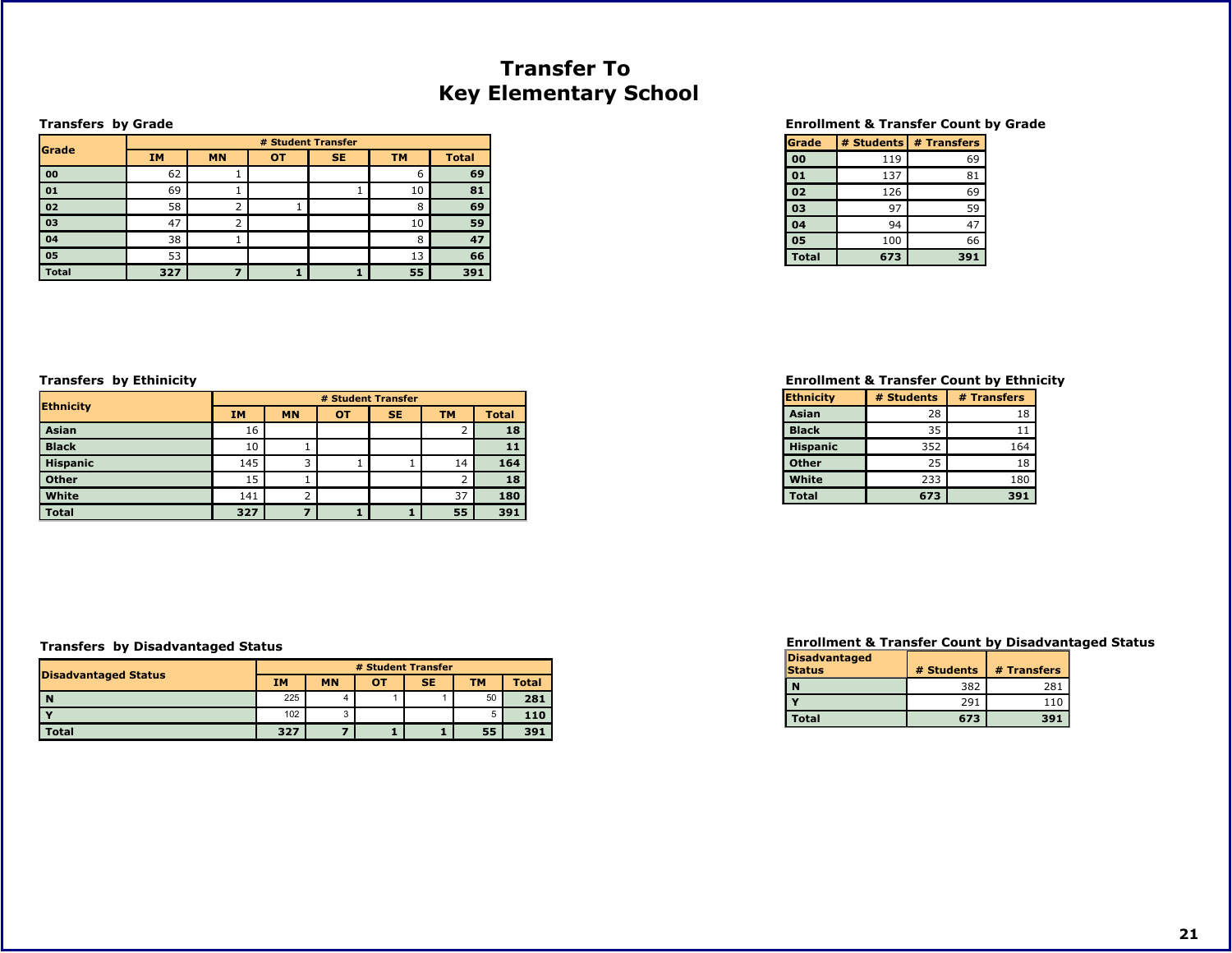## **Transfer To Long Branch Elementary School**

#### **Transfers by Grade**

|              |           | # Student Transfer |           |    |           |           |           |           |              |
|--------------|-----------|--------------------|-----------|----|-----------|-----------|-----------|-----------|--------------|
| Grade        | <b>AD</b> | <b>CW</b>          | <b>FM</b> | OТ | <b>RC</b> | <b>RG</b> | <b>SE</b> | <b>SP</b> | <b>Total</b> |
| 00           |           |                    | 13        |    |           |           |           |           | 19           |
| 01           |           |                    |           |    |           |           |           |           | <b>15</b>    |
| 02           |           |                    |           |    |           |           |           |           | 19           |
| 03           |           |                    |           |    |           | ப         |           |           | 13           |
| 04           |           |                    |           |    |           |           |           |           | 16           |
| 05           |           |                    |           |    |           |           |           |           | 16           |
| <b>Total</b> | c         |                    | 47        |    |           | 32        |           |           | 98           |

#### **Enrollment & Transfer Count by Grade**

| Grade        |     | # Students   # Transfers |
|--------------|-----|--------------------------|
| 00           | 114 | 23                       |
| 01           | 84  | 18                       |
| 02           | 107 | 23                       |
| 03           | 80  | 15                       |
| 04           | 77  | 18                       |
| 05           | 91  | 18                       |
| <b>Total</b> | 553 | 115                      |

|                  | # Student Transfer |           |           |           |           |    |           |           |              |
|------------------|--------------------|-----------|-----------|-----------|-----------|----|-----------|-----------|--------------|
| <b>Ethnicity</b> | <b>AD</b>          | <b>CW</b> | <b>FM</b> | <b>OT</b> | <b>RC</b> | RG | <b>SE</b> | <b>SP</b> | <b>Total</b> |
| Asian            |                    |           |           |           |           | Õ  |           |           |              |
| <b>Black</b>     |                    |           | 13        |           |           |    |           |           | 23           |
| <b>Hispanic</b>  |                    |           | h         |           |           | 10 |           |           | 24           |
| Other            |                    |           |           |           |           |    |           |           |              |
| White            |                    |           | 25        |           |           |    |           |           | 35           |
| <b>Total</b>     | 8                  |           | 47        |           |           | 32 |           |           | 98           |

#### <span id="page-22-0"></span>**Transfers by Ethinicity Enrollment & Transfer Count by Ethnicity**

| <b>Ethnicity</b> | # Students | # Transfers |
|------------------|------------|-------------|
| Asian            | 68         |             |
| <b>Black</b>     | 67         | 26          |
| <b>Hispanic</b>  | 116        | 24          |
| <b>Other</b>     | 38         | 10          |
| White            | 264        | 46          |
| <b>Total</b>     | 553        | 115         |

#### **Transfers by Disadvantaged Status**

|                             | # Student Transfer |           |                   |           |           |    |                    |           |              |
|-----------------------------|--------------------|-----------|-------------------|-----------|-----------|----|--------------------|-----------|--------------|
| <b>Disadvantaged Status</b> | <b>AD</b>          | <b>CW</b> | <b>FM</b>         | <b>OT</b> | <b>RC</b> | RG | <b>SE</b>          | <b>SP</b> | <b>Total</b> |
| -N                          |                    |           | 44                |           |           | 12 | $\sim$<br><u>.</u> |           | 62           |
|                             |                    |           | $\sim$<br>$\cdot$ |           |           | 20 | $\sim$<br><u>.</u> |           | 36           |
| <b>Total</b>                |                    | n.        | 47                |           |           | 32 |                    |           | 98           |

| <b>Disadvantaged</b><br><b>Status</b> | # Students | # Transfers |
|---------------------------------------|------------|-------------|
|                                       | 363        |             |
|                                       | 190        | 36          |
| Total                                 | 553        | 115         |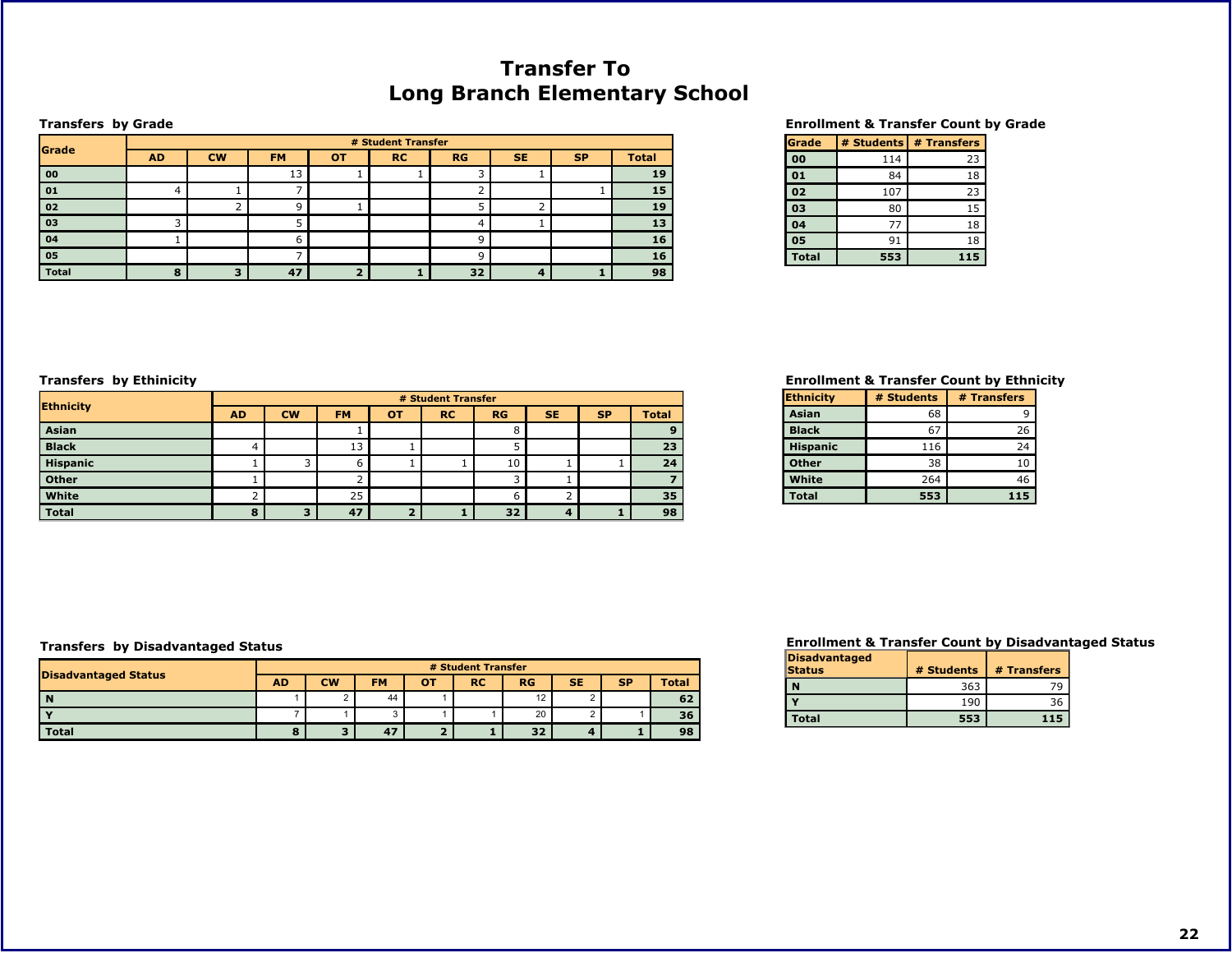## **Transfer To McKinley Elementary School**

#### **Transfers by Grade**

|              |           | # Student Transfer |           |              |  |  |  |  |  |  |  |  |
|--------------|-----------|--------------------|-----------|--------------|--|--|--|--|--|--|--|--|
| Grade        | <b>AD</b> | <b>MN</b>          | <b>SE</b> | <b>Total</b> |  |  |  |  |  |  |  |  |
| 00           |           |                    |           |              |  |  |  |  |  |  |  |  |
| 01           |           |                    |           |              |  |  |  |  |  |  |  |  |
| 04           |           |                    |           |              |  |  |  |  |  |  |  |  |
| 05           |           |                    |           |              |  |  |  |  |  |  |  |  |
| <b>Total</b> | 10        |                    |           | 20           |  |  |  |  |  |  |  |  |

#### **Enrollment & Transfer Count by Grade**

| Grade        | # Students | # Transfers |
|--------------|------------|-------------|
| 00           | 92         | q           |
| 01           | 108        | 8           |
| 02           | 91         | O           |
| 03           | 114        | ი           |
| 04           | 75         | フ           |
| 05           | 111        |             |
| <b>Total</b> | 591        | 20          |

| <b>Ethnicity</b> | # Student Transfer |           |           |              |  |  |
|------------------|--------------------|-----------|-----------|--------------|--|--|
|                  | <b>AD</b>          | <b>MN</b> | <b>SE</b> | <b>Total</b> |  |  |
| Asian            |                    |           |           |              |  |  |
| <b>Black</b>     |                    |           |           |              |  |  |
| <b>Hispanic</b>  |                    |           | 3         |              |  |  |
| <b>Other</b>     | 3                  |           |           |              |  |  |
| White            | 5                  | 3         |           | n            |  |  |
| <b>Total</b>     | 10                 | 5         | 5         | 20           |  |  |

#### **Transfers by Disadvantaged Status**

|                             | # Student Transfer |           |           |       |  |
|-----------------------------|--------------------|-----------|-----------|-------|--|
| <b>Disadvantaged Status</b> | <b>AD</b>          | <b>MN</b> | <b>SE</b> | Total |  |
| N                           | 10                 |           |           | 15    |  |
|                             |                    |           |           |       |  |
| <b>Fotal</b>                | 10                 |           |           | 20    |  |

#### <span id="page-23-0"></span>**Transfers by Ethinicity Enrollment & Transfer Count by Ethnicity**

| <b>Ethnicity</b> | # Students | # Transfers |
|------------------|------------|-------------|
| Asian            | 27         |             |
| <b>Black</b>     | 17         |             |
| <b>Hispanic</b>  | 54         |             |
| <b>Other</b>     | 56         |             |
| White            | 437        |             |
| <b>Total</b>     | 591        | 20          |

| <b>Disadvantaged</b><br><b>Status</b> | # Students | # Transfers |
|---------------------------------------|------------|-------------|
|                                       | 549        |             |
|                                       |            |             |
| Total                                 | 591        | 20          |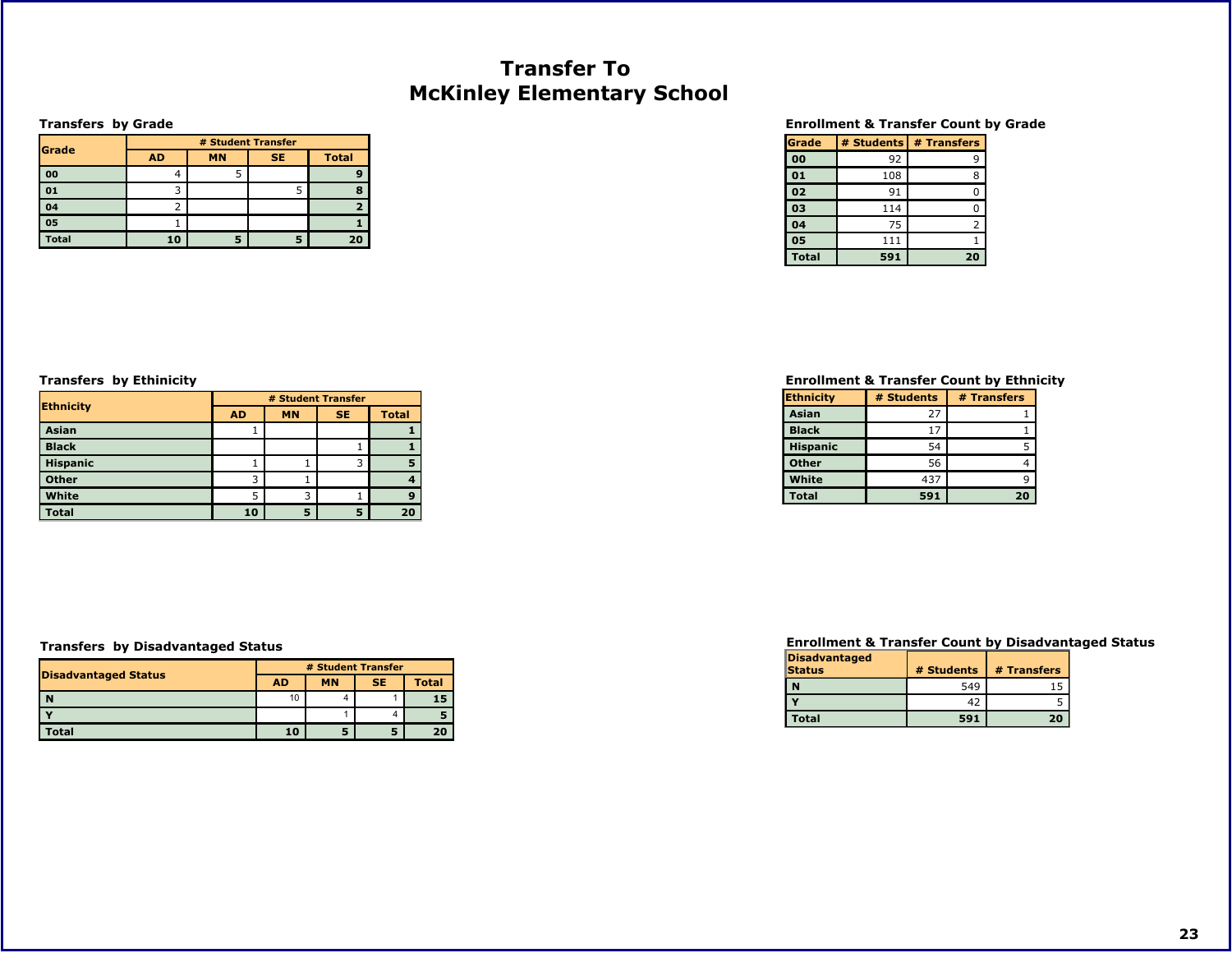## **Transfer To Nottingham Elementary School**

#### **Transfers by Grade**

|              | # Student Transfer |                 |  |              |
|--------------|--------------------|-----------------|--|--------------|
| Grade        | <b>RC</b>          | RG<br><b>SP</b> |  | <b>Total</b> |
| 00           |                    |                 |  |              |
| 02           |                    |                 |  |              |
| 03           |                    |                 |  |              |
| 05           |                    |                 |  |              |
| <b>Total</b> |                    |                 |  |              |

#### **Enrollment & Transfer Count by Grade**

| Grade        | # Students | # Transfers |
|--------------|------------|-------------|
| 00           | 80         |             |
| 01           | 67         |             |
| 02           | 83         |             |
| 03           | 76         |             |
| 04           | 62         |             |
| 05           | 74         |             |
| <b>Total</b> | 442        |             |

|                  | # Student Transfer |           |           |              |  |
|------------------|--------------------|-----------|-----------|--------------|--|
| <b>Ethnicity</b> | <b>RC</b>          | <b>RG</b> | <b>SP</b> | <b>Total</b> |  |
| Asian            |                    |           |           |              |  |
| White            |                    |           |           |              |  |
| <b>Total</b>     |                    |           |           |              |  |

#### <span id="page-24-0"></span>**Transfers by Ethinicity Enrollment & Transfer Count by Ethnicity**

| Ethnicity       | # Students | # Transfers |
|-----------------|------------|-------------|
| Asian           | 33         |             |
| <b>Black</b>    |            |             |
| <b>Hispanic</b> | 23         |             |
| <b>Other</b>    | 33         |             |
| White           | 350        |             |
| <b>Total</b>    | 442        |             |

#### **Enrollment & Transfer Count by Disadvantaged Status**

| <b>Disadvantaged</b><br><b>Status</b> | # Students | # Transfers |
|---------------------------------------|------------|-------------|
| N                                     | 429        |             |
|                                       |            |             |
| Total                                 | 442        |             |

|                             | # Student Transfer |         |           |       |
|-----------------------------|--------------------|---------|-----------|-------|
| <b>Disadvantaged Status</b> | <b>RC</b>          | $_{RG}$ | <b>SP</b> | Total |
| N                           | ∼                  |         |           |       |
| <b>otal</b>                 |                    |         |           |       |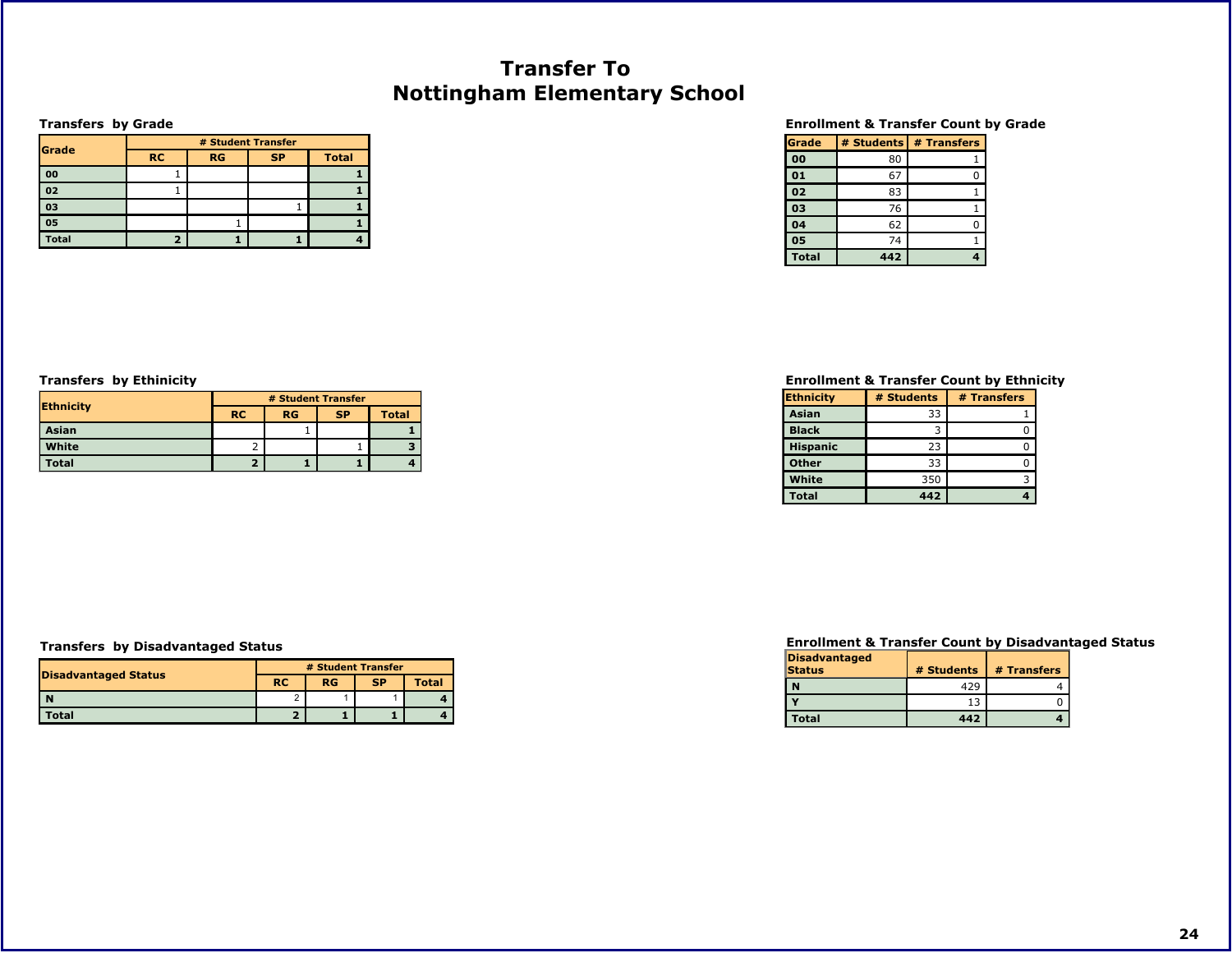## **Transfer To Oakridge Elementary School**

#### **Transfers by Grade**

**Ethnicity**

**Asian Black White Total**

| Grade        | # Student Transfer |           |           |              |
|--------------|--------------------|-----------|-----------|--------------|
|              | <b>AD</b>          | <b>RC</b> | <b>SE</b> | <b>Total</b> |
| 00           |                    |           |           |              |
| 01           |                    |           |           |              |
| 02           |                    |           |           |              |
| 03           |                    |           |           |              |
| 04           |                    |           |           |              |
| 05           |                    |           |           |              |
| <b>Total</b> |                    |           |           |              |

#### **Enrollment & Transfer Count by Grade**

| Grade        | # Students | # Transfers |
|--------------|------------|-------------|
| 00           | 114        |             |
| 01           | 141        |             |
| 02           | 131        |             |
| 03           | 138        |             |
| 04           | 120        |             |
| 05           | 130        |             |
| <b>Total</b> | 774        |             |

#### <span id="page-25-0"></span>**Transfers by Ethinicity Enrollment & Transfer Count by Ethnicity**

| <b>Ethnicity</b> | # Students | # Transfers |
|------------------|------------|-------------|
| Asian            | 96         |             |
| <b>Black</b>     | 125        |             |
| <b>Hispanic</b>  | 127        |             |
| Other            | 45         |             |
| White            | 381        |             |
| <b>Total</b>     | 774        |             |

#### **Transfers by Disadvantaged Status**

|                             | # Student Transfer |           |           |       |
|-----------------------------|--------------------|-----------|-----------|-------|
| <b>Disadvantaged Status</b> | <b>AD</b>          | <b>RC</b> | <b>SE</b> | Total |
|                             |                    |           |           |       |
|                             |                    |           |           |       |
| 'otal                       |                    |           |           |       |

**# Student Transfer AD RC SE Total**

> 1 **1** 2 | 2 | 4 1 1 **2 2 4 1 7**

| <b>Disadvantaged</b><br><b>Status</b> | # Students | # Transfers |
|---------------------------------------|------------|-------------|
| N                                     | 574        |             |
|                                       | 200        |             |
| Total                                 | 774        |             |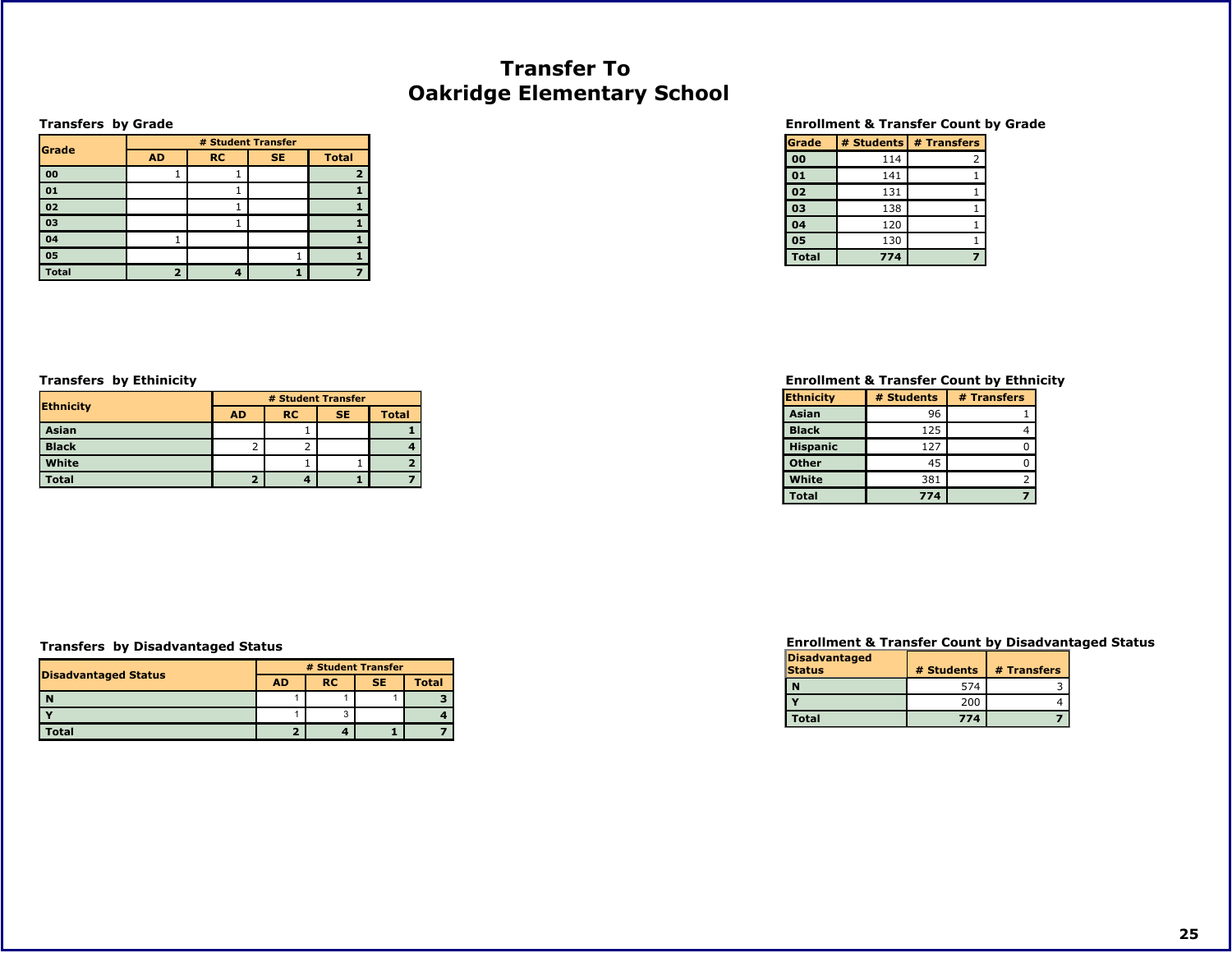## **Transfer To Patrick Henry Elementary School**

#### **Transfers by Grade**

| Grade        | # Student Transfer |           |           |    |              |  |  |  |  |
|--------------|--------------------|-----------|-----------|----|--------------|--|--|--|--|
|              | <b>AD</b>          | <b>FM</b> | <b>SE</b> | тт | <b>Total</b> |  |  |  |  |
| 00           |                    |           |           |    |              |  |  |  |  |
| 01           |                    |           |           |    | 10           |  |  |  |  |
| 02           |                    |           | 5         |    |              |  |  |  |  |
| 03           | 4                  |           |           |    | 10           |  |  |  |  |
| 04           |                    |           | 6         |    | 16           |  |  |  |  |
| 05           |                    |           |           |    | q            |  |  |  |  |
| <b>Total</b> | 15                 | 10        | 25        |    | 57           |  |  |  |  |

#### **Enrollment & Transfer Count by Grade**

| Grade        | # Students | # Transfers |
|--------------|------------|-------------|
| 00           | 111        | ς           |
| 01           | 95         | 10          |
| 02           | 98         |             |
| 03           | 77         | 10          |
| 04           | 85         | 16          |
| 05           | 72         |             |
| <b>Total</b> | 538        |             |

#### <span id="page-26-0"></span>**Transfers by Ethinicity Enrollment & Transfer Count by Ethnicity**

| <b>Ethnicity</b> | # Students | # Transfers |
|------------------|------------|-------------|
| Asian            | 63         |             |
| <b>Black</b>     | 68         |             |
| <b>Hispanic</b>  | 168        | 20          |
| <b>Other</b>     | 32         |             |
| White            | 207        | 20          |
| <b>Total</b>     | 538        | 57          |

#### **Enrollment & Transfer Count by Disadvantaged Status**

| <b>Disadvantaged</b><br><b>Status</b> | # Students | # Transfers |
|---------------------------------------|------------|-------------|
|                                       | 333        | 25          |
|                                       | 205        |             |
| Total                                 | 538        | 57          |

|                 | # Student Transfer |           |           |    |              |  |  |  |
|-----------------|--------------------|-----------|-----------|----|--------------|--|--|--|
| Ethnicity       | <b>AD</b>          | <b>FM</b> | <b>SE</b> | тт | <b>Total</b> |  |  |  |
| Asian           |                    |           |           |    | 6            |  |  |  |
| <b>Black</b>    | 4                  |           |           |    | 8            |  |  |  |
| <b>Hispanic</b> | 8                  |           | 11        |    | 20           |  |  |  |
| Other           |                    |           |           |    |              |  |  |  |
| White           |                    | 8         | 8         |    | 20           |  |  |  |
| <b>Total</b>    | 15                 | 10        | 25        |    | 57           |  |  |  |

|                             | # Student Transfer |           |           |   |              |  |  |
|-----------------------------|--------------------|-----------|-----------|---|--------------|--|--|
| <b>Disadvantaged Status</b> | <b>AD</b>          | <b>FM</b> | <b>SE</b> | г | <b>Total</b> |  |  |
| l N                         | $\sim$             |           |           |   | 25           |  |  |
|                             | 12                 |           | 14        |   | 32           |  |  |
| 'otal                       | 15                 | 10        | 25        |   |              |  |  |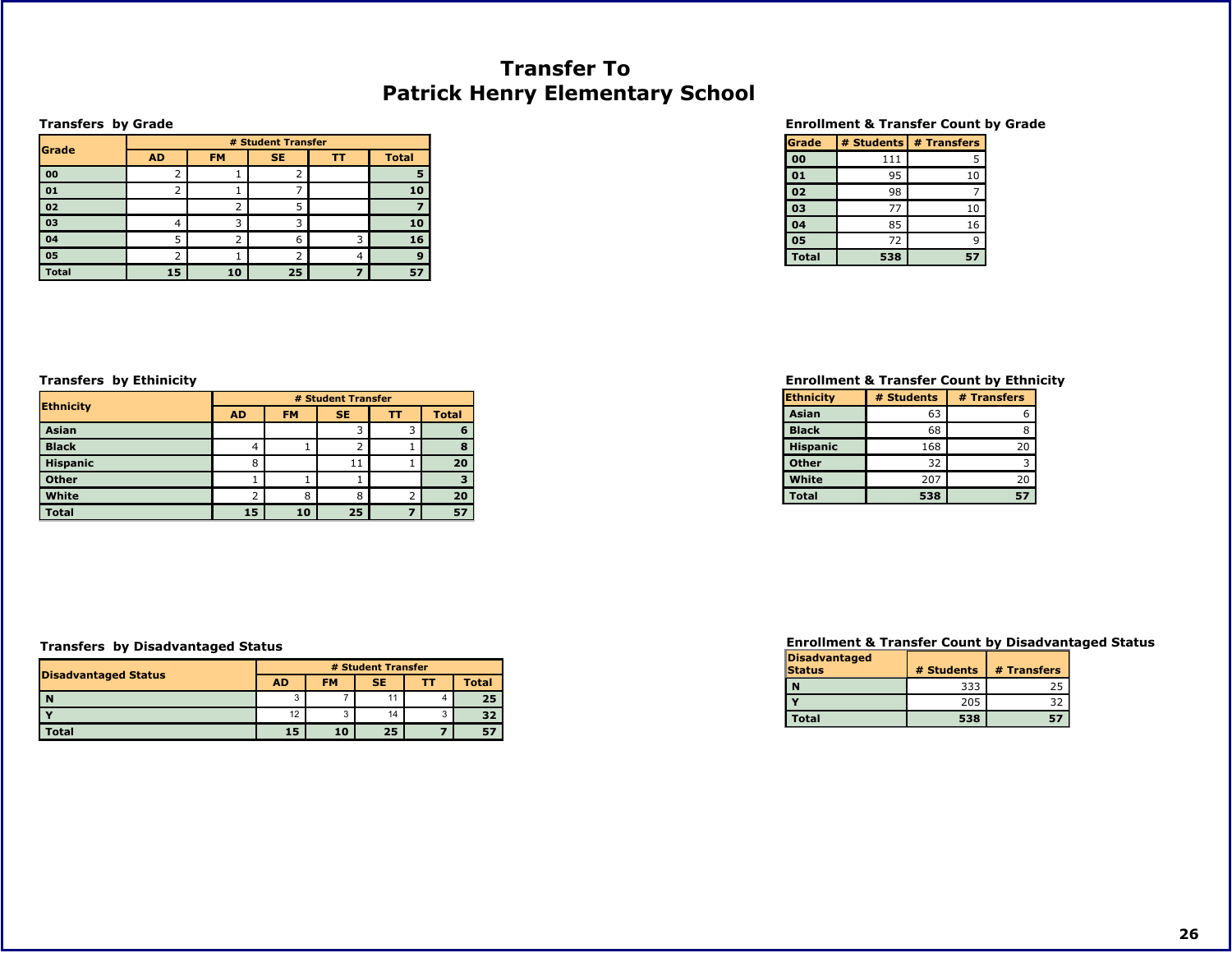## **Transfer To Randolph Elementary School**

#### **Transfers by Grade**

|                           | # Student Transfer |           |           |           |    |           |           |              |
|---------------------------|--------------------|-----------|-----------|-----------|----|-----------|-----------|--------------|
| <b>Grade</b><br><b>AD</b> |                    | <b>BB</b> | <b>BR</b> | <b>OT</b> | RG | <b>SE</b> | <b>SW</b> | <b>Total</b> |
| 00                        |                    |           | o         |           |    |           |           | 9            |
| 01                        |                    |           |           |           |    |           |           | 8            |
| 02                        |                    |           | b         |           |    |           |           | 11           |
| 03                        |                    |           | $\Delta$  |           |    |           |           | 6            |
| 04                        |                    |           |           |           |    |           |           | 6            |
| 05                        |                    |           | 4         |           |    |           |           |              |
| <b>Total</b>              |                    |           | 30        |           |    |           |           | 45           |

#### **Enrollment & Transfer Count by Grade**

| Grade        | # Students | # Transfers |
|--------------|------------|-------------|
| 00           | 83         |             |
| 01           | 68         | 8           |
| 02           | 58         | 11          |
| 03           | 68         | 6           |
| 04           | 62         | 6           |
| 05           | 66         |             |
| <b>Total</b> | 405        | 45          |

|                  | # Student Transfer |           |           |           |           |           |           |              |  |
|------------------|--------------------|-----------|-----------|-----------|-----------|-----------|-----------|--------------|--|
| <b>Ethnicity</b> | <b>AD</b>          | <b>BB</b> | <b>BR</b> | <b>OT</b> | <b>RG</b> | <b>SE</b> | <b>SW</b> | <b>Total</b> |  |
| Asian            |                    |           |           |           |           |           |           |              |  |
| <b>Black</b>     |                    |           |           | 4         |           |           |           | 14           |  |
| <b>Hispanic</b>  |                    |           | 17        |           |           |           |           | 22           |  |
| Other            |                    |           |           |           |           |           |           |              |  |
| White            |                    |           |           |           |           |           |           |              |  |
| <b>Total</b>     |                    |           | 30        |           |           |           |           | 45           |  |

#### <span id="page-27-0"></span>**Transfers by Ethinicity Enrollment & Transfer Count by Ethnicity**

| <b>Ethnicity</b> | # Students | # Transfers |
|------------------|------------|-------------|
| Asian            | 53         |             |
| <b>Black</b>     | 88         | 14          |
| <b>Hispanic</b>  | 220        | 22          |
| <b>Other</b>     |            |             |
| White            | 40         |             |
| <b>Total</b>     | 405        | 45          |

### **Transfers by Disadvantaged Status**

|                             | # Student Transfer |    |           |    |           |           |           |              |
|-----------------------------|--------------------|----|-----------|----|-----------|-----------|-----------|--------------|
| <b>Disadvantaged Status</b> | AD.                | BB | <b>BR</b> | OT | <b>RG</b> | <b>SE</b> | <b>SW</b> | <b>Total</b> |
| .n                          |                    |    |           |    |           |           |           | 13           |
|                             |                    |    | 23        |    |           |           |           | 32           |
| <b>Total</b>                |                    |    | 30        |    |           |           |           |              |

| <b>Disadvantaged</b><br><b>Status</b> | # Students | # Transfers |
|---------------------------------------|------------|-------------|
|                                       |            | 13          |
|                                       | 318        | 32          |
| <b>Total</b>                          | 405        |             |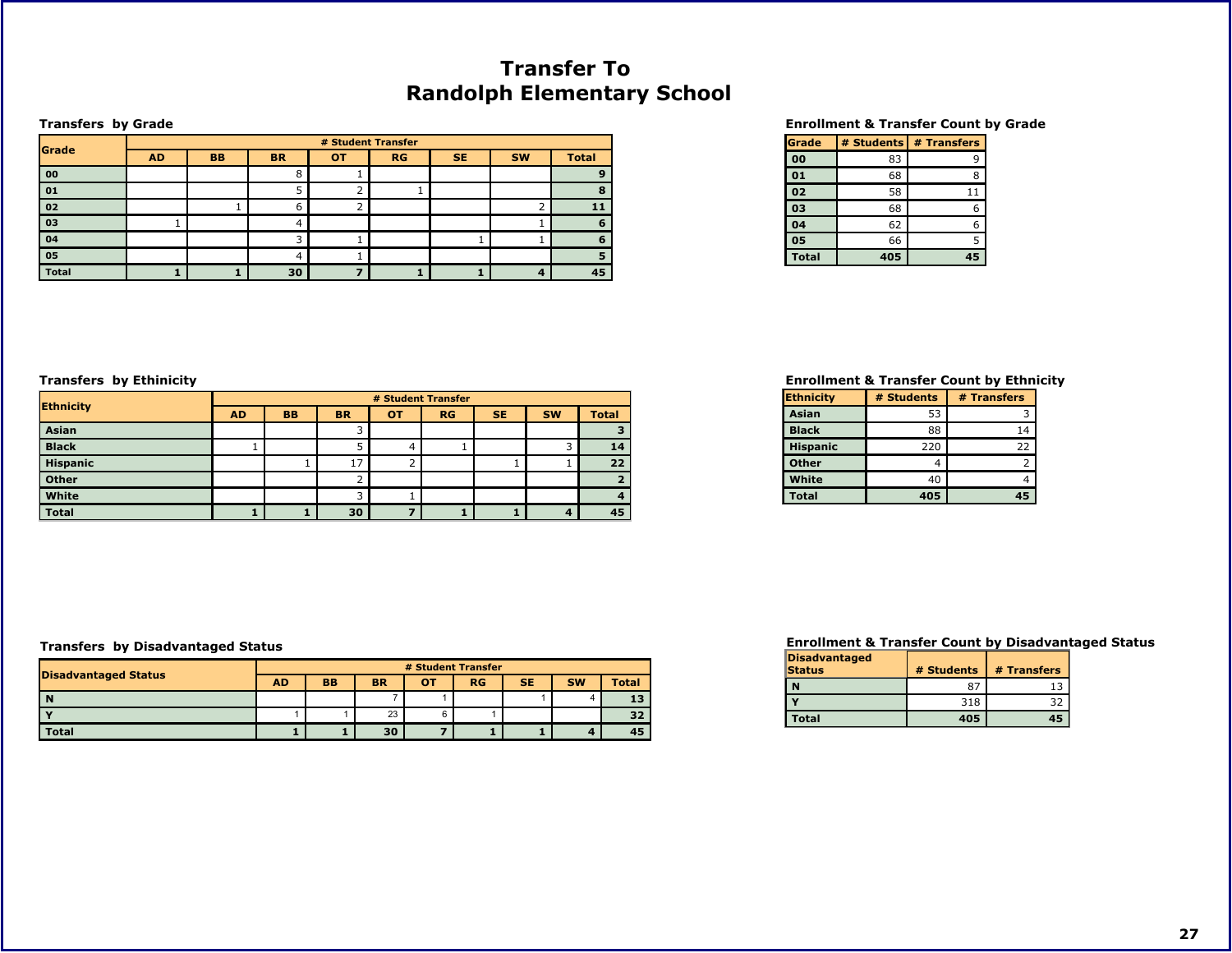## **Transfer To Taylor Elementary School**

#### **Transfers by Grade**

| Grade        | # Student Transfer |           |           |     |           |              |  |
|--------------|--------------------|-----------|-----------|-----|-----------|--------------|--|
|              | <b>AD</b>          | <b>PC</b> | <b>RC</b> | SE. | <b>TM</b> | <b>Total</b> |  |
| 00           |                    |           |           |     |           |              |  |
| 01           |                    |           |           |     |           |              |  |
| 02           |                    |           |           |     |           |              |  |
| 03           |                    |           |           |     |           |              |  |
| 04           |                    |           |           |     |           |              |  |
| 05           |                    |           |           |     |           | 6            |  |
| <b>Total</b> |                    |           | 6         | q   |           | 20           |  |

### **Enrollment & Transfer Count by Grade**

| Grade        | # Students | # Transfers |
|--------------|------------|-------------|
| 00           | 119        |             |
| 01           | 111        |             |
| 02           | 111        |             |
| 03           | 127        |             |
| 04           | 106        | 2           |
| 05           | 145        |             |
| <b>Total</b> | 719        | 20          |

| <b>Ethnicity</b> | # Student Transfer |           |           |           |           |              |  |  |
|------------------|--------------------|-----------|-----------|-----------|-----------|--------------|--|--|
|                  | <b>AD</b>          | <b>PC</b> | <b>RC</b> | <b>SE</b> | <b>TM</b> | <b>Total</b> |  |  |
| <b>Hispanic</b>  |                    |           |           |           |           |              |  |  |
| Other            |                    |           |           |           |           |              |  |  |
| White            |                    |           | b         |           |           | 15           |  |  |
| <b>Total</b>     | з                  |           | b         | 9         |           | 20           |  |  |

#### <span id="page-28-0"></span>**Transfers by Ethinicity Enrollment & Transfer Count by Ethnicity**

| <b>Ethnicity</b> | # Students | # Transfers |
|------------------|------------|-------------|
| Asian            | 44         |             |
| <b>Black</b>     | 14         |             |
| <b>Hispanic</b>  | 28         |             |
| <b>Other</b>     | 63         |             |
| White            | 570        | 15          |
| <b>Total</b>     | 719        | 20          |

### **Transfers by Disadvantaged Status**

|                             | # Student Transfer |           |           |           |           |              |  |
|-----------------------------|--------------------|-----------|-----------|-----------|-----------|--------------|--|
| <b>Disadvantaged Status</b> | <b>AD</b>          | <b>PC</b> | <b>RC</b> | <b>SE</b> | <b>TM</b> | <b>Total</b> |  |
| N                           | ົ<br>ີ             |           | 6         |           |           |              |  |
|                             |                    |           |           |           |           |              |  |
| <b>Total</b>                |                    |           | Ð         |           |           | 20           |  |

| <b>Disadvantaged</b><br><b>Status</b> | # Students | # Transfers |
|---------------------------------------|------------|-------------|
|                                       | 68.        | 18          |
|                                       | 32         |             |
| Total                                 | 719        | 20          |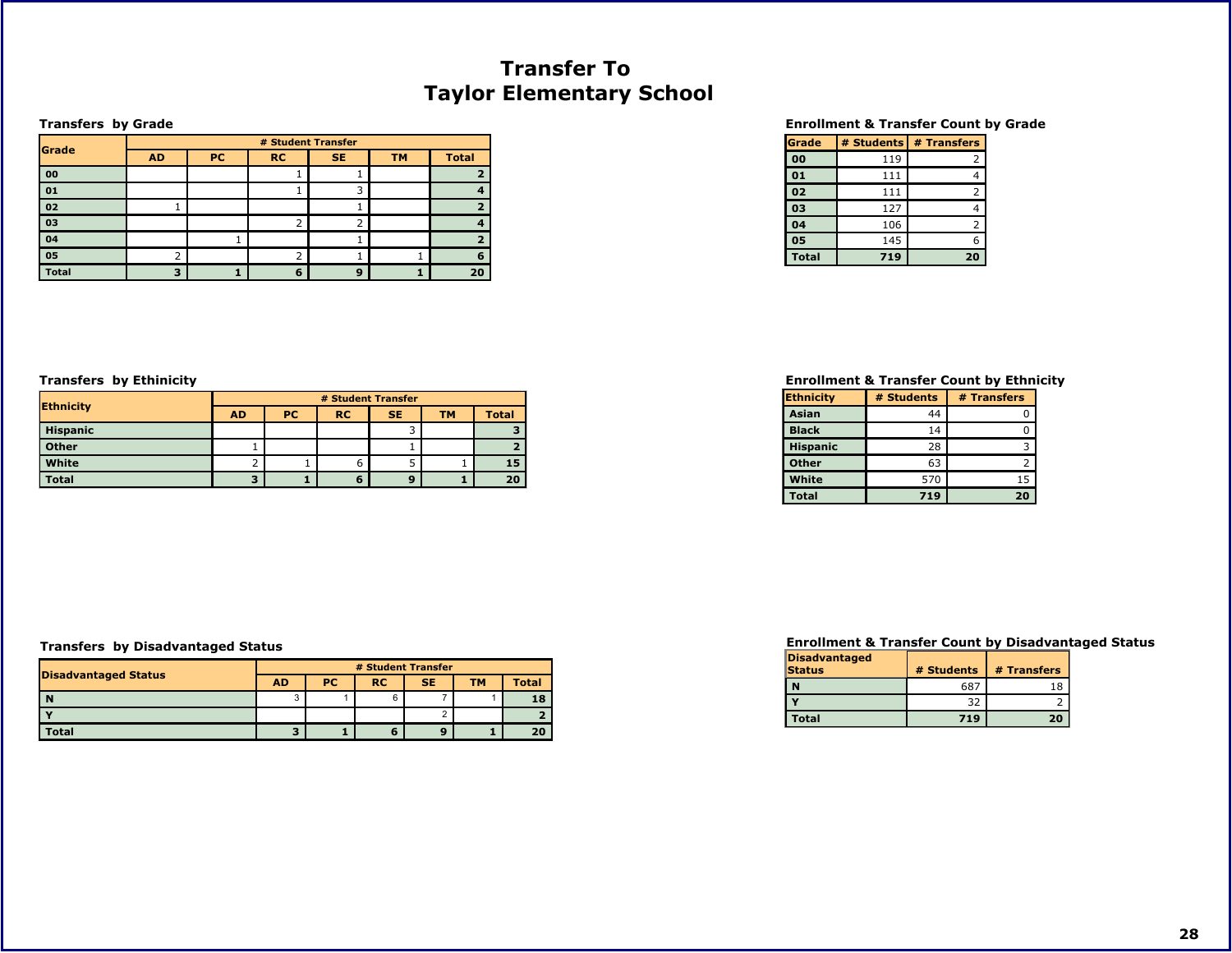## **Transfer To Tuckahoe Elementary School**

#### **Transfers by Grade**

**Ethnicity**

**Asian White Total**

| Grade        | # Student Transfer |           |           |              |  |  |
|--------------|--------------------|-----------|-----------|--------------|--|--|
|              | <b>AD</b>          | <b>OT</b> | <b>RC</b> | <b>Total</b> |  |  |
| 00           |                    |           |           | 2            |  |  |
| 01           |                    |           | 4         |              |  |  |
| 02           |                    |           |           |              |  |  |
| 03           | 2                  |           |           | з            |  |  |
| 04           | 2                  | 2         |           | 5            |  |  |
| 05           |                    |           |           |              |  |  |
| <b>Total</b> | 6                  |           | 10        | 19           |  |  |

#### **Enrollment & Transfer Count by Grade**

| Grade        | # Students | # Transfers |
|--------------|------------|-------------|
| 00           | 121        |             |
| 01           | 101        |             |
| 02           | 112        |             |
| 03           | 118        |             |
| 04           | 101        | 5           |
| 05           | 119        |             |
| <b>Total</b> | 672        | 19          |

#### <span id="page-29-0"></span>**Transfers by Ethinicity Enrollment & Transfer Count by Ethnicity**

| <b>Ethnicity</b> | # Students | # Transfers |
|------------------|------------|-------------|
| Asian            | 44         |             |
| <b>Black</b>     | 11         |             |
| <b>Hispanic</b>  | 30         |             |
| Other            | 40         |             |
| White            | 547        | 18          |
| <b>Total</b>     | 672        | 19          |

#### **Transfers by Disadvantaged Status**

| <b>Disadvantaged Status</b> | # Student Transfer |        |           |       |  |
|-----------------------------|--------------------|--------|-----------|-------|--|
|                             | <b>AD</b>          | O1     | <b>RC</b> | Total |  |
|                             |                    | $\sim$ | 6         |       |  |
|                             | ے                  |        |           |       |  |
| otal                        | о                  |        | 10        |       |  |

**# Student Transfer AD OT RC Total**

> 1 **1** 6 2 10 **18 6 3 10 19**

| <b>Disadvantaged</b><br><b>Status</b> | # Students | # Transfers |
|---------------------------------------|------------|-------------|
| N                                     | -652       |             |
|                                       | 20         |             |
| Total                                 | 672        |             |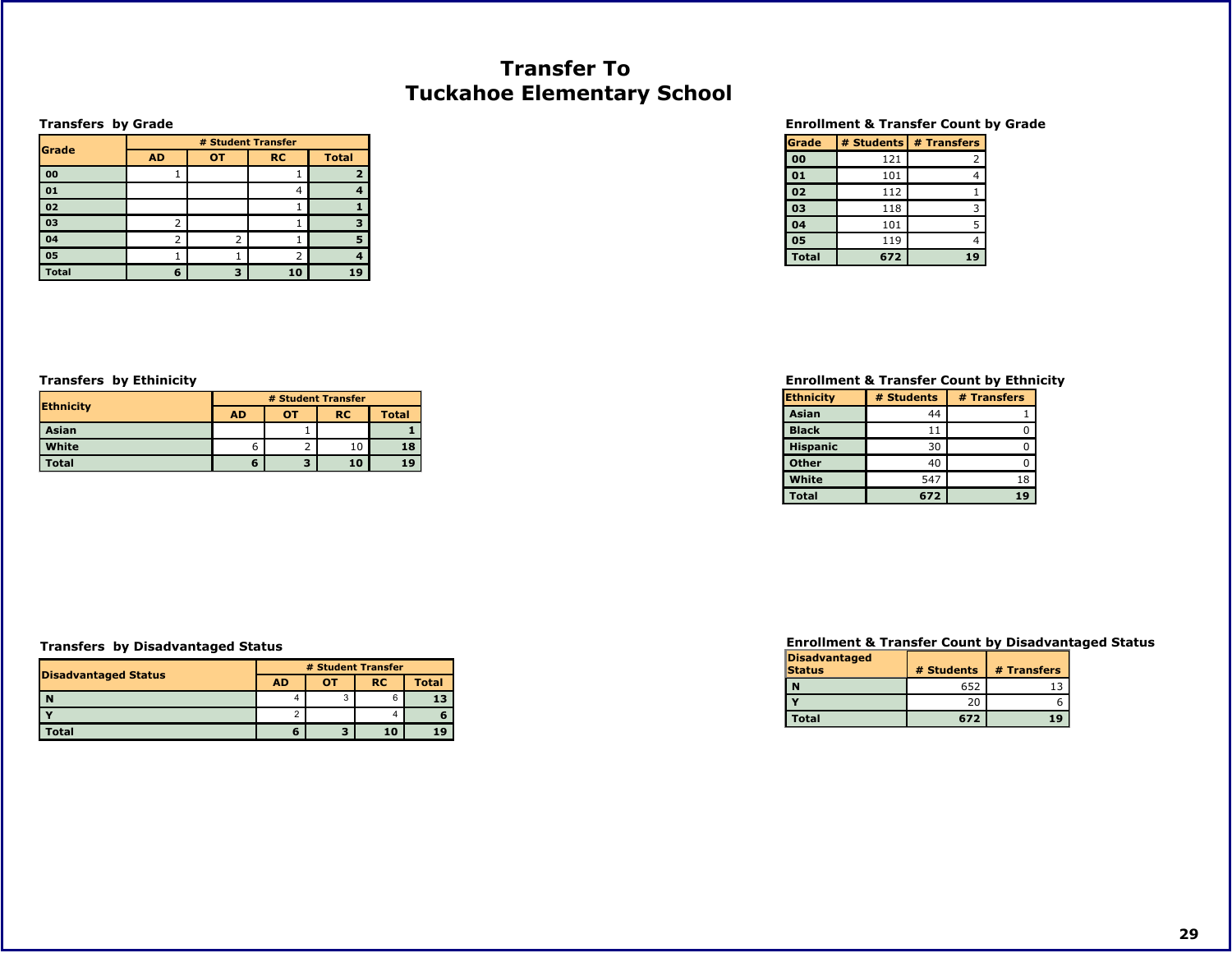# <span id="page-30-0"></span>**2015-2016 MIDDLE SCHOOL STUDENT TRANSFER REPORT**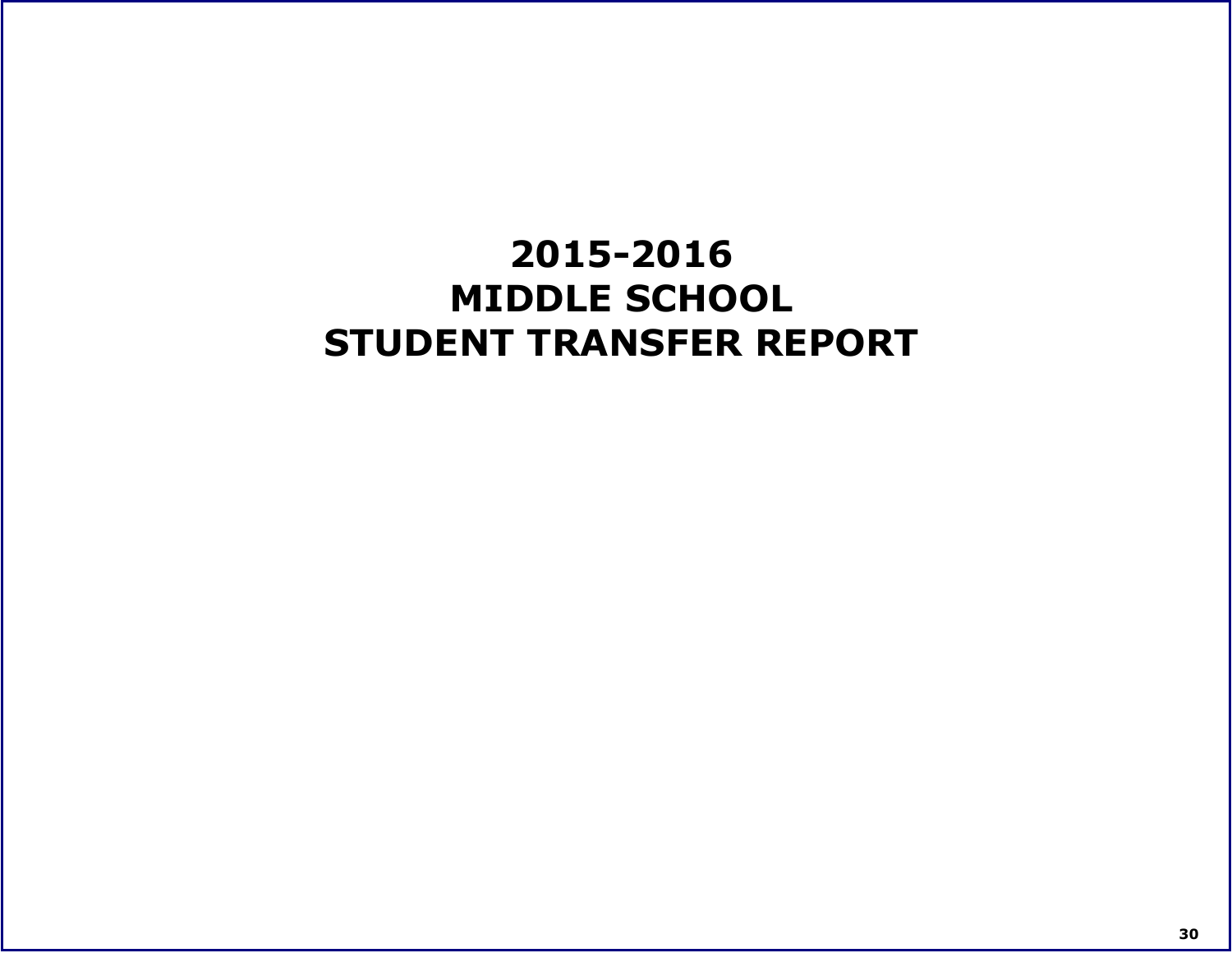## **Transfer To Gunston Middle School**

### **Transfers by Grade**

| lGrade       | # Student Transfer |     |           |           |                |                 |              |
|--------------|--------------------|-----|-----------|-----------|----------------|-----------------|--------------|
|              | <b>AD</b>          | IΜ  | <b>MN</b> | <b>PC</b> | <b>RG</b>      | <b>SW</b>       | <b>Total</b> |
| 06           |                    | 88  | 16        |           | a              | 4               | 117          |
| 07           |                    | 75  | 10        |           |                |                 | 99           |
| 08           |                    | 64  | 8         |           | $\overline{ }$ |                 | 86           |
| <b>Total</b> |                    | 227 | 34        |           | 30             | $\epsilon$<br>ъ | 302          |

| <b>Ethnicity</b> |           | # Student Transfer |           |                |           |           |              |  |
|------------------|-----------|--------------------|-----------|----------------|-----------|-----------|--------------|--|
|                  | <b>AD</b> | <b>IM</b>          | <b>MN</b> | <b>PC</b>      | <b>RG</b> | <b>SW</b> | <b>Total</b> |  |
| Asian            |           | 9                  |           |                | 6         |           | 17           |  |
| <b>Black</b>     |           | 14                 |           |                |           |           | 26           |  |
| <b>Hispanic</b>  |           | 101                | 6         |                | 10        | 4         | 124          |  |
| Other            |           | 18                 |           |                |           |           | 25           |  |
| White            |           | 85                 | 20        |                |           |           | 110          |  |
| <b>Total</b>     |           | 227                | 34        | $\overline{2}$ | 30        | 8         | 302          |  |

#### **Enrollment & Transfer Count by Grade**

| Grade        |     | # Students # Transfers |
|--------------|-----|------------------------|
| 06           | 337 | 117                    |
| 07           | 305 |                        |
| 08           | 299 | 86                     |
| <b>Total</b> | 941 | 302                    |

### <span id="page-31-0"></span>**Transfers by Ethinicity Enrollment & Transfer Count by Ethnicity**

| <b>Ethnicity</b> | # Students | # Transfers |
|------------------|------------|-------------|
| Asian            | 70         | 17          |
| <b>Black</b>     | 162        | 26          |
| <b>Hispanic</b>  | 327        | 124         |
| <b>Other</b>     | 69         | 25          |
| <b>White</b>     | 313        | 110         |
| <b>Total</b>     | 941        | 302         |

#### **Transfers by Disadvantaged Status**

|                             | # Student Transfer |           |           |           |           |           |              |
|-----------------------------|--------------------|-----------|-----------|-----------|-----------|-----------|--------------|
| <b>Disadvantaged Status</b> | <b>AD</b>          | <b>IM</b> | <b>MN</b> | <b>PC</b> | <b>RG</b> | <b>SW</b> | <b>Total</b> |
| $\mathbf N$                 |                    | 166       | 26        |           | 21        |           | 222          |
|                             |                    | 61        |           |           | 9         |           | 80           |
| <b>Total</b>                |                    | 227       | 34        |           | 30        | c         | 302          |

| <b>Disadvantaged</b><br><b>Status</b> | # Students | # Transfers |
|---------------------------------------|------------|-------------|
|                                       | 616        | 222         |
|                                       | 325        | 80          |
| Total                                 | 941        | 302         |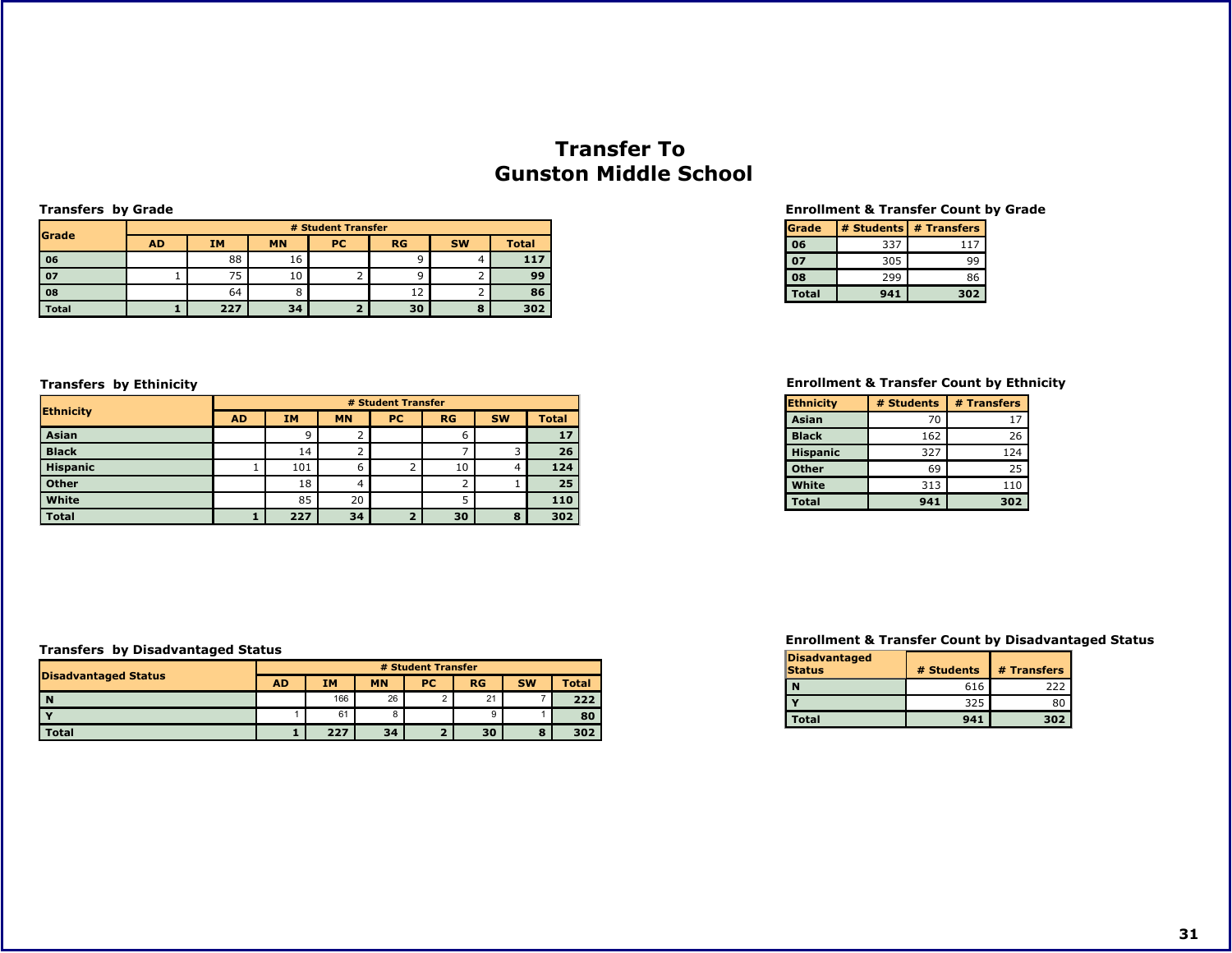## **Transfer To H-B Woodlawn Secondary Program**

#### **Transfers by Grade**

|               | # Student Transfer |              |  |
|---------------|--------------------|--------------|--|
| <b>Scrade</b> | <b>CW</b>          | <b>Total</b> |  |
| 06            | 80                 | 80           |  |
| 07            | 78                 | 78           |  |
| 08            | 74                 | 74           |  |
| <b>Total</b>  | 232                | 232          |  |

### **Enrollment & Transfer Count by Grade**

| <b>Scrade</b> |     | # Students # Transfers |
|---------------|-----|------------------------|
| 06            | 80  | 80                     |
| 07            | 78  | 78                     |
| 08            | 74  | 74                     |
| <b>Total</b>  | 232 | 232                    |

|                  | # Student Transfer |              |  |
|------------------|--------------------|--------------|--|
| <b>Ethnicity</b> | <b>CW</b>          | <b>Total</b> |  |
| Asian            | 20                 | 20           |  |
| <b>Black</b>     | 10                 | 10           |  |
| <b>Hispanic</b>  | 20                 | 20           |  |
| <b>Other</b>     | 20                 | 20           |  |
| White            | 162                | 162          |  |
| Total            | 232                | 232          |  |

#### **Transfers by Disadvantaged Status**

| <b>Disadvantaged Status</b> | # Student<br><b>Transfer</b> |              |  |
|-----------------------------|------------------------------|--------------|--|
|                             | <b>CW</b>                    | <b>Total</b> |  |
| N                           | 216                          | 216          |  |
|                             | 16                           | 16           |  |
| <b>Total</b>                | 232                          | 232          |  |

### <span id="page-32-0"></span>**Transfers by Ethinicity Enrollment & Transfer Count by Ethnicity**

| <b>Ethnicity</b> | # Students | # Transfers |
|------------------|------------|-------------|
| Asian            | 20         | 20          |
| <b>Black</b>     | 10         | 10          |
| <b>Hispanic</b>  | 20         | 20          |
| <b>Other</b>     | 20         | 20          |
| White            | 162        | 162         |
| Total            | 232        | 232         |

| <b>Disadvantaged</b><br><b>Status</b> | # Students | # Transfers |
|---------------------------------------|------------|-------------|
| N                                     | 216        | 216         |
|                                       | 16         | 16          |
| Total                                 | 232        | 232         |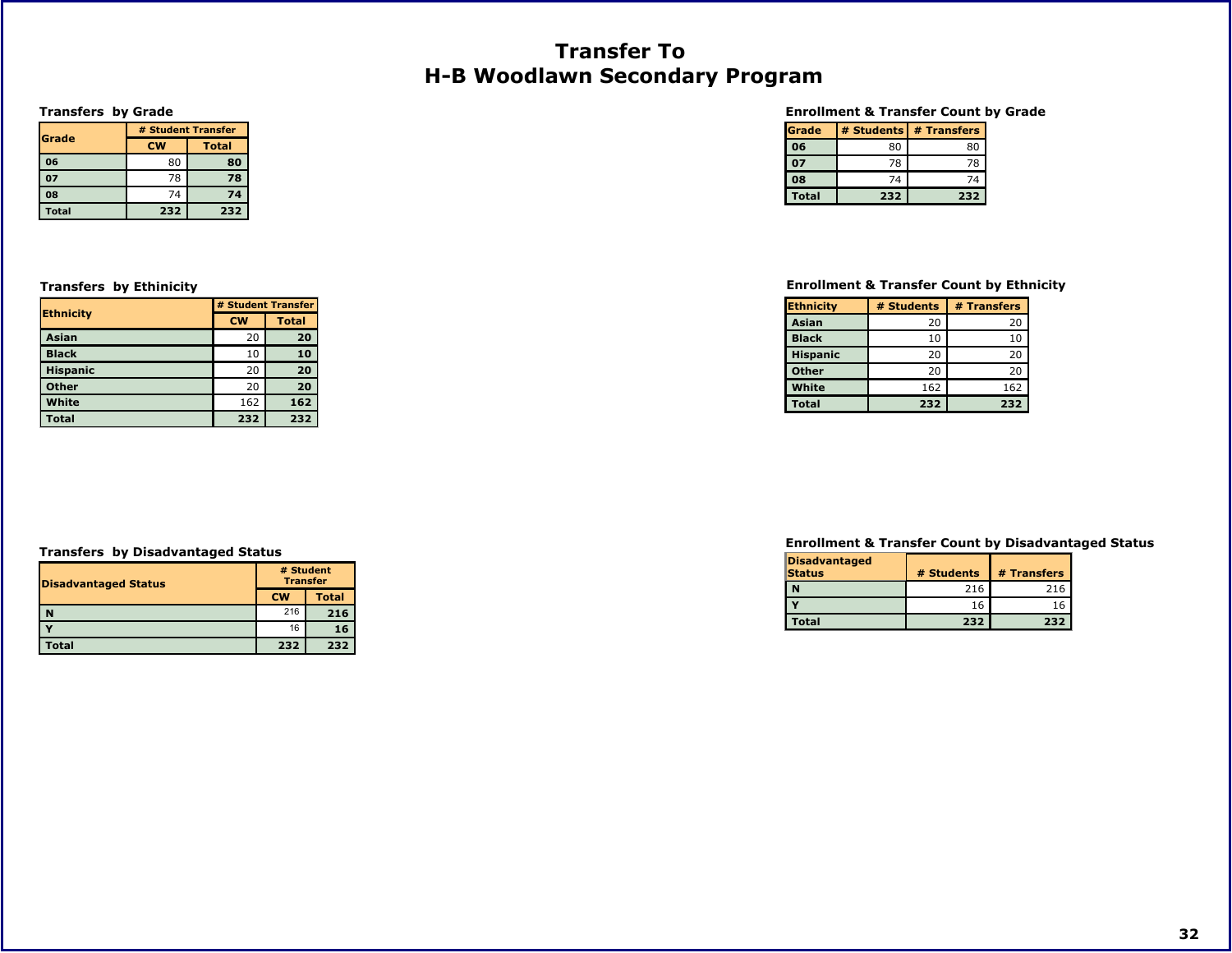## **Transfer To Jefferson Middle School**

#### **Transfers by Grade**

|              | # Student Transfer |           |    |           |           |              |  |
|--------------|--------------------|-----------|----|-----------|-----------|--------------|--|
| lGrade       | <b>AD</b>          | <b>CW</b> | OT | <b>SE</b> | <b>SW</b> | <b>Total</b> |  |
| 06           |                    | 56        |    |           |           | 58           |  |
| 07           |                    | 69        |    |           |           | 77           |  |
| 08           |                    | 58        |    |           |           | 70           |  |
| <b>Total</b> |                    | 183       |    |           | 18        | 205          |  |

| <b>Ethnicity</b> |           | # Student Transfer |           |           |           |              |  |
|------------------|-----------|--------------------|-----------|-----------|-----------|--------------|--|
|                  | <b>AD</b> | <b>CW</b>          | <b>OT</b> | <b>SE</b> | <b>SW</b> | <b>Total</b> |  |
| Asian            |           | 15                 |           |           | ے         | 18           |  |
| <b>Black</b>     |           | 42                 |           |           | 10        | 53           |  |
| <b>Hispanic</b>  |           | 66                 |           |           |           | 67           |  |
| <b>Other</b>     |           | 8                  |           |           |           | 9            |  |
| White            |           | 52                 |           |           | 4         | 58           |  |
| <b>Total</b>     |           | 183                |           |           | 18        | 205          |  |

#### **Enrollment & Transfer Count by Grade**

| <b>S</b> rade |     | # Students # Transfers |
|---------------|-----|------------------------|
| 06            | 322 | 60                     |
| 07            | 290 | 77                     |
| 08            | 281 | 70                     |
| <b>Total</b>  | 893 | 207                    |

### <span id="page-33-0"></span>**Transfers by Ethinicity Enrollment & Transfer Count by Ethnicity**

| <b>Ethnicity</b> | # Students | # Transfers |
|------------------|------------|-------------|
| <b>Asian</b>     | 104        | 18          |
| <b>Black</b>     | 163        | 53          |
| <b>Hispanic</b>  | 318        | 67          |
| <b>Other</b>     | 36         |             |
| White            | 272        | 60          |
| Total            | 893        | 207         |

#### **Enrollment & Transfer Count by Disadvantaged Status**

| <b>Disadvantaged</b><br><b>Status</b> | # Students | # Transfers |
|---------------------------------------|------------|-------------|
|                                       | 470        | 117         |
|                                       | 423        |             |
| Total                                 | 893        | 207         |

|                             | # Student Transfer |           |    |           |           |              |  |
|-----------------------------|--------------------|-----------|----|-----------|-----------|--------------|--|
| <b>Disadvantaged Status</b> | <b>AD</b>          | <b>CW</b> | OT | <b>SE</b> | <b>SW</b> | <b>Total</b> |  |
|                             |                    | 91        |    |           | 17        | 110          |  |
|                             |                    | 92        |    |           |           | 95           |  |
| <b>Total</b>                |                    | 183       |    |           | 18        | 205          |  |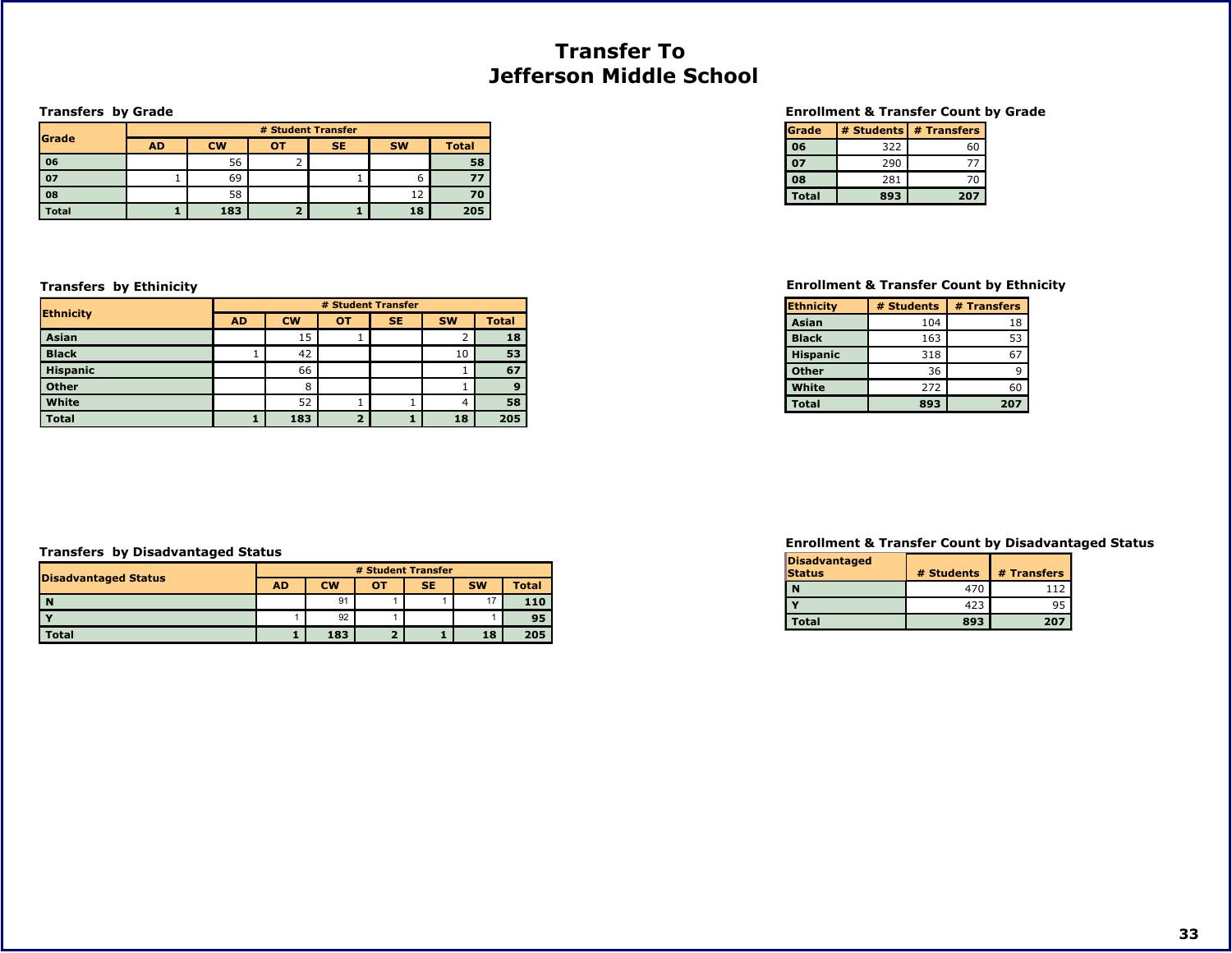## **Transfer To Kenmore Middle School**

#### **Transfers by Grade**

|               | # Student Transfer |           |    |           |           |              |  |
|---------------|--------------------|-----------|----|-----------|-----------|--------------|--|
| <b>S</b> rade | <b>AD</b>          | <b>CW</b> | OT | <b>SE</b> | <b>SW</b> | <b>Total</b> |  |
| 06            |                    | 35        |    |           |           |              |  |
| 07            |                    | 65        |    |           |           | 70           |  |
| 08            |                    | 65        |    | n         |           | 75           |  |
| <b>Total</b>  |                    | 165       |    | 10        |           | 186          |  |

| <b>Ethnicity</b> |           | # Student Transfer |           |           |           |              |  |  |
|------------------|-----------|--------------------|-----------|-----------|-----------|--------------|--|--|
|                  | <b>AD</b> | <b>CW</b>          | <b>OT</b> | <b>SE</b> | <b>SW</b> | <b>Total</b> |  |  |
| Asian            |           | 14                 |           |           |           | 15           |  |  |
| <b>Black</b>     |           | 33                 |           | ے         | 4         | 39           |  |  |
| <b>Hispanic</b>  | 3         | 67                 |           |           |           | 75           |  |  |
| Other            |           | 11                 |           |           |           | 12           |  |  |
| White            |           | 40                 |           | 4         |           | 45           |  |  |
| <b>Total</b>     | 3         | 165                |           | 10        |           | 186          |  |  |

#### **Enrollment & Transfer Count by Grade**

| lGrade       |     | # Students # Transfers |
|--------------|-----|------------------------|
| 06           | 274 | 41                     |
| 07           | 311 | 70                     |
| 08           | 305 | 75                     |
| <b>Total</b> | 890 | 186                    |

### <span id="page-34-0"></span>**Transfers by Ethinicity Enrollment & Transfer Count by Ethnicity**

| <b>Ethnicity</b> | # Students | # Transfers |
|------------------|------------|-------------|
| <b>Asian</b>     | 72         | 15          |
| <b>Black</b>     | 110        | 39          |
| <b>Hispanic</b>  | 419        | 75          |
| <b>Other</b>     | 44         | 12          |
| White            | 245        | 45          |
| <b>Total</b>     | 890        | 186         |

#### **Enrollment & Transfer Count by Disadvantaged Status**

| <b>Disadvantaged</b><br><b>Status</b> | # Students | # Transfers |
|---------------------------------------|------------|-------------|
|                                       | 396        | 85          |
|                                       | 494        | 101         |
| Total                                 | 890        | 186         |

|                             | # Student Transfer |           |    |           |           |              |  |
|-----------------------------|--------------------|-----------|----|-----------|-----------|--------------|--|
| <b>Disadvantaged Status</b> | <b>AD</b>          | <b>CW</b> | OT | <b>SE</b> | <b>SW</b> | <b>Total</b> |  |
|                             |                    | 74        |    |           | c         | 85           |  |
|                             |                    | 91        |    |           |           | 101          |  |
| <b>Total</b>                | $\bullet$          | 165       |    | 10        |           | 186          |  |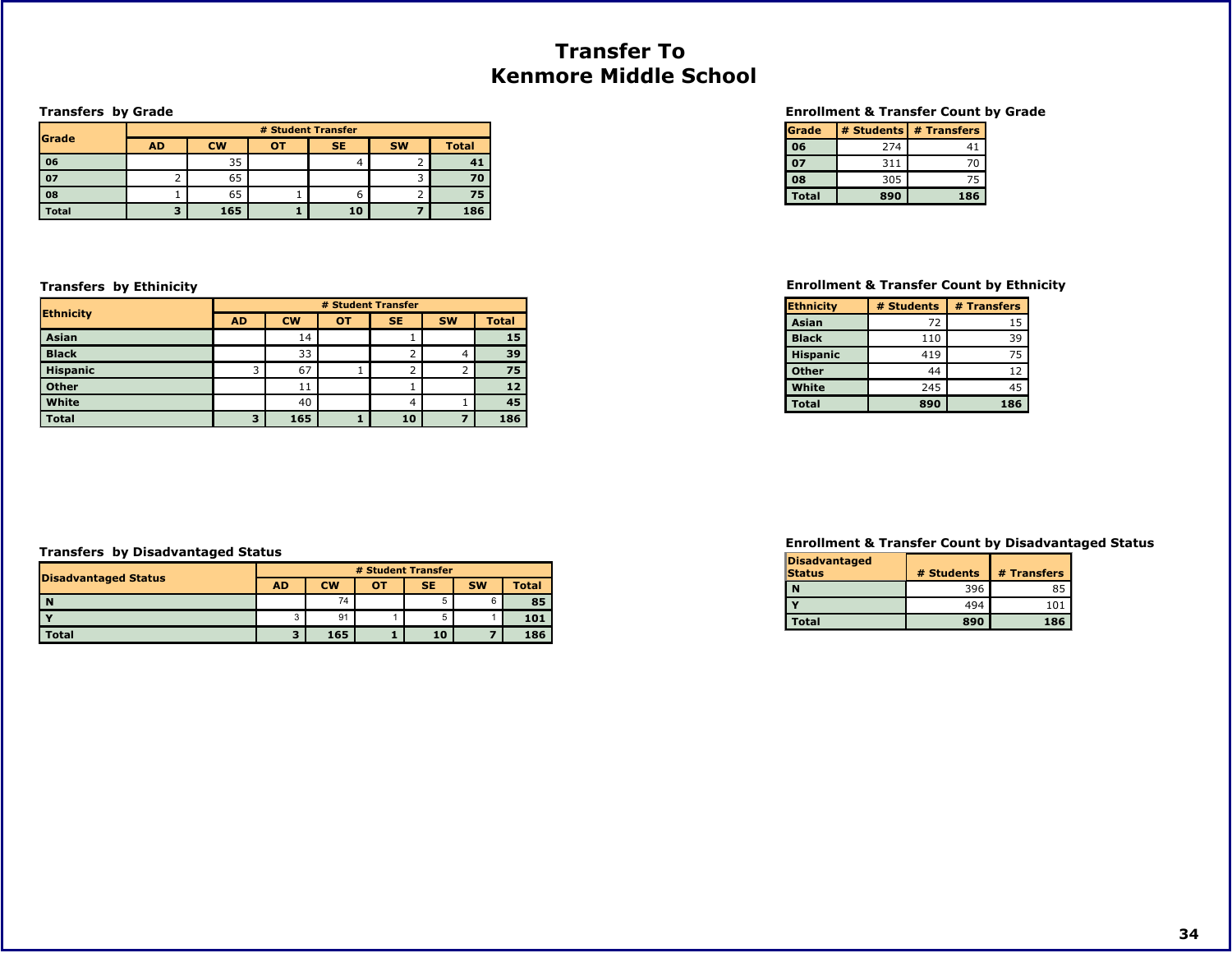## **Transfer To Swanson Middle School**

#### **Transfers by Grade**

| <b>Grade</b> | # Student Transfer |    |           |    |           |           |              |  |
|--------------|--------------------|----|-----------|----|-----------|-----------|--------------|--|
|              | <b>AD</b>          | от | <b>RC</b> | RG | <b>SE</b> | <b>SP</b> | <b>Total</b> |  |
| 06           |                    |    |           |    |           |           |              |  |
| 07           |                    |    |           |    |           |           |              |  |
| 08           |                    |    |           |    |           |           | 20           |  |
| <b>Total</b> |                    |    | 13        |    | 10        |           | 30           |  |

#### **Enrollment & Transfer Count by Grade**

| <b>S</b> rade |       | # Students # Transfers |
|---------------|-------|------------------------|
| 06            | 444   |                        |
| 07            | 316   |                        |
| 08            | 323   | 20                     |
| <b>Total</b>  | 1,083 | 30                     |

|                  | # Student Transfer |           |           |    |           |           |              |
|------------------|--------------------|-----------|-----------|----|-----------|-----------|--------------|
| <b>Ethnicity</b> | <b>AD</b>          | <b>OT</b> | <b>RC</b> | RG | <b>SE</b> | <b>SP</b> | <b>Total</b> |
| Asian            |                    |           |           |    |           |           |              |
| <b>Black</b>     |                    |           |           |    |           |           | 8            |
| <b>Hispanic</b>  |                    |           |           |    | −         |           | 11           |
| Other            |                    |           |           |    |           |           |              |
| White            |                    |           |           |    | っ         |           | 9            |
| <b>Total</b>     | ┻                  | 3         | 13        |    | 10        | 7         | 30           |

### <span id="page-35-0"></span>**Transfers by Ethinicity Enrollment & Transfer Count by Ethnicity**

| <b>Ethnicity</b> | # Students | # Transfers |
|------------------|------------|-------------|
| Asian            | 73         |             |
| <b>Black</b>     | 63         |             |
| <b>Hispanic</b>  | 175        |             |
| <b>Other</b>     | 73         |             |
| <b>White</b>     | 699        |             |
| Total            | 1,083      |             |

#### **Enrollment & Transfer Count by Disadvantaged Status**

| Disadvantaged<br><b>Status</b> | # Students | # Transfers |
|--------------------------------|------------|-------------|
|                                | 912        | 19          |
|                                | 171        |             |
| <b>Total</b>                   | 1,083      | 30          |

|                             | # Student Transfer |  |           |    |           |           |              |
|-----------------------------|--------------------|--|-----------|----|-----------|-----------|--------------|
| <b>Disadvantaged Status</b> | <b>AD</b>          |  | <b>RC</b> | RG | <b>SE</b> | <b>SP</b> | <b>Total</b> |
|                             |                    |  |           |    |           |           |              |
|                             |                    |  |           |    |           |           |              |
| <b>Total</b>                |                    |  |           |    | 10        |           | 30           |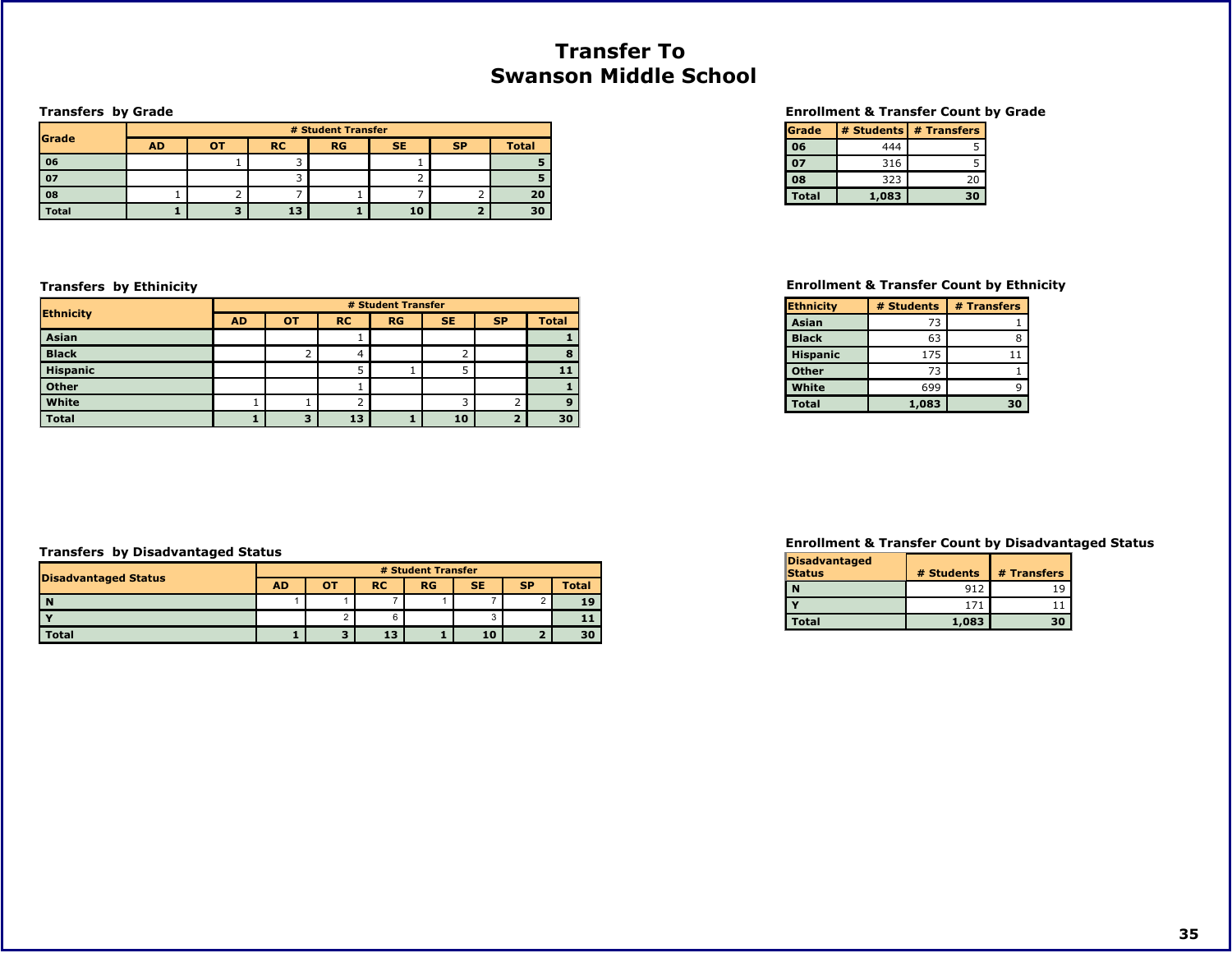## **Transfer To Williamsburg Middle School**

#### **Transfers by Grade**

|               | # Student Transfer |           |              |           |           |              |
|---------------|--------------------|-----------|--------------|-----------|-----------|--------------|
| <b>S</b> rade | <b>AD</b>          | <b>RC</b> | <b>RCHRD</b> | <b>SE</b> | <b>SP</b> | <b>Total</b> |
| 06            |                    |           |              |           |           |              |
| 07            |                    |           |              |           |           |              |
| 08            |                    |           |              |           |           |              |
| <b>Total</b>  |                    |           |              |           |           |              |

| <b>Ethnicity</b> | # Student Transfer |           |              |           |           |              |  |
|------------------|--------------------|-----------|--------------|-----------|-----------|--------------|--|
|                  | <b>AD</b>          | <b>RC</b> | <b>RCHRD</b> | <b>SE</b> | <b>SP</b> | <b>Total</b> |  |
| Asian            |                    |           |              |           |           |              |  |
| <b>Black</b>     |                    |           |              |           |           |              |  |
| <b>Hispanic</b>  |                    |           |              |           |           |              |  |
| White            |                    |           |              |           |           |              |  |
| <b>Total</b>     |                    |           |              |           |           | 10           |  |

### **Enrollment & Transfer Count by Grade**

| lGrade       |       | # Students # Transfers |
|--------------|-------|------------------------|
| 06           | 379   |                        |
| 07           | 387   |                        |
| 08           | 360   |                        |
| <b>Total</b> | 1,126 | 10                     |

### <span id="page-36-0"></span>**Transfers by Ethinicity Enrollment & Transfer Count by Ethnicity**

| <b>Ethnicity</b> | # Students | # Transfers |
|------------------|------------|-------------|
| Asian            | 77         |             |
| <b>Black</b>     | 63         | 2           |
| <b>Hispanic</b>  | 128        |             |
| <b>Other</b>     | 60         |             |
| White            | 798        |             |
| Total            | 1,126      |             |

#### **Transfers by Disadvantaged Status**

|                             |           | # Student Transfer |              |           |           |              |
|-----------------------------|-----------|--------------------|--------------|-----------|-----------|--------------|
| <b>Disadvantaged Status</b> | <b>AD</b> | <b>RC</b>          | <b>RCHRD</b> | <b>SE</b> | <b>SP</b> | <b>Total</b> |
| N                           |           |                    |              |           |           |              |
|                             |           |                    |              |           |           |              |
| <b>Total</b>                |           |                    |              |           |           |              |

| Disadvantaged<br><b>Status</b> | # Students | # Transfers |
|--------------------------------|------------|-------------|
|                                | 1,007      |             |
|                                | 119        |             |
| Total                          | 1.126      |             |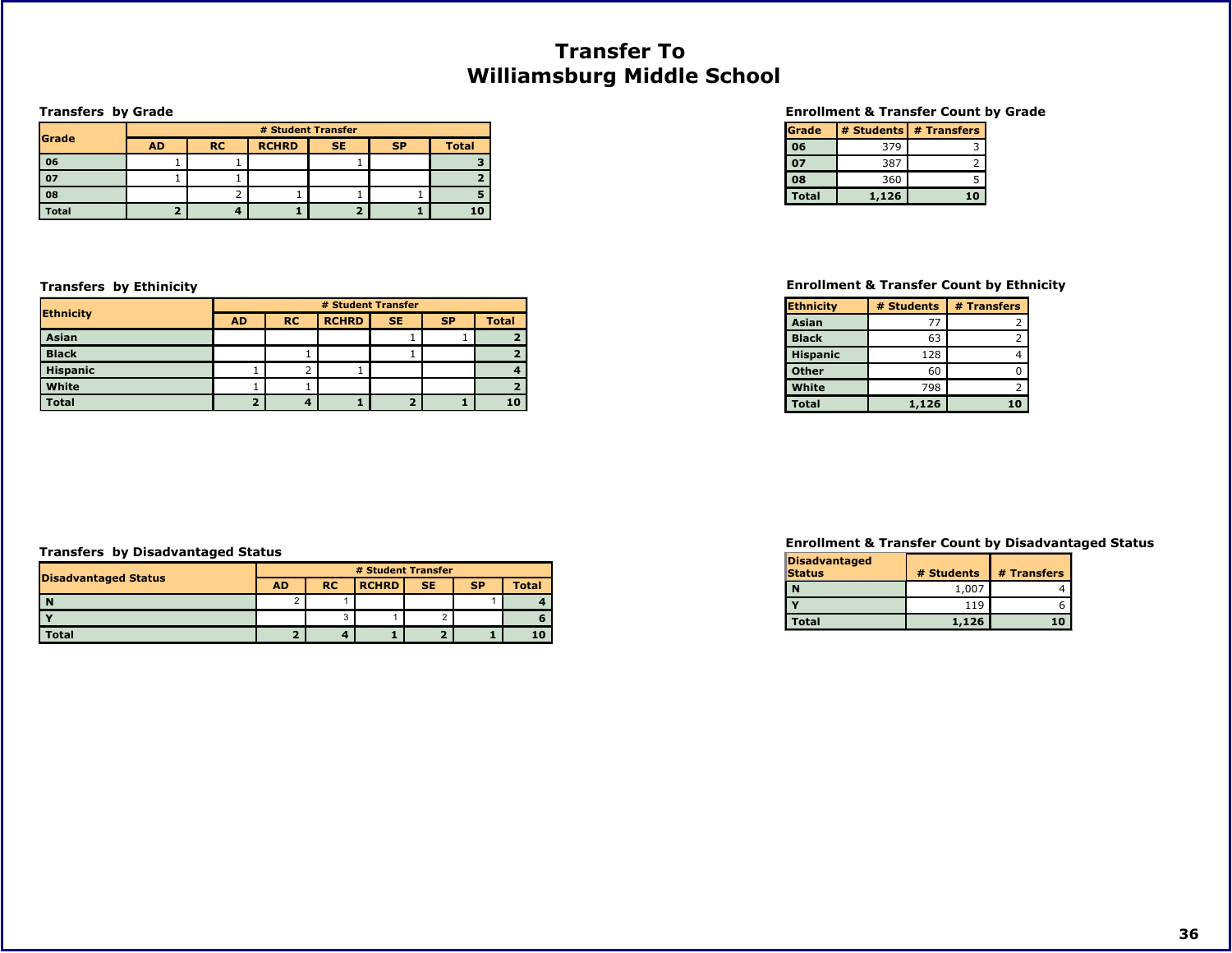# <span id="page-37-0"></span>**2015-2016 HIGH SCHOOL STUDENT TRANSFER REPORT**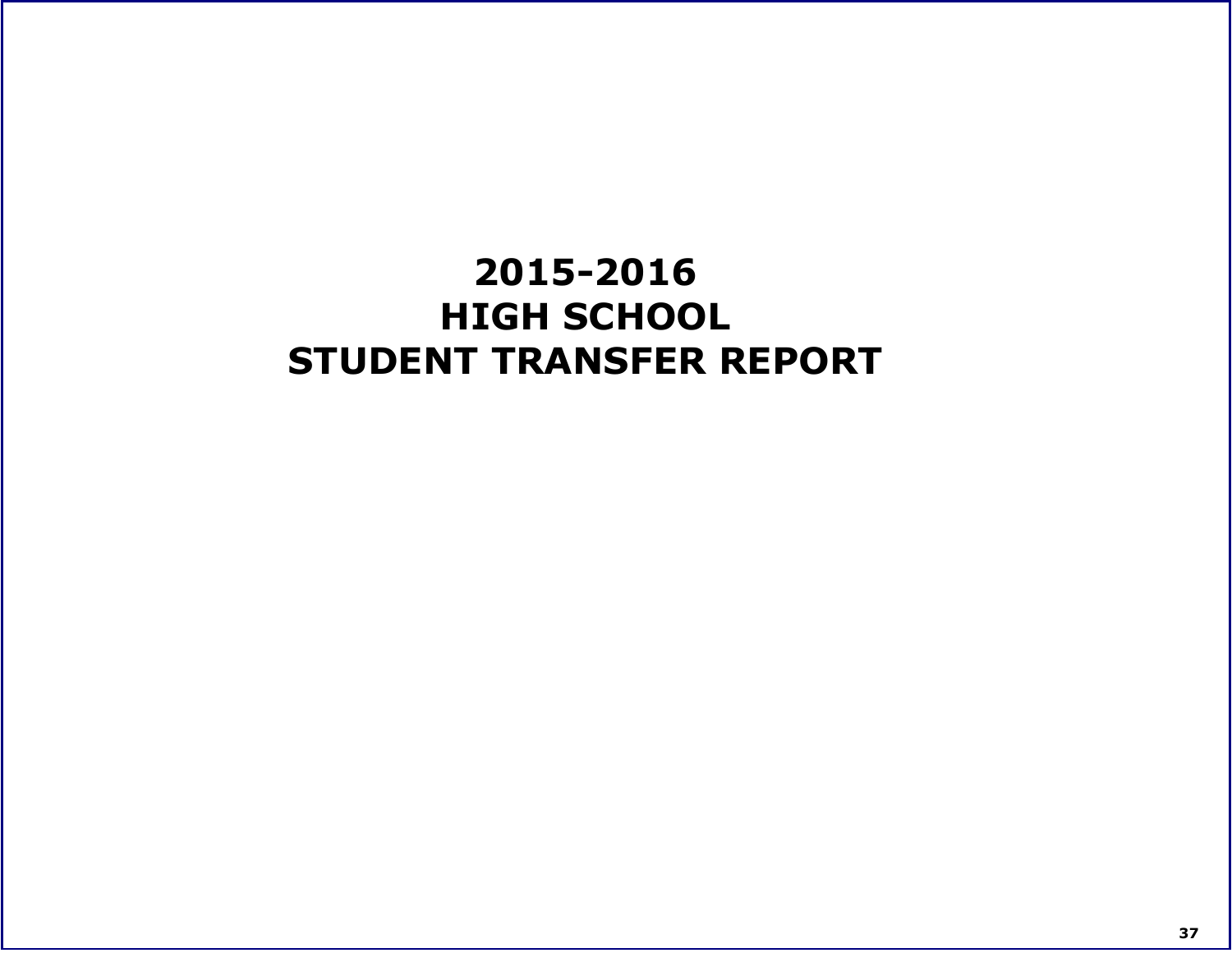## **Transfer To Arlington Mill High School**

#### **Transfers by Grade**

|              | # Student Transfer |              |  |  |
|--------------|--------------------|--------------|--|--|
| <b>Grade</b> | <b>CW</b>          | <b>Total</b> |  |  |
| 09           | 15                 | 15           |  |  |
| 10           | 15                 | 15           |  |  |
| 11           | 25                 | 25           |  |  |
| 12           | 40                 | 40           |  |  |
| <b>Total</b> | 95                 | 95           |  |  |

#### **Enrollment & Transfer Count by Grade**

| Grade        | # Students | # Transfers |
|--------------|------------|-------------|
| 09           | 15         | 15          |
| 10           | 15         | 15          |
| 11           | 25         | 25          |
| 12           | 40         | 40          |
| <b>Total</b> | 95         | 95          |

|                  | # Student Transfer |              |  |  |
|------------------|--------------------|--------------|--|--|
| <b>Ethnicity</b> | <b>CW</b>          | <b>Total</b> |  |  |
| Asian            |                    | 6            |  |  |
| <b>Black</b>     | 13                 | 13           |  |  |
| <b>Hispanic</b>  | 72                 | 72           |  |  |
| White            |                    |              |  |  |
| <b>Total</b>     | 95                 | 95           |  |  |

### **Transfers by Disadvantaged Status**

| <b>Disadvantaged Status</b> | # Student<br><b>Transfer</b> |              |  |
|-----------------------------|------------------------------|--------------|--|
|                             | <b>CW</b>                    | <b>Total</b> |  |
| N                           | 57                           | 57           |  |
|                             | 38                           | 38           |  |
| <b>Total</b>                | 95                           | 95           |  |

### <span id="page-38-0"></span>**Transfers by Ethinicity Enrollment & Transfer Count by Ethnicity**

| <b>Ethnicity</b> | # Students | # Transfers |
|------------------|------------|-------------|
| Asian            |            |             |
| <b>Black</b>     | 13         | 13          |
| <b>Hispanic</b>  | 72         | 72          |
| White            |            |             |
| Total            | 95         |             |

| <b>Disadvantaged Status</b> | # Students | # Transfers |  |
|-----------------------------|------------|-------------|--|
|                             | 57         |             |  |
|                             | 38         |             |  |
| Total                       | 95         |             |  |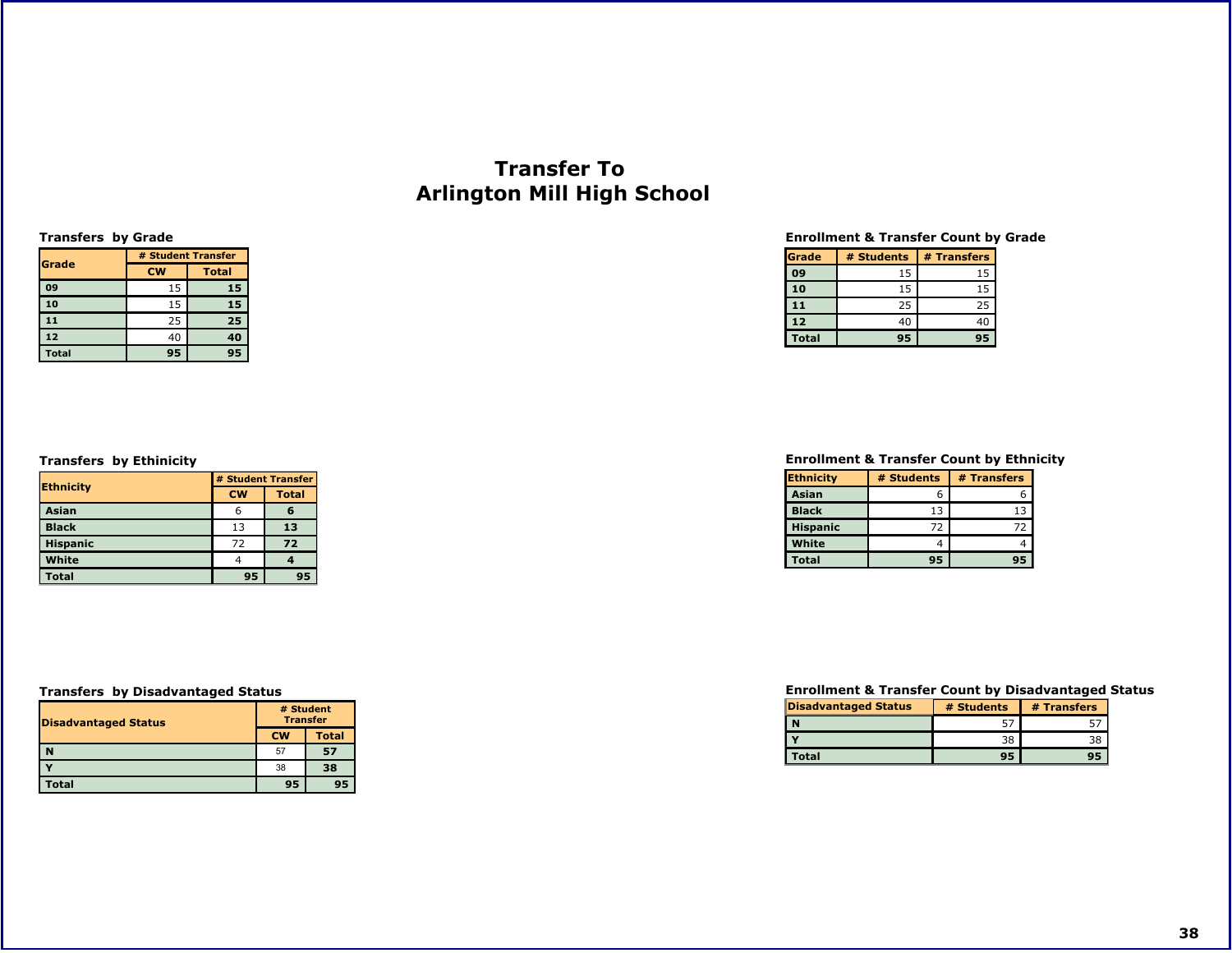## **Transfer To H-B Woodlawn Secondary Program**

#### **Transfers by Grade**

| <b>Grade</b> |           | # Student Transfer |              |  |  |  |
|--------------|-----------|--------------------|--------------|--|--|--|
|              | <b>CW</b> | <b>SP</b>          | <b>Total</b> |  |  |  |
| 09           | 111       |                    | 112          |  |  |  |
| 10           | 125       |                    | 125          |  |  |  |
| 11           | 96        |                    | 98           |  |  |  |
| 12           | 90        |                    | 91           |  |  |  |
| 13           |           |                    |              |  |  |  |
| <b>Total</b> | 423       |                    | 427          |  |  |  |

#### **Enrollment & Transfer Count by Grade**

| Grade        | # Students | # Transfers |
|--------------|------------|-------------|
| 09           | 112        | 112         |
| 10           | 125        | 125         |
| 11           | 98         | 98          |
| 12           | 91         | 91          |
| 13           |            |             |
| <b>Total</b> | 427        | 427         |

|                 | # Student Transfer |           |              |  |
|-----------------|--------------------|-----------|--------------|--|
| Ethnicity       | <b>CW</b>          | <b>SP</b> | <b>Total</b> |  |
| Asian           | 31                 |           | 31           |  |
| <b>Black</b>    | 17                 |           | 17           |  |
| <b>Hispanic</b> | 113                |           | 114          |  |
| <b>Other</b>    | 19                 |           | 19           |  |
| White           | 243                |           | 246          |  |
| <b>Total</b>    | 423                |           | 427          |  |

#### **Transfers by Disadvantaged Status**

| Disadvantaged Status | # Student Transfer |           |              |  |
|----------------------|--------------------|-----------|--------------|--|
|                      | <b>CW</b>          | <b>SP</b> | <b>Total</b> |  |
| N                    | 330                |           | 333          |  |
|                      | 93                 |           | 94           |  |
| Total                | 423                |           | 427          |  |

### <span id="page-39-0"></span>**Transfers by Ethinicity Enrollment & Transfer Count by Ethnicity**

| <b>Ethnicity</b> | # Students | # Transfers |
|------------------|------------|-------------|
| Asian            | 31         | 31          |
| <b>Black</b>     | 17         | 17          |
| <b>Hispanic</b>  | 114        | 114         |
| <b>Other</b>     | 19         | 19          |
| White            | 246        | 246         |
| Total            | 427        | 427         |

| <b>Disadvantaged Status</b> | # Students | # Transfers |
|-----------------------------|------------|-------------|
|                             | 333        |             |
|                             | 94         | 94          |
| Total                       | 427        | 427         |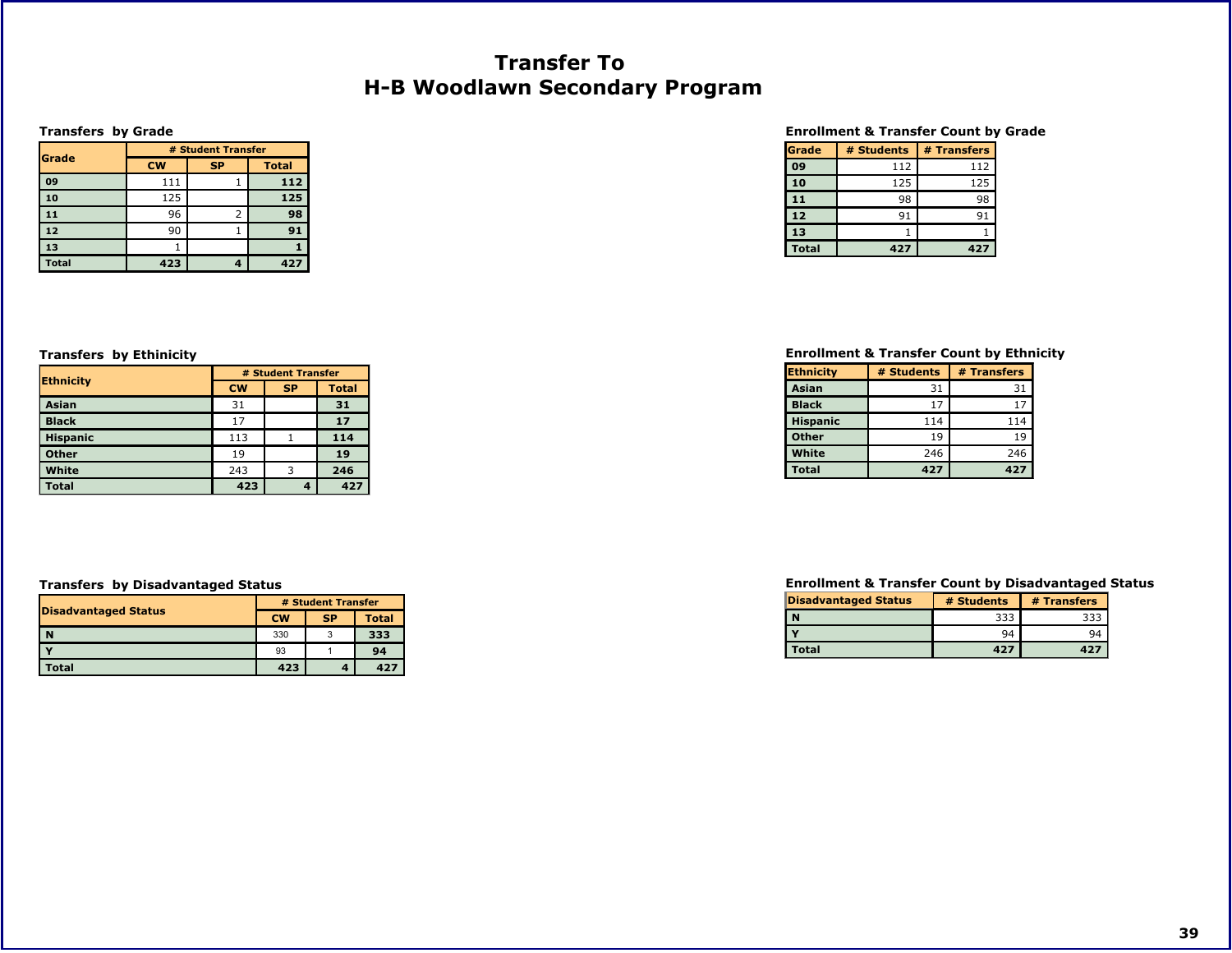## **Transfer To Wakefield High School**

#### **Transfers by Grade**

|              |           |           |           |    | # Student Transfer |           |           |           |              |
|--------------|-----------|-----------|-----------|----|--------------------|-----------|-----------|-----------|--------------|
| <b>Grade</b> | <b>AD</b> | <b>AP</b> | <b>IM</b> | от | <b>RC</b>          | <b>RG</b> | <b>SE</b> | <b>SW</b> | <b>Total</b> |
| 09           |           |           | 10        |    |                    | b         |           |           | 39           |
| 10           |           | 22        | 15        |    |                    | 4         |           |           | 55           |
| 11           |           | 13        | 13        |    |                    | 4         |           | 12        | 48           |
| 12           |           | 16        |           |    | 14                 |           |           |           | 48           |
| 13           |           |           |           |    |                    |           |           |           |              |
| <b>Total</b> |           | 60        | 42        | o  | 24                 | 17        |           | 33        | 192          |

#### **Enrollment & Transfer Count by Grade**

| lGrade       | # Students | # Transfers |
|--------------|------------|-------------|
| 09           | 538        | 39          |
| 10           | 480        | 55          |
| 11           | 397        | 48          |
| 12           | 328        | 48          |
| 13           | 16         |             |
| <b>Total</b> | 1,759      | 192         |

| <b>Ethnicity</b> |           | # Student Transfer |           |    |           |    |           |           |              |
|------------------|-----------|--------------------|-----------|----|-----------|----|-----------|-----------|--------------|
|                  | <b>AD</b> | <b>AP</b>          | <b>IM</b> | ΟТ | <b>RC</b> | RG | <b>SE</b> | <b>SW</b> | <b>Total</b> |
| Asian            |           |                    |           |    |           |    |           |           | 14           |
| <b>Black</b>     |           | 11                 |           |    | ь         | 8  |           | 20        | 50           |
| <b>Hispanic</b>  |           | 23                 | 25        |    | Ω         |    |           | 10        | 76           |
| Other            |           |                    |           |    |           |    |           |           | 6            |
| White            |           | 19                 | 13        |    |           |    | ь         |           | 46           |
| <b>Total</b>     |           | 60                 | 42        | 6  | 24        | 17 | $\Omega$  | 33        | 192          |

### <span id="page-40-0"></span>**Transfers by Ethinicity Enrollment & Transfer Count by Ethnicity**

| <b>Ethnicity</b> | # Students | # Transfers |
|------------------|------------|-------------|
| Asian            | 169        | 14          |
| <b>Black</b>     | 386        | 50          |
| <b>Hispanic</b>  | 776        | 76          |
| <b>Other</b>     | 87         |             |
| White            | 341        | 46          |
| <b>Total</b>     | 1,759      | 192         |

#### **Transfers by Disadvantaged Status**

| <b>Disadvantaged Status</b> | # Student Transfer |           |           |           |           |           |           |           |              |
|-----------------------------|--------------------|-----------|-----------|-----------|-----------|-----------|-----------|-----------|--------------|
|                             | AD                 | <b>AP</b> | <b>IM</b> | <b>OT</b> | <b>RC</b> | <b>RG</b> | <b>SE</b> | <b>SW</b> | <b>Total</b> |
| -N                          |                    | 33        | 27        |           |           |           |           | 27        | 111          |
|                             |                    | 27        | 15        |           | 15        | 12        |           |           | 81           |
| <b>Total</b>                |                    | 60        | 42        |           | 24        | 17        |           | 33        | 192          |

| <b>Disadvantaged Status</b> | # Students | # Transfers |  |
|-----------------------------|------------|-------------|--|
|                             | 867        |             |  |
|                             | 892        |             |  |
| Total                       | 1.759      | 192         |  |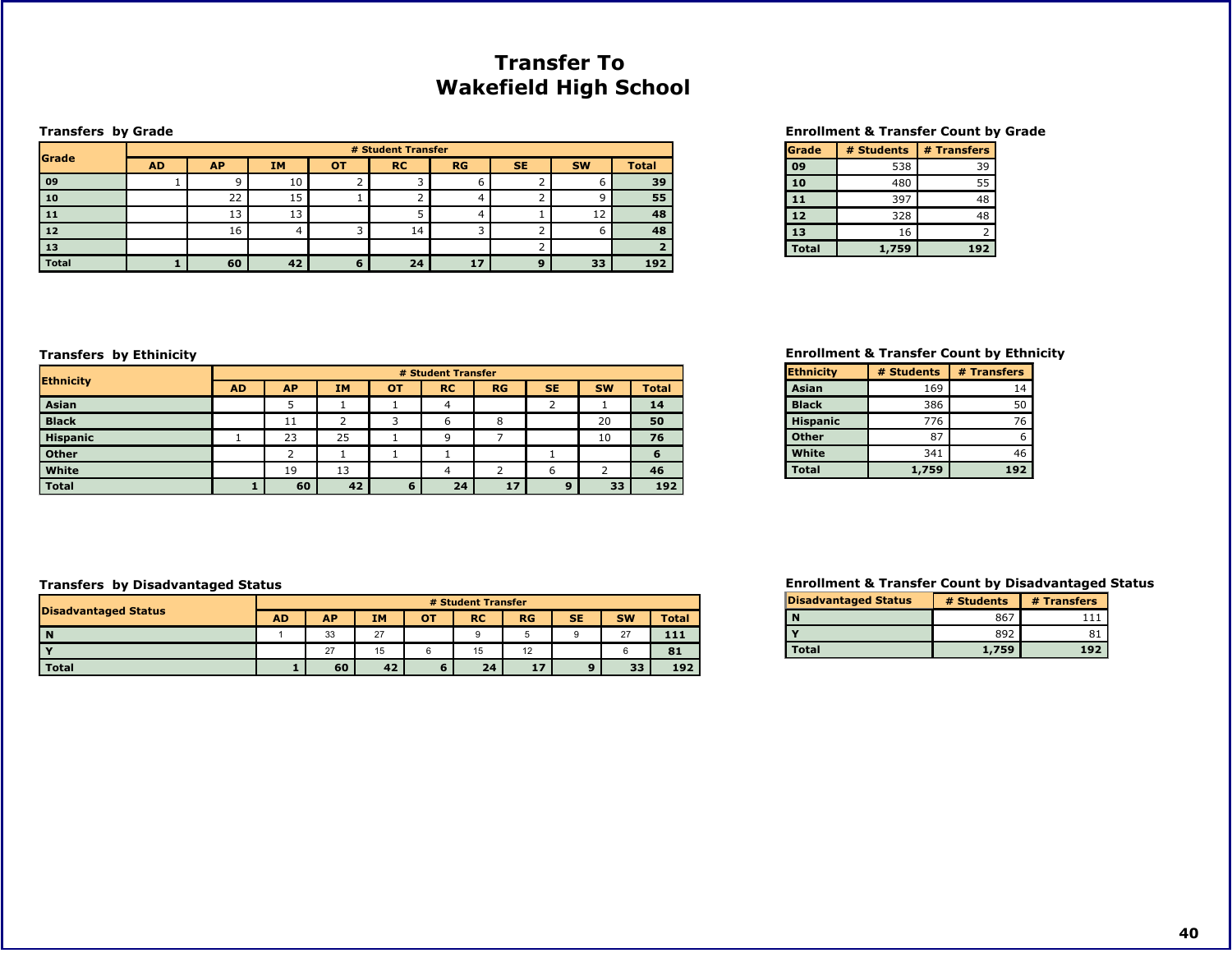## **Transfer To Washington-Lee High School**

#### **Transfers by Grade**

| Grade        | # Student Transfer |     |           |           |           |              |  |  |  |
|--------------|--------------------|-----|-----------|-----------|-----------|--------------|--|--|--|
|              | <b>AD</b>          | IΒ  | <b>OT</b> | <b>RC</b> | <b>SE</b> | <b>Total</b> |  |  |  |
| 09           |                    | 70  |           |           |           | 82           |  |  |  |
| 10           |                    | 57  |           | b         |           | 67           |  |  |  |
| 11           |                    | 66  |           | 18        |           | 86           |  |  |  |
| 12           |                    | 54  |           | 10        |           | 70           |  |  |  |
| <b>Total</b> |                    | 247 | ь         | 43        |           | 305          |  |  |  |

#### **Enrollment & Transfer Count by Grade**

| Grade        | # Students | # Transfers |
|--------------|------------|-------------|
| 09           | 684        | 87          |
| 10           | 568        | 68          |
| 11           | 537        | 87          |
| 12           | 478        | 73          |
| 13           | 11         |             |
| <b>Total</b> | 2,278      | 315         |

| <b>Ethnicity</b> | # Student Transfer |     |           |           |           |              |  |  |
|------------------|--------------------|-----|-----------|-----------|-----------|--------------|--|--|
|                  | <b>AD</b>          | IB. | <b>OT</b> | <b>RC</b> | <b>SE</b> | <b>Total</b> |  |  |
| Asian            |                    | 26  |           |           |           | 30           |  |  |
| <b>Black</b>     |                    | 13  |           | q         |           | 25           |  |  |
| <b>Hispanic</b>  |                    | 33  |           | 22        |           | 59           |  |  |
| Other            |                    | 19  |           |           |           | 22           |  |  |
| White            |                    | 156 |           |           |           | 169          |  |  |
| <b>Total</b>     | 4                  | 247 | 6         | 43        | 5         | 305          |  |  |

#### **Transfers by Disadvantaged Status**

|                             | # Student Transfer |     |           |           |           |              |  |  |
|-----------------------------|--------------------|-----|-----------|-----------|-----------|--------------|--|--|
| <b>Disadvantaged Status</b> | <b>AD</b>          | IΒ  | <b>OT</b> | <b>RC</b> | <b>SE</b> | <b>Total</b> |  |  |
| $\mathbf N$                 |                    | 214 |           | 10        |           | 236          |  |  |
|                             |                    | 33  |           | 33        |           | 69           |  |  |
| <b>Total</b>                |                    | 247 | 6         | 43        |           | 305          |  |  |

### <span id="page-41-0"></span>**Transfers by Ethinicity Enrollment & Transfer Count by Ethnicity**

| <b>Ethnicity</b> | # Students | # Transfers |
|------------------|------------|-------------|
| Asian            | 229        | 30          |
| <b>Black</b>     | 222        | 26          |
| <b>Hispanic</b>  | 756        | 59          |
| <b>Other</b>     | 127        | 23          |
| White            | 944        | 177         |
| <b>Total</b>     | 2,278      | 315         |

| <b>Disadvantaged Status</b> | # Students | # Transfers |  |
|-----------------------------|------------|-------------|--|
|                             | 1,451      | 246         |  |
|                             | 827        | 69          |  |
| Total                       | 2,278      | 315         |  |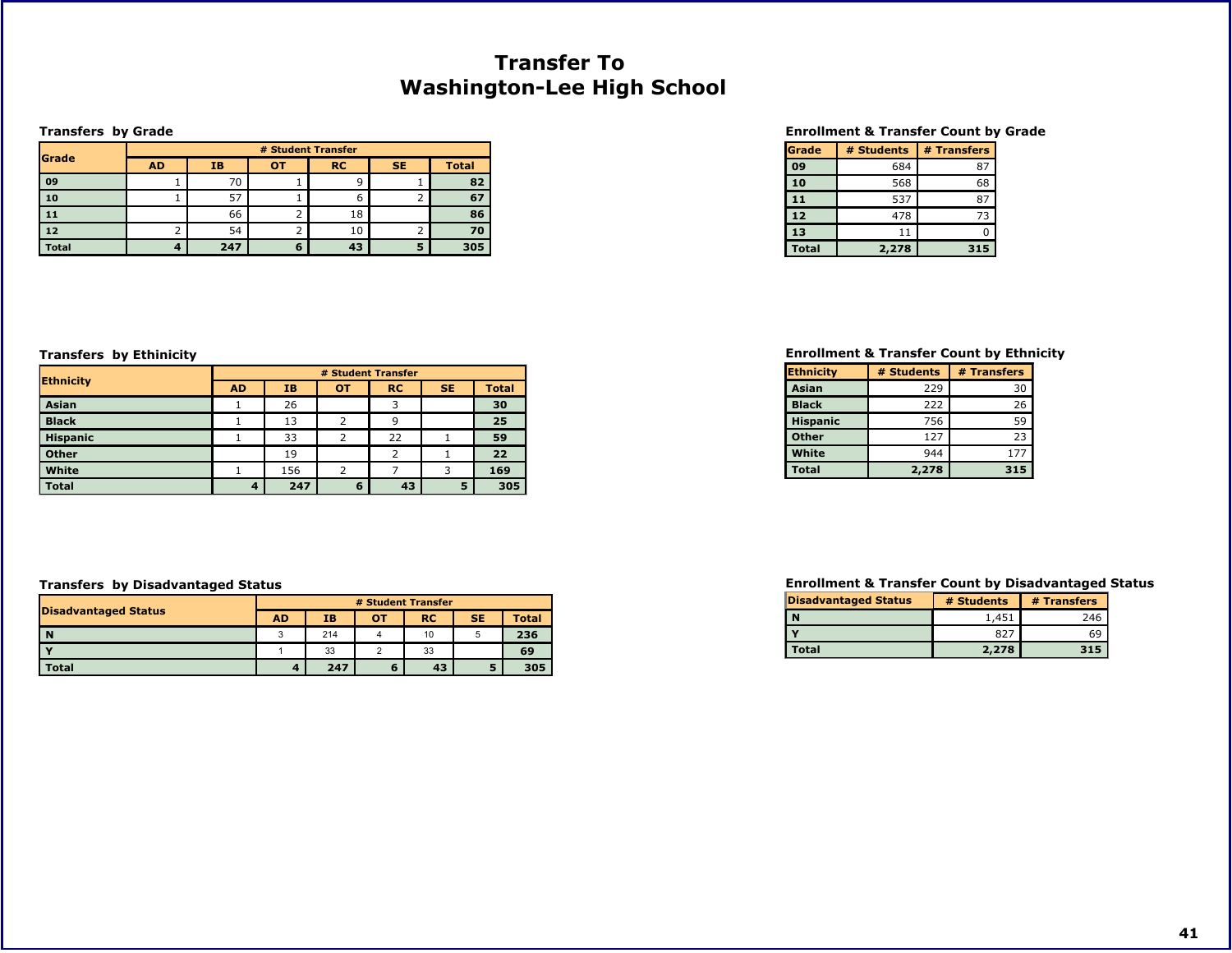## **Transfer To Yorktown High School**

#### **Transfers by Grade**

| Grade        | # Student Transfer |    |           |    |           |           |              |  |  |
|--------------|--------------------|----|-----------|----|-----------|-----------|--------------|--|--|
|              | <b>AD</b>          | от | <b>RC</b> | RG | <b>SE</b> | <b>SW</b> | <b>Total</b> |  |  |
| 09           |                    |    |           |    |           |           |              |  |  |
| 10           | ь                  |    |           |    |           |           | 10           |  |  |
| 11           |                    |    |           |    |           |           | 14           |  |  |
| 12           |                    |    |           |    |           |           | 16           |  |  |
| <b>Total</b> | 19                 |    | 17        |    |           |           | 48           |  |  |

#### **Enrollment & Transfer Count by Grade**

| Grade        | # Students | # Transfers |
|--------------|------------|-------------|
| 09           | 490        |             |
| 10           | 436        | 10          |
| 11           | 419        | 14          |
| 12           | 411        | 16          |
| 13           |            |             |
| <b>Total</b> | 1,765      | 48          |

| <b>Ethnicity</b> | # Student Transfer |    |           |           |           |           |              |
|------------------|--------------------|----|-----------|-----------|-----------|-----------|--------------|
|                  | <b>AD</b>          | от | <b>RC</b> | <b>RG</b> | <b>SE</b> | <b>SW</b> | <b>Total</b> |
| Asian            |                    |    |           |           |           |           |              |
| <b>Black</b>     |                    |    |           |           |           |           |              |
| <b>Hispanic</b>  |                    |    | 8         |           |           |           | 12           |
| Other            |                    |    |           |           |           |           |              |
| White            | 11                 |    |           |           |           |           | 20           |
| <b>Total</b>     | 19                 |    | 17        | 6         |           |           | 48           |

#### **Transfers by Disadvantaged Status**

|                             | # Student Transfer |  |           |    |           |           |              |
|-----------------------------|--------------------|--|-----------|----|-----------|-----------|--------------|
| <b>Disadvantaged Status</b> | AD                 |  | <b>RC</b> | RG | <b>SE</b> | <b>SW</b> | <b>Total</b> |
| n                           | 15                 |  |           |    |           |           | 29           |
|                             |                    |  |           |    |           |           |              |
| <b>Total</b>                | 19                 |  |           |    |           |           | 48           |

### <span id="page-42-0"></span>**Transfers by Ethinicity Enrollment & Transfer Count by Ethnicity**

| <b>Ethnicity</b> | # Students | # Transfers |
|------------------|------------|-------------|
| Asian            | 167        |             |
| <b>Black</b>     | 100        |             |
| <b>Hispanic</b>  | 268        | 12          |
| <b>Other</b>     | 91         |             |
| White            | 1,139      | 20          |
| <b>Total</b>     | 1,765      | 48          |

| Disadvantaged Status | # Students | # Transfers |
|----------------------|------------|-------------|
| I N                  | 1,480      | סכ          |
|                      | 285        | 19          |
| Total                | 1,765      |             |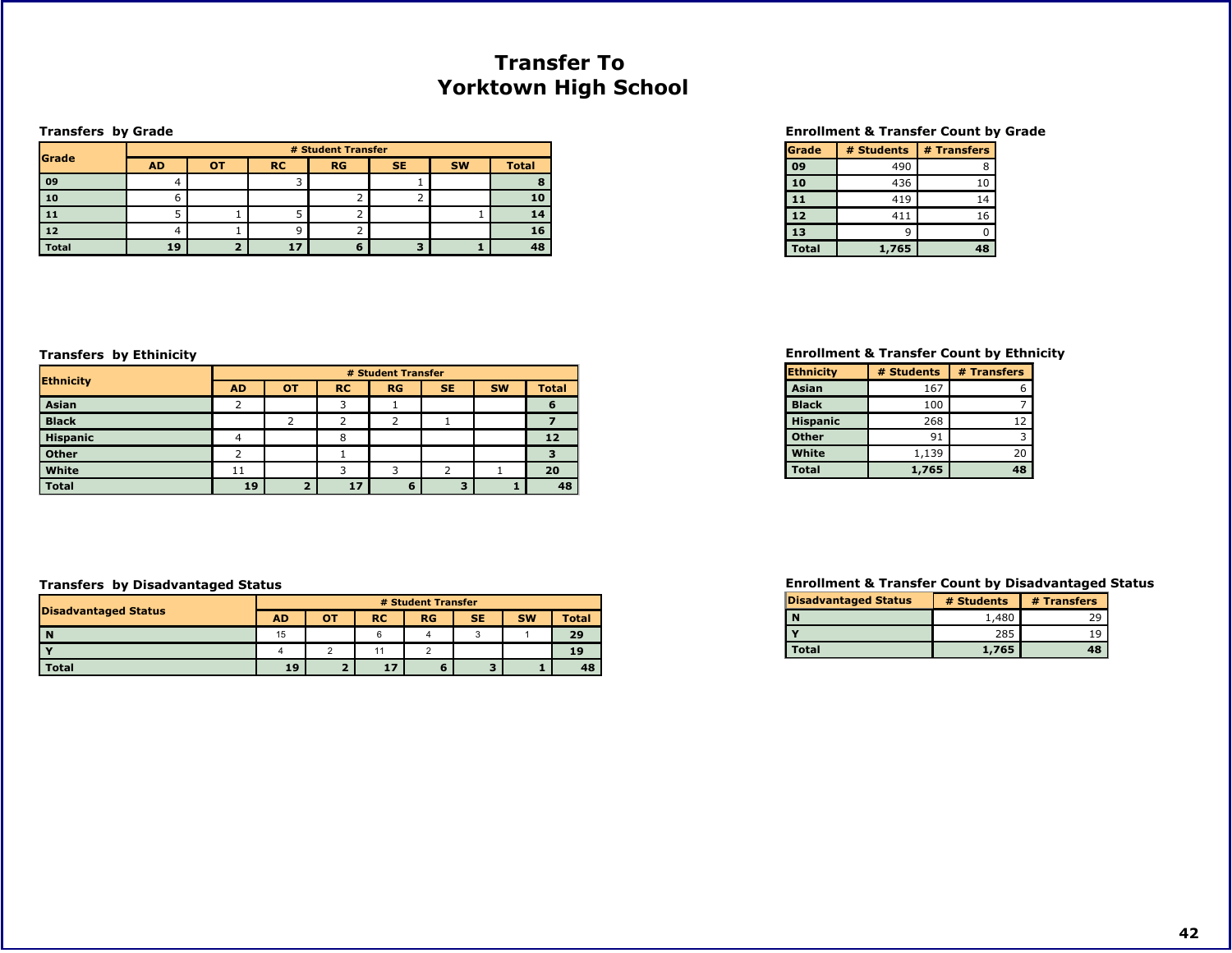# **Description of Transfer Types**

<span id="page-43-0"></span>

| <b>Transfer</b><br><b>Type</b> | <b>Description</b>                                                                                                                                                                                                                                                                                                                                                                                                                                                                 |
|--------------------------------|------------------------------------------------------------------------------------------------------------------------------------------------------------------------------------------------------------------------------------------------------------------------------------------------------------------------------------------------------------------------------------------------------------------------------------------------------------------------------------|
| <b>AD</b>                      | Administrative placement approved by the Assistant Superintendent of Administrative<br>Services.                                                                                                                                                                                                                                                                                                                                                                                   |
| <b>AP</b>                      | Wakefield only. AP Network at Wakefield.                                                                                                                                                                                                                                                                                                                                                                                                                                           |
| <b>BB</b>                      | Barrett only. This is only used for students whose home building is Barcroft and who<br>transferred to Barrett from Barcroft prior to the 2008-2009 school year. Grandfathering:<br>All students enrolled as of June 2008 and younger siblings of these students who were<br>identified as of June 2008 are entitled to attend Barrett using BB.                                                                                                                                   |
| <b>BR</b>                      | Randolph only. This is only used for students who transfer from Barcroft to Randolph<br>because they do not wish to attend year round school.                                                                                                                                                                                                                                                                                                                                      |
| $\mathsf{CS}\phantom{0}$       | Crowded school. Any neighborhood elementary school that is not projected to reach<br>95% of its capacity within the next three years may exceed the five percent transfer<br>limit, but only from schools at or projected to reach 95% of capacity within the next<br>three years.                                                                                                                                                                                                 |
| <b>CW</b>                      | To be used for countywide programs at ATS, Drew (Montessori above kindergarten and<br>excepting those for whom Drew is their home school), HBW, Kenmore, Gunston,<br>Arlington Mill, Langston, all Stratford students AND schools with an extended<br>attendance area (Barrett, Campbell). Except for Stratford, CW should not be used for<br>countywide special education programs - use SE for these transfers.<br>Also to be used for IB at Jefferson.                          |
| <b>DH</b>                      | Drew/Hoffman-Boston. Students in zones 3610, 4817, or 4821 can attend either school.                                                                                                                                                                                                                                                                                                                                                                                               |
|                                | These students are not reported as transfers in the Transfer Report.                                                                                                                                                                                                                                                                                                                                                                                                               |
| EA                             | Students who have chosen to attend their new schools prior to the official<br>implementation of the new elementary boundaries in 2015-16. Applicable to those<br>Kindergarten through Grade 5 students that were reassigned to Ashlawn, Jamestown,<br>McKinley and Nottingham elementary schools when NES $#1$ opens in 2015-16 as part of<br>the boundary decision by the School Board on May 16th, 2013.<br>These students are not reported as transfers in the Transfer Report. |
| <b>ET</b>                      | Test Taker. Students who completed all of their course work but did not pass the<br>required SOLs for graduation are entitled to return to any APS school to take an SOL<br>test.<br>These students are not reported as transfers in the Transfer Report.                                                                                                                                                                                                                          |
| <b>FM</b>                      | Henry and Long Branch only. Arlington residents employed at Fort Myer are allowed to<br>enroll their children at Henry and Long Branch. (Not to be used for residents of Fort<br>Myer.)                                                                                                                                                                                                                                                                                            |
| GF                             | Boundary grandfathering: students remaining at school after boundaries changed,<br>according to School Board-approved procedures. Not currently in use.                                                                                                                                                                                                                                                                                                                            |
| <b>IB</b>                      | International Baccalaureate at Washington-Lee. (IB at Jefferson is coded as CW.)                                                                                                                                                                                                                                                                                                                                                                                                   |
| IΜ                             | Claremont, Key, Gunston, & Wakefield only. To be used for immersion (non-team)<br>students at Key, all students at Claremont, and immersion students from outside of<br>school boundaries at Gunston and Wakefield.                                                                                                                                                                                                                                                                |